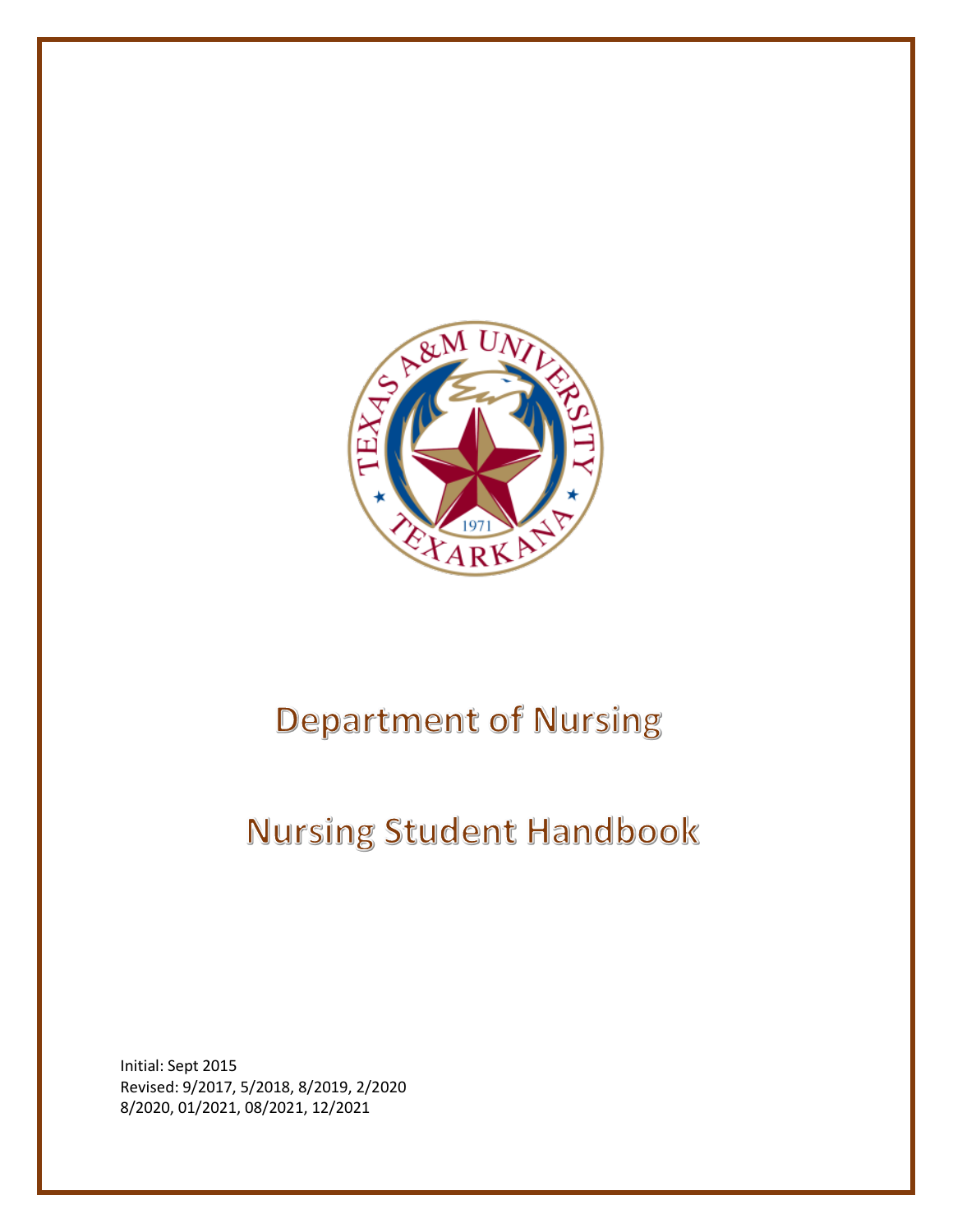## **Table of Contents**

## **Chapter 1: General Information**

## **Chapter 2: Nursing Program**

|--|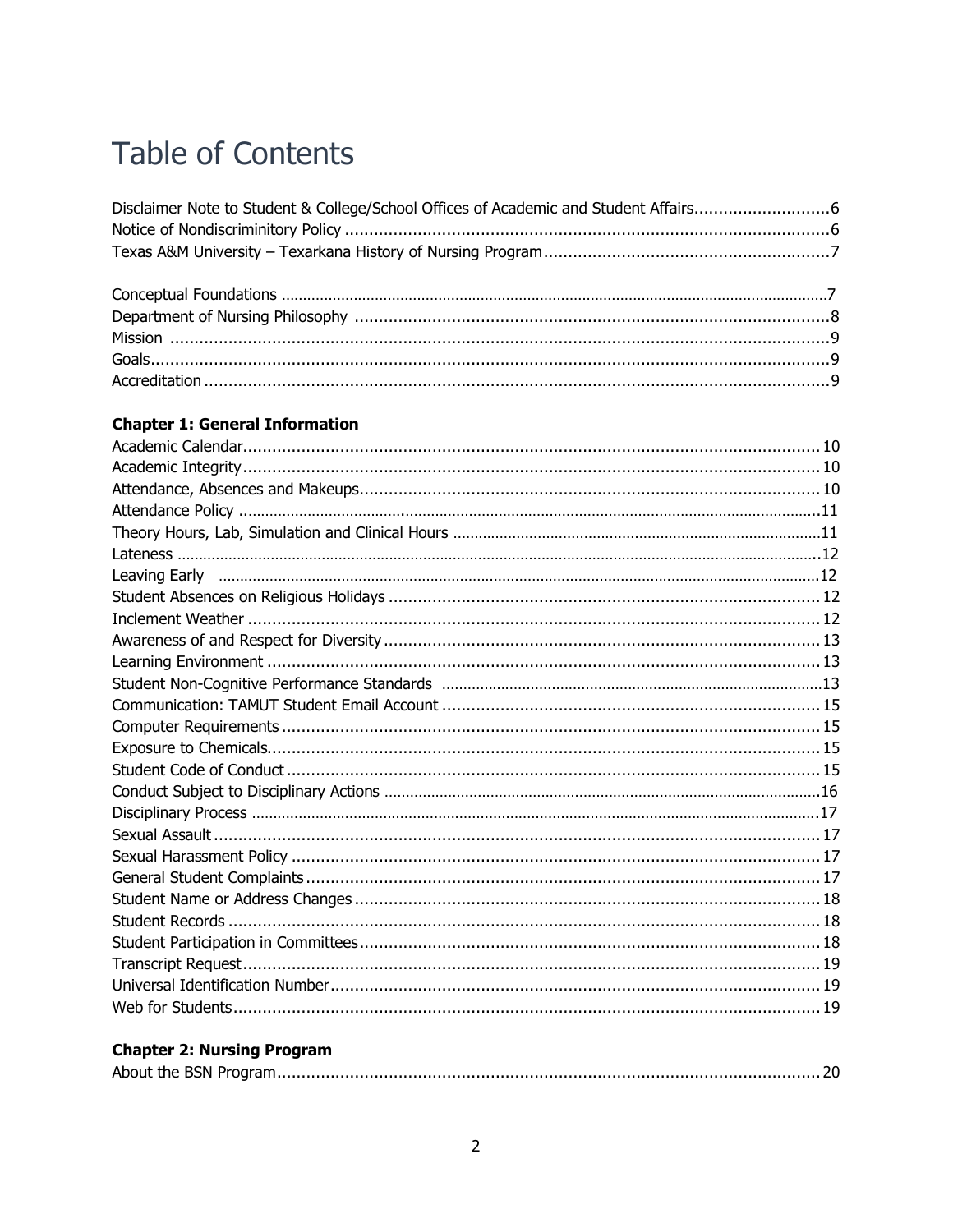| Chapter 3: Admissions, Progression, Student Support, and Graduation |  |
|---------------------------------------------------------------------|--|
|                                                                     |  |
|                                                                     |  |
|                                                                     |  |
|                                                                     |  |
|                                                                     |  |
|                                                                     |  |
|                                                                     |  |
|                                                                     |  |
|                                                                     |  |
|                                                                     |  |
|                                                                     |  |
|                                                                     |  |
|                                                                     |  |
|                                                                     |  |
|                                                                     |  |
|                                                                     |  |
|                                                                     |  |
|                                                                     |  |
|                                                                     |  |
|                                                                     |  |
|                                                                     |  |
|                                                                     |  |
|                                                                     |  |
|                                                                     |  |
|                                                                     |  |
|                                                                     |  |
|                                                                     |  |
|                                                                     |  |
|                                                                     |  |
|                                                                     |  |
|                                                                     |  |
|                                                                     |  |
|                                                                     |  |
|                                                                     |  |
|                                                                     |  |
|                                                                     |  |
|                                                                     |  |
|                                                                     |  |
|                                                                     |  |
|                                                                     |  |
|                                                                     |  |
|                                                                     |  |
|                                                                     |  |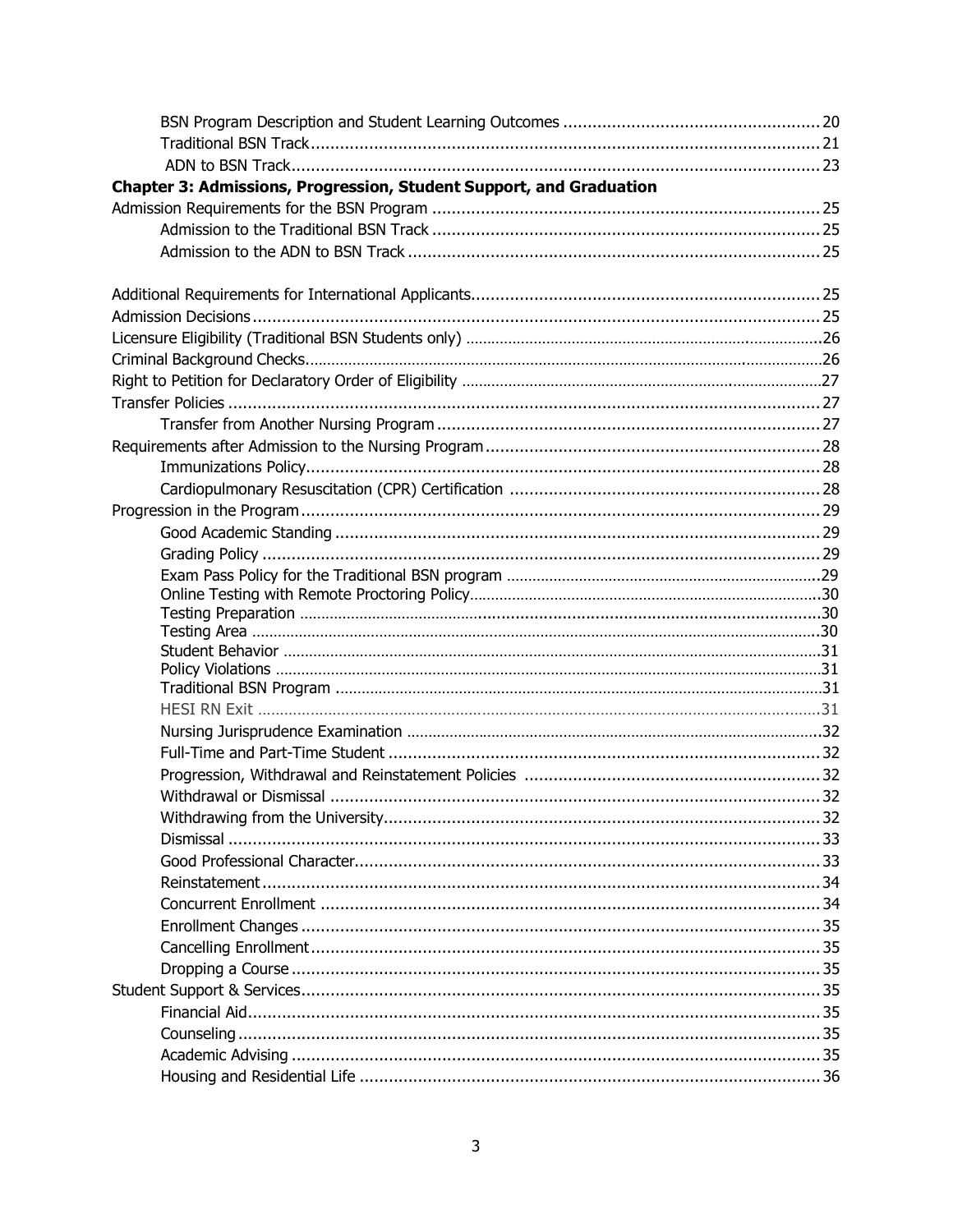## **Chapter 4: Academic Rules, Policies and Procedures**

## **Chapter 5: Clinical Policies**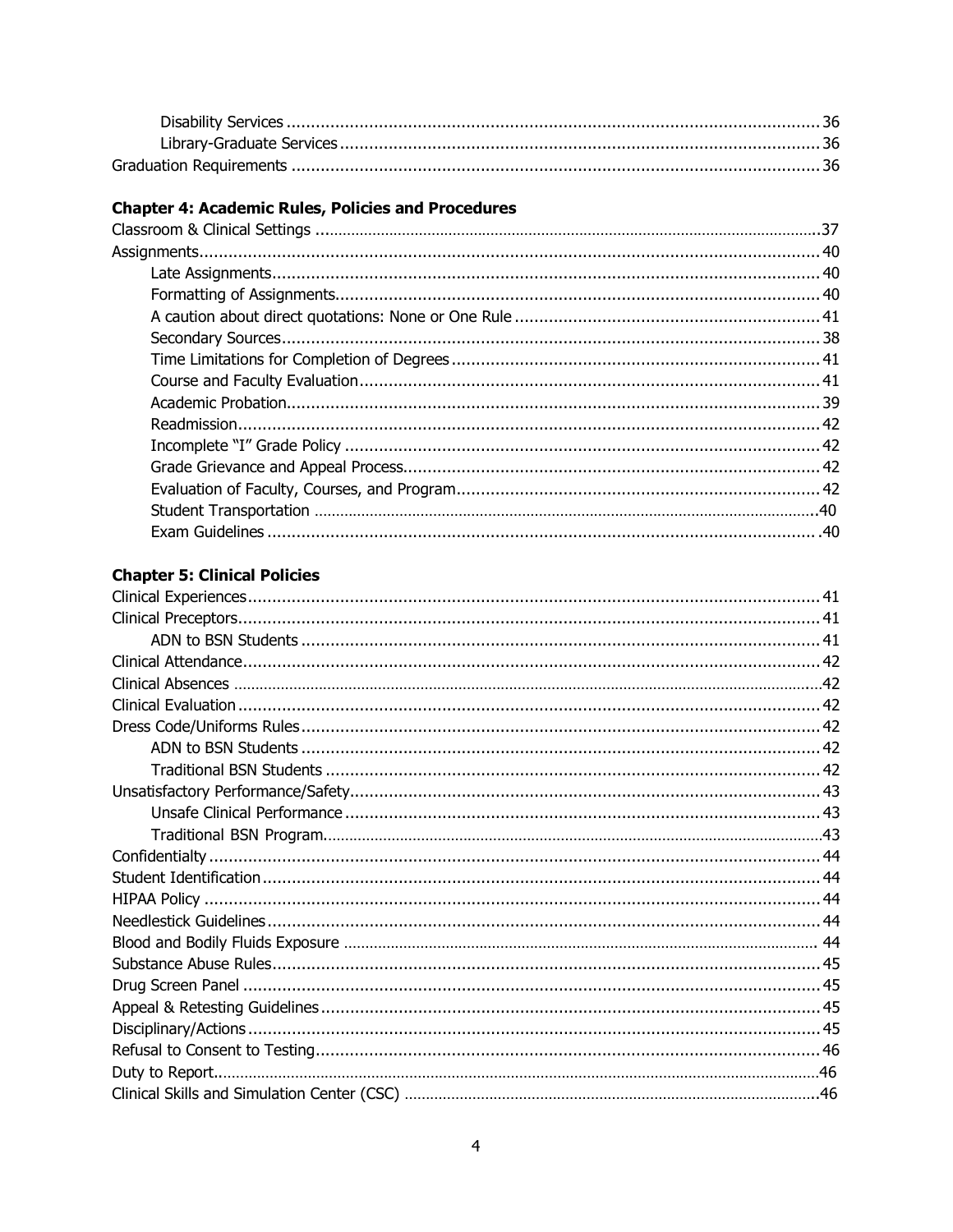| Clinical Simulation Center Policies and Procedures & Student Expectations |  |
|---------------------------------------------------------------------------|--|
|                                                                           |  |
|                                                                           |  |
|                                                                           |  |
|                                                                           |  |
|                                                                           |  |
|                                                                           |  |
|                                                                           |  |
|                                                                           |  |
|                                                                           |  |
|                                                                           |  |
|                                                                           |  |

## **Chapter 6: Professional Conduct and Integrity**

## **Appendices**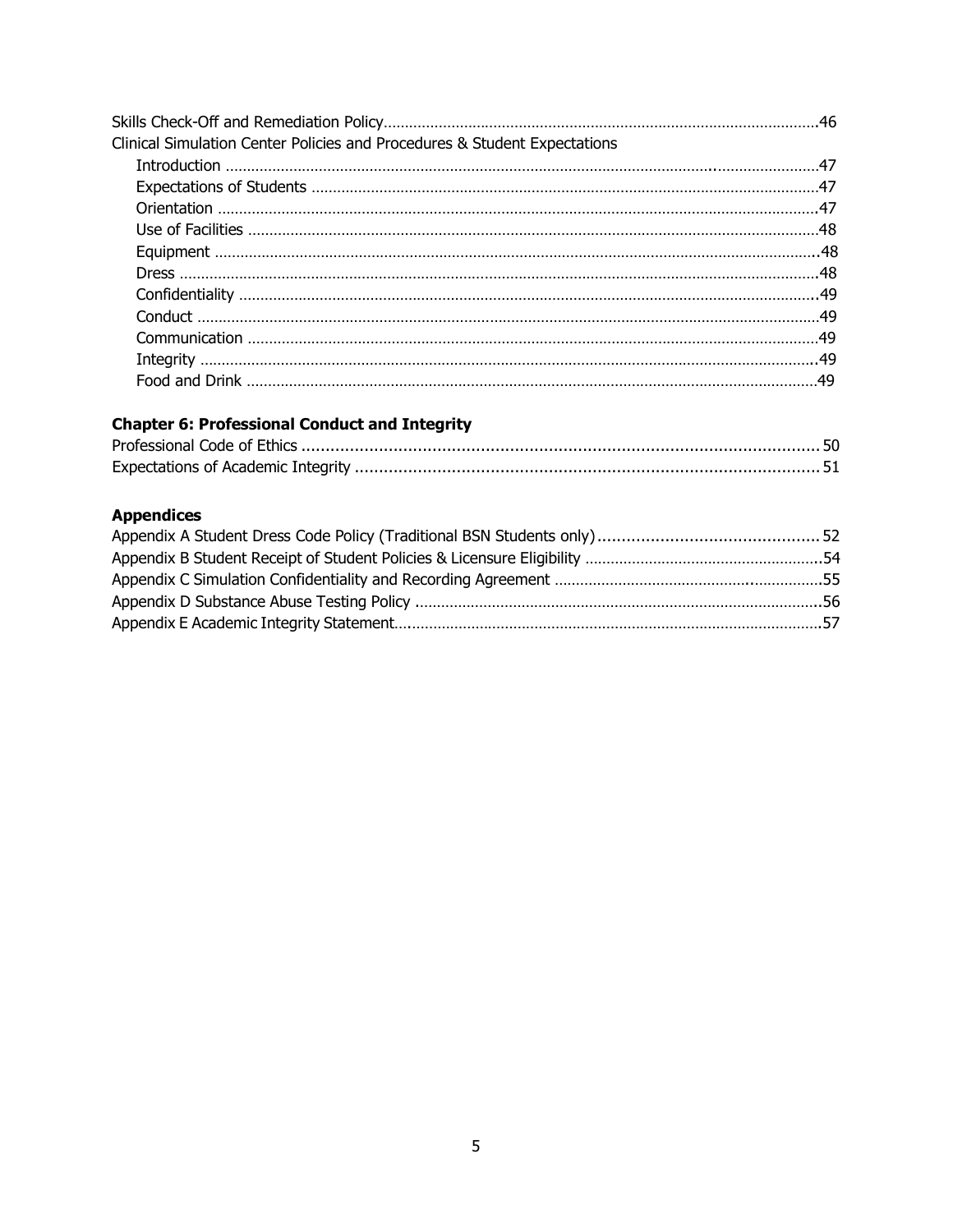## **Disclaimer Note to Student & College/School Offices of Academic and Student Affairs**

This Nursing Student Handbook is intended for information purposes only. The provisions of this Nursing Student Handbook do not constitute a contract, expressed or implied, between any applicant, student, or faculty member and the Texas A&M System or Texas A&M University – Texarkana (TAMUT). Although every effort has been made to verify the accuracy of information in this publication, the Texas A&M System, TAMUT, and the Department of Nursing reserve the right to change course offerings, fees, tuition, academic calendars, curricula, degree requirements, graduation procedures, and any other requirement affecting students. Changes will become effective whenever the proper authorities so determine and will apply to both prospective students and those already enrolled. The Department of Nursing, at all times, retains the right to dismiss a student who does not attain and maintain adequate academic or clinical performance or who does not exhibit the personal and professional qualifications required for the practice of nursing.

Updates and changes are made annually to the handbook. The Department of Nursing reserves the right to make changes to policies and procedures without notice as necessitated by governing authorities or administrative needs.

Detailed instructions on processes related to the Offices of the Registrar, Financial Aid, and Student Business Services can be obtained by contacting the respective office or visiting their websites. See the TAMUT website for contact information on each of these offices. [www.TAMUT.edu](http://www.tamut.edu/)

## **Notice of Nondiscriminatory Policy**

It is the policy of the TAMUT and the Department of Nursing to ensure equal opportunity. The Department of Nursing, in compliance with applicable federal laws, applicable federal and state laws and regulations, and national accreditation requirements does not discriminate on the basis of race, color, national origin, sex, sexual orientation, sex, age, religion, handicap, or status as a veteran in any of its policies, practices or procedures.

The Department of Nursing complies with Section 504 of the Americans with Disabilities Act and does not discriminate on the basis of an individual's handicap in its admission, accessibility, treatment, and employment of students in its programs and activities. The Department of Nursing provides academic adjustments and auxiliary aids to students with handicapping conditions, as defined under the law, who are otherwise qualified to meet the institution's academic requirements. For additional information, contact the TAMUT Office of Student Life as listed on the Website.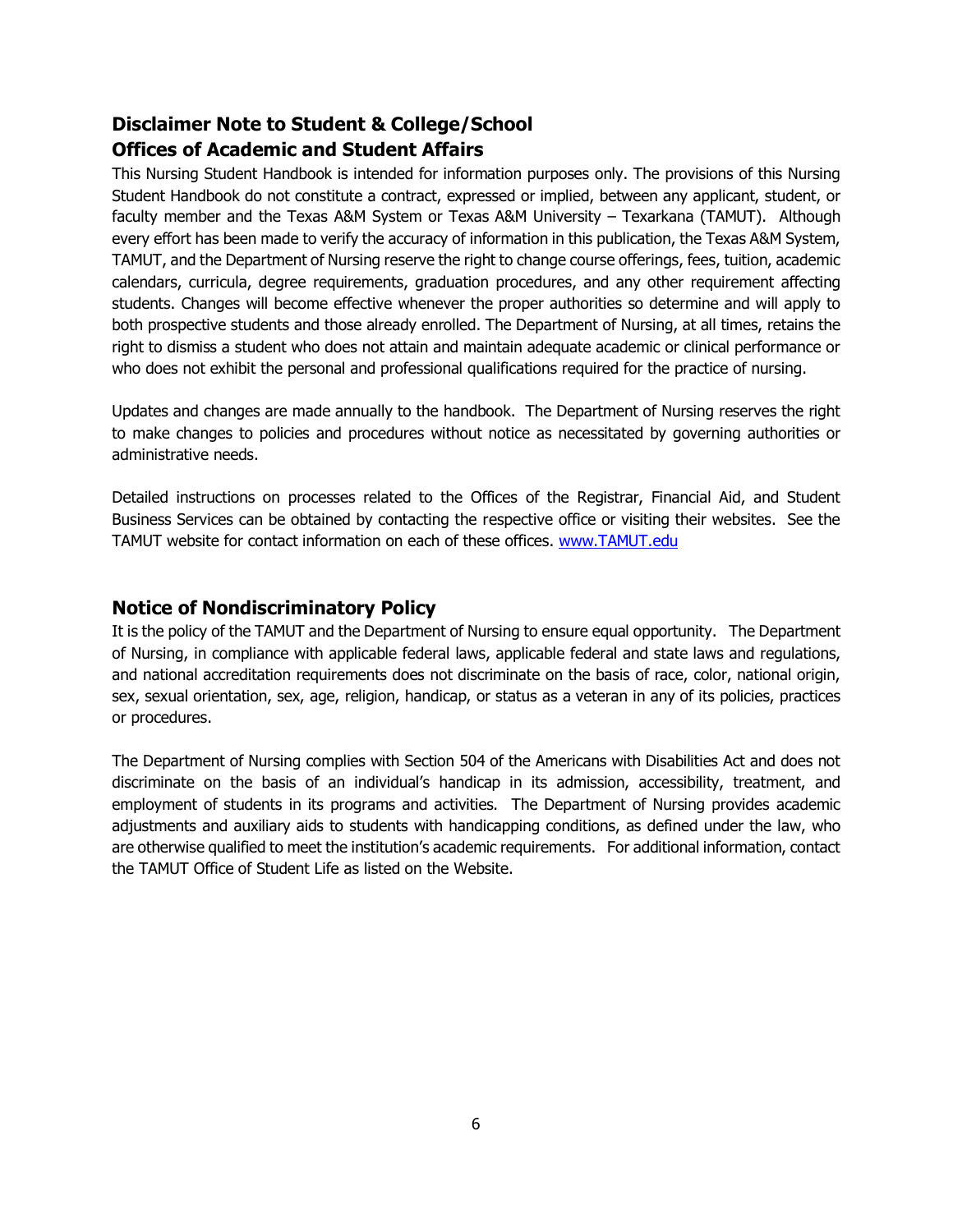## **Texas A&M University – Texarkana**

## **History of Nursing Program**

Founded in 1971 as an upper division university, East Texas State University (ETSU-T), located on the existing campus of Texarkana College, became a member of The Texas A&M University System in September 1996, changing its name from East Texas State University – Texarkana to Texas A&M University – Texarkana (TAMUT). Texas A&M University - Texarkana continues to be the only upper division university in a nine-county area of Northeast Texas.

In 1996, as the University became a part of the Texas A&M University System, discussions among Texas A&M University – Texarkana, community members and local health care providers focused on consideration of new health care programs for the university. From this group, a request emerged for the university to provide opportunity for higher degrees in nursing.

The first degree to be offered was the RN to BSN degree in 2002. The RN to BSN program was initially accredited in 2004 by the Commission on Collegiate Nursing Education and reaccredited with no recommendations in 2009. In 2012 the Department of Nursing became a part of the College of Science, Technology, Engineering and Math (C-STEM).

The traditional track leading to the BSN degree and eligibility to sit for the NCLEX-RN licensure exam was approved by the Texas Board of Nursing in 2016. Students will begin coursework in the summer semester, 2017.

The Master of Science in Nursing program (MSN) at Texas A&M University – Texarkana evolved from a needs assessment study conducted by the Northeast Texas Workforce in 2006 - 2007, indicating a need for nurse educators and nurse administrators in the region. By virtue of state funding, augmented by private, local foundations, the program was established. The MSN program with two specialty tracks – Nursing Administration and Nursing Education – was approved by the Texas Higher Education Coordinating Board and the Southern Association of Colleges and Schools in 2008. The first class was accepted in the fall, 2008. The MSN in Education track ceased course offerings in Spring, 2013 because of low enrollment with most students transferring and completing a degree in the administration track. The MSN in Administration degree continues to the present day.

The baccalaureate degree in nursing and the master's degrees in nursing at TAMUT are accredited by the Commission on Collegiate Nursing Education (CCNE) [\(http://www.aacn.nche.edu/ccne](http://www.aacn.nche.edu/ccne-accreditation)[accreditation\)](http://www.aacn.nche.edu/ccne-accreditation). The BSN program received initial CCNE accreditation in October 2003. The MSN program received initial accreditation from the CCNE in 2008.

## **CONCEPTUAL FOUNDATIONS**

Nursing education is a collaborative process among students, faculty, and the learning environment. It draws from the fields of physical and social science and liberal arts to support the acquisition of knowledge and skills essential for nurses to meet client, family, organization, and system needs. Course and clinical experiences throughout the curriculum are designed from simple to complex, beginning with foundational courses in liberal arts and sciences which are then built upon in nursing classes.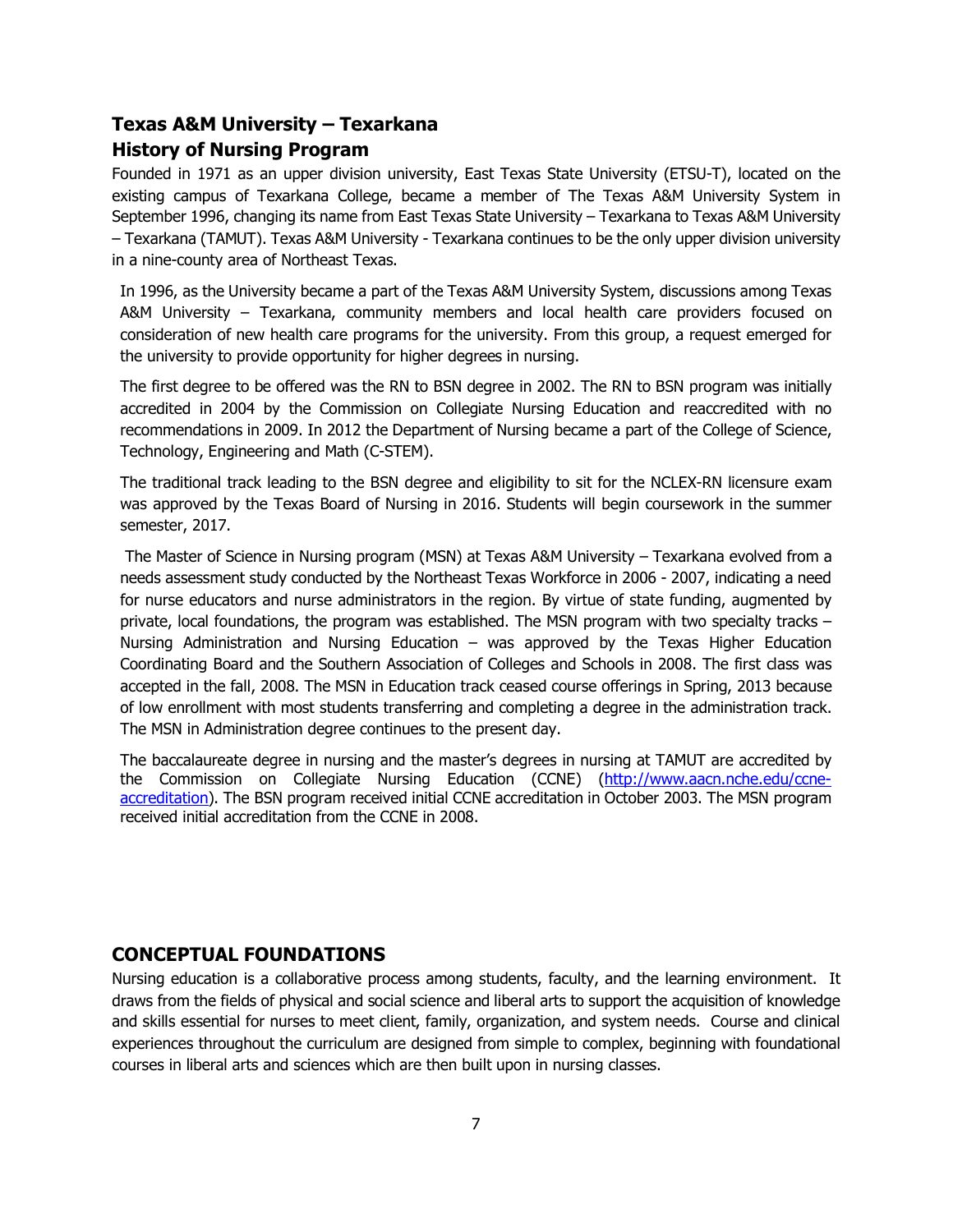## **Department of Nursing Philosophy**

The philosophy of the Department of Nursing reflects the mission and goals of TAMUT. The University and the Department of Nursing strive to provide academic excellence and support students in achieving academic success by providing challenging, engaging and rewarding educational experiences. Through the personal attention of our faculty and staff, students are afforded the opportunity to acquire the knowledge, abilities and skills to become leaders in their chosen profession and to prepare for the opportunities of serving in a global environment. The values identified by Texas A&M University – Texarkana are academic excellence, student success, integrity, and community engagement.

The faculty of the Department of Nursing contributes to the University vision by providing excellence in online nursing education. The curriculum is structured on current professional standards and the Master's **Essentials (AACN, 2011) as a framework for practice at the master's level. In addition to the competencies** inherent in graduate nursing practice, the program provides advanced knowledge in the area of nursing administration and leadership. Learning activities are planned to assist the student to acquire advanced knowledge and skills for critical thinking, communication, assessment and leadership. Clinical practicum experiences provide opportunities for development of leadership and management skills in practice settings.

The faculty of the Department of Nursing support students in achieving academic success through emphasis on nursing as both an art and a science. Nursing practice is presented from a basis of theory and evidence, grounded in caring, ethics and integrity. The students are supported as they further their knowledge of science, theory, research and continue to develop skills in critical thinking. Students are encouraged to consider diverse cultural needs of patients and other professionals as they assume an advanced role in nursing administration.

The faculty value engagement in the community of learning and the community of practice. To that end, an emphasis on community service activities, participation in the community of scholars, service to the University, and scholarship guide faculty activities.

Nursing is a balance of both art and science. The art of nursing involves the concepts of caring that fosters respectful relationships and individual dignity and worth. The science of nursing is supported through inquiry, research and other scholarly activities and is manifested by evidence-based practice. The professional nurse is a partner and an advocate for the health care consumer in an increasingly diverse and aging population. Professional nursing provides culturally competent care to individuals, families and groups within their environments. Care of the physical, psychosocial and spiritual needs is essential to the promotion, protection and maintenance of health.

The baccalaureate nurse functions in the roles of provider of care, coordinator of care, and contributor to the profession. Care is provided in and across all settings and health care systems, and uses a number of treatment modalities. As a provider of care, the nurse contributes a unique blend of knowledge, skills, and caring. As a coordinator of care, the nurse has the knowledge and authority to delegate nursing tasks to other health care personnel and to supervise patient care outcomes. As a member of the profession, the nurse conforms to the laws and code of ethics governing professional standards of nursing practice. In all these roles, the professional nurse accepts personal responsibility for lifelong learning.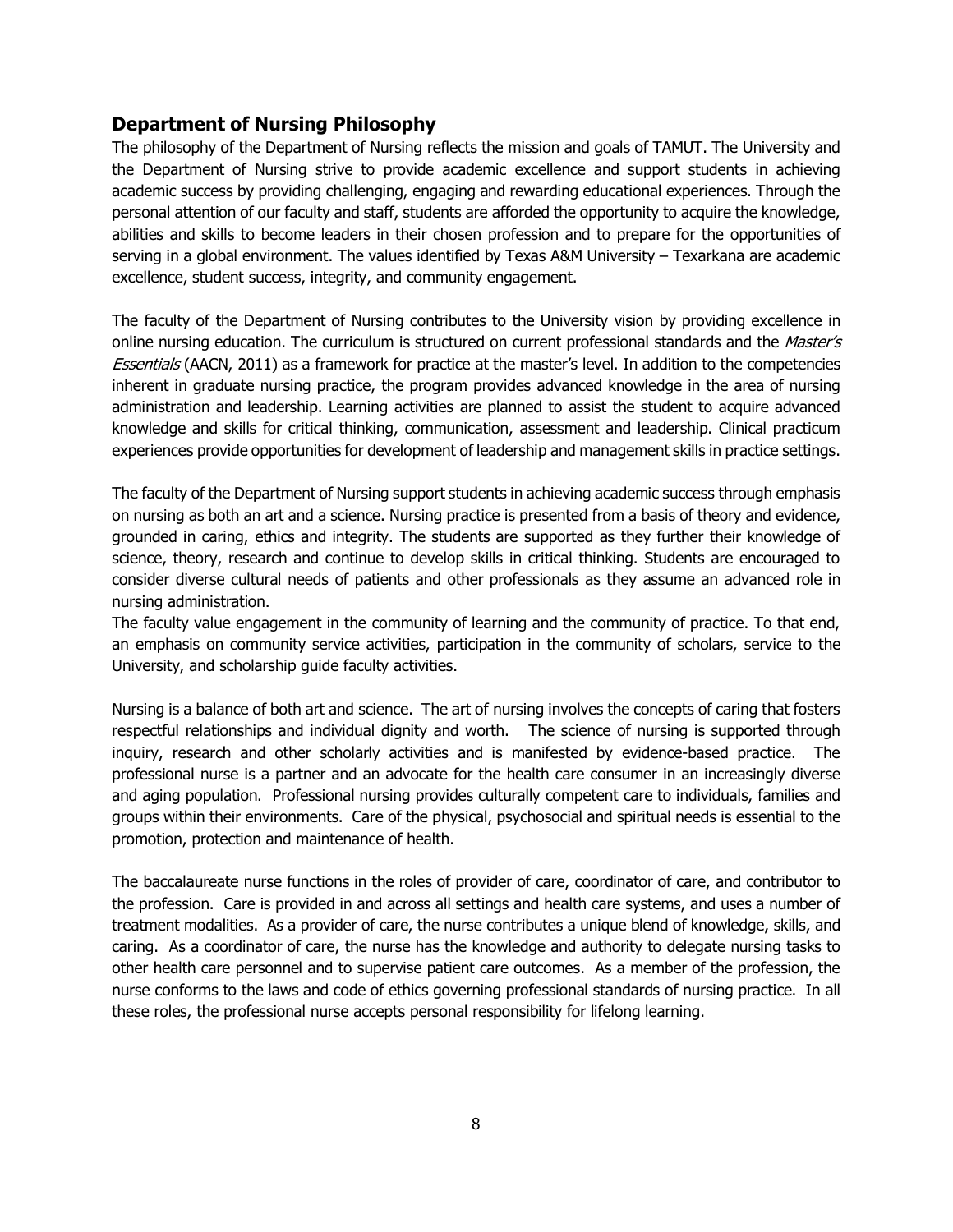Master's level education prepares nurses for leadership in dynamic, complex health care systems. The graduate is prepared to lead change and promote health in diverse and global health challenges using skills in inter-professional collaboration. The contribution of the nurse prepared at the graduate level is to act as advocate for patients, families and populations in the roles of direct care provider, educator or administrator. The master's prepared nurse analyzes health policy, applies research evidence to practice, and utilizes patient care and information technology to provide safe effective care and improve quality outcomes.

## **Mission**

The mission of the Department of Nursing is to educate safe, quality practitioners for a professional practice that is evidence based, compassionate, holistic, and affirms the intrinsic worth and value of each individual. Graduates will be prepared as accountable and knowledgeable leaders and practitioners in the rapidly changing healthcare system, contributing to and strengthening nursing as a profession. The Department of Nursing recruits, retains and graduates students reflective of the diversity of our region in consideration of the need for diverse practitioners in the global healthcare arena.

This mission is accomplished by providing the highest quality of education in nursing, guided by faculty who use a variety of innovative, high-impact educational approaches and who become role models in practice, research and service. The faculty share with students the responsibility to create an educational climate that values and promotes life-long learning.

## **Goals**

The goals of the Department of Nursing are to

- Provide an environment of respect and integrity, and that supports life-long learning
- Prepare nurses to respond to the growing complexity of health care
- Enhance the health care of the region through quality education of health care providers

## **Accreditation**

## **Commission on Colleges of the Southern Association of Colleges and Schools (SACS)**

Texas A&M University – Texarkana is accredited by the Commission on Colleges of the Southern Association of Colleges and Schools to award baccalaureate and master's degrees.

## **Commission on Collegiate Nursing Education (CCNE)**

The Commission on Collegiate Nursing Education is an autonomous accrediting agency, contributing to the improvement of the public's health. A specialized/professional accrediting agency, CCNE ensures the quality and integrity of baccalaureate and nursing programs and of post-baccalaureate nurse residency programs. The baccalaureate degree in nursing and the master's degree in nursing at TAMUT are accredited by the CCNE. For more information on accreditation, go to the following website: [http://www.aacn.nche.edu/ccne](http://www.aacn.nche.edu/ccne-accreditation)[accreditation.](http://www.aacn.nche.edu/ccne-accreditation)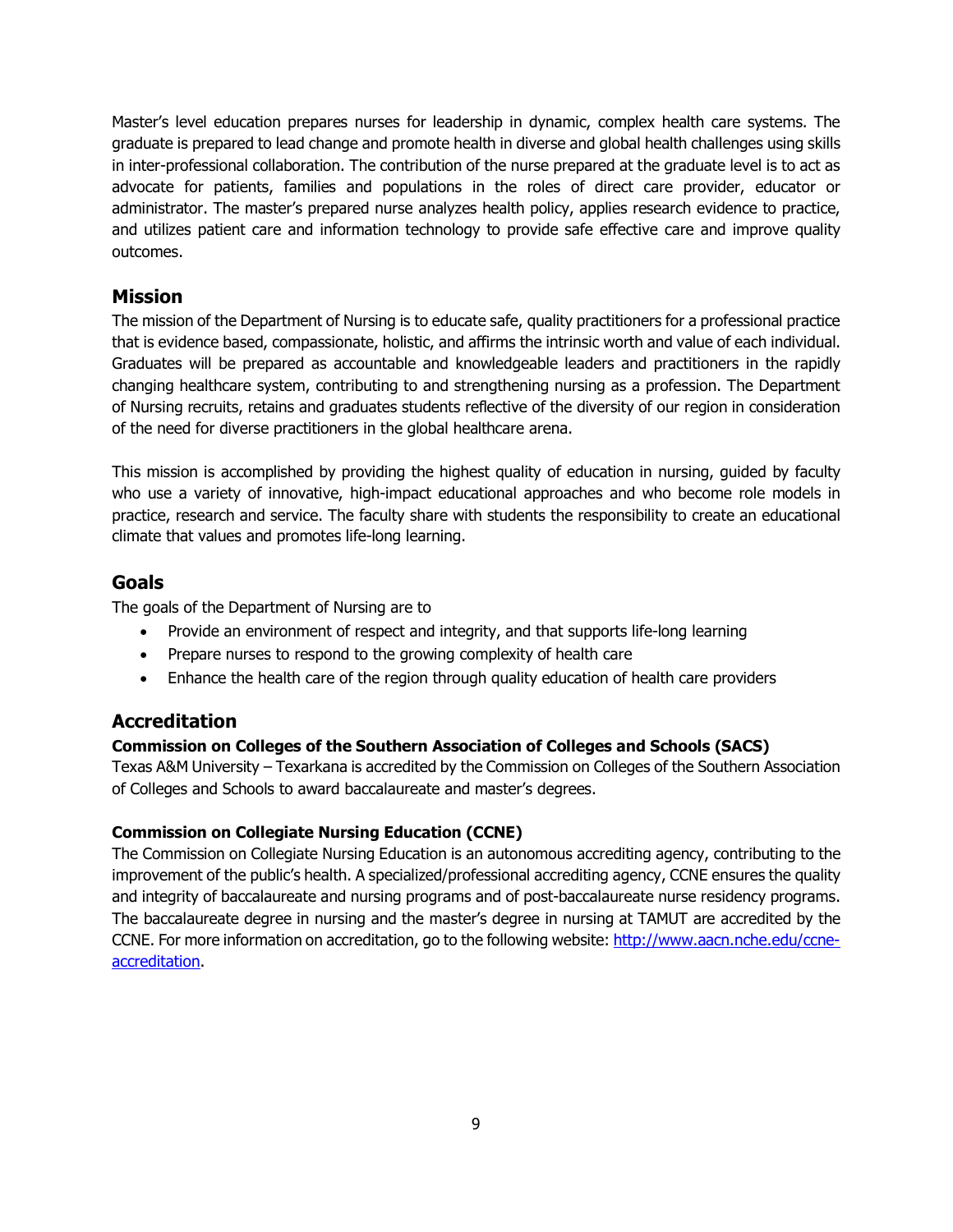## **Chapter 1: General Information**

Each student enrolled at Texas A&M University – Texarkana is responsible for being fully acquainted with and complying with the Student Rules. Specific rules, information and procedures may be found in publications pertaining to each particular service or department. These rules and guidelines were in effect as of the printing of this catalog.

The Student Affairs office offers student services related to academic advising, career services, disability services, developmental education, and services related to complaint resolution.

#### **Academic Calendar**

The Department of Nursing adheres to the TAMUT Academic calendar for class dates and holidays/vacation, available each semester from the University Registrar's Office and as listed on the Website.

#### **Academic Integrity**

The faculty expects that each student conduct himself/herself as a person of integrity. Academic integrity is a fundamental value in education, as integrity is a value in professional nursing practice. Yet, we find that many students do not understand or value its importance, or knowing that, choose to ignore the rules and violate this standard that is at the essence of everything that we do.

We wish to stress to each student our philosophy of academic integrity and emphasize that violating the rules related to plagiarism, cheating or other standards will result in sanctions. These sanctions will include a zero on the assignment in question, and may result in a failure for the course and/or dismissal from the program.

Academic honesty is expected of students enrolled in the nursing program. Cheating on examinations, unauthorized collaboration, falsification of research data, plagiarism, and undocumented use of materials from any source constitute academic dishonesty and may be grounds for a grade of "0" on the assignment, a grade of 'F' in the course and/or additional disciplinary actions including dismissal from the program. For additional information, see the university catalog and the [Student Code of Conduct.](http://www.tamut.edu/Campus-Life/Support-Resources/Student-Conduct/14%2015%20Code%20of%20conduct%20updated%2002162015.pdf)

#### **Attendance, Absences and Makeups**

Students are responsible for learning the content of any course of study, including material presented in the classroom, either face-to-face or online. Class participation is expected of each student as outlined in each course syllabus. If a student should miss a class, he/she should email the faculty member and/or the Course Coordinator as soon as possible. If the absence is anticipated such as due to illness or personal emergency, the student should notify the immediate faculty member and/or the Course Coordinator prior to the start of the class/lab to be missed.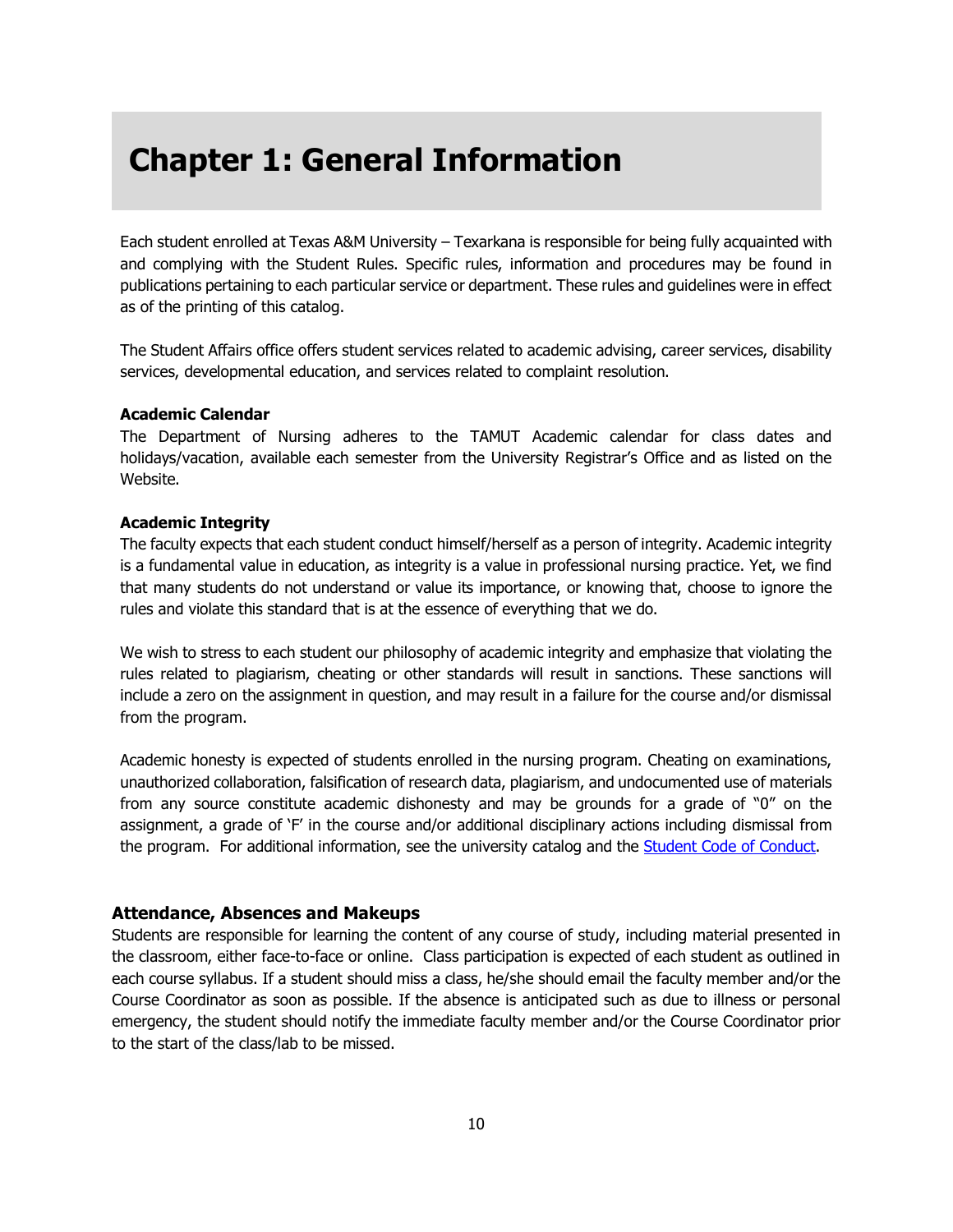The instructor reserves the right to request satisfactory evidence to substantiate the reason for absence for bereavement as death or major illness in a student's immediate family. Immediate family may include: mother, father, sister, brother, grandparents, spouse, child, spouse's child, spouse's parents, spouse's grandparents, stepmother, step-father, step-sister, step-brother, step-grandparents, grandchild, stepgrandchild, legal guardian, and others as deemed appropriate by faculty member or Program Director.

Non-attendance in an online program is defined as an unexcused lack of participation in class activities for a period of 4 weeks or more. This may result in an administrative drop by the faculty after a letter has been mailed to the address on file, notifying the student of the enrollment status. Additional attendance policies may be defined in the course syllabus.

#### **Attendance Policy**

It is the policy of the Department of Nursing that every student is expected to participate in each of his/her courses through regular attendance at lecture/lab/simulation/clinical experiences. It is further expected that every student will be present on time and prepared to participate when scheduled course sessions begin.

Students who are under CDC recognized quarantine guidelines for illness, such as possible COVID-19 exposure, will be allowed to attend class via virtual means during their quarantine time period without incurring an absence penalty (guidelines for tardy policy will remain applicable). Students attending class virtually WILL HAVE A VISUAL PRESENCE REQUIRED throughout the entire class period. Students are required to notify the instructor AT LEAST 24 HOURS PRIOR TO THE CLASS that will be attended virtually. The student will be required to provide written notification from a healthcare provider for coverage under this provision.

## **Theory Hours (Lecture, Scheduled Classes, Seminars or Guest Lectures), Lab, Simulation and Clinical Hours (per CCNE Accreditation and TBON)**

- Students are expected to attend all theory, lab, simulation and clinical hours.
- A student who is absent from theory for any reason is expected to make up the work on her/her own and will be responsible for the material covered. Any pop quiz or classroom assignment will not be made-up. The student will receive a score of "0."
- Absence of more than 3 days in a 16 week course may result in course failure. Absence of more than 2 days in a 10 week course may result in course failure.
- Clinical absences
	- $\triangleright$  Clinical absences for a clinical experience is the equivalent to one (1) absence and will be recorded as such.
	- $\triangleright$  If a student is absence greater than 10% of clinical hours (i.e. 135 CL hrs. = 13.5 hours; 90  $CL = 9$  hours) may result in a failure of the course.
	- $\triangleright$  A student absence from clinical must complete an on campus make-up assignment. This assignment will equal the time missed in clinical 9i.e. 8 hours clinical day  $= 8$  hours of make-up assignment). This make-up assignment is due one week from the day of absence (i.e. Saturday missed clinical, make-up assignment is due following Saturday by end of clinical day).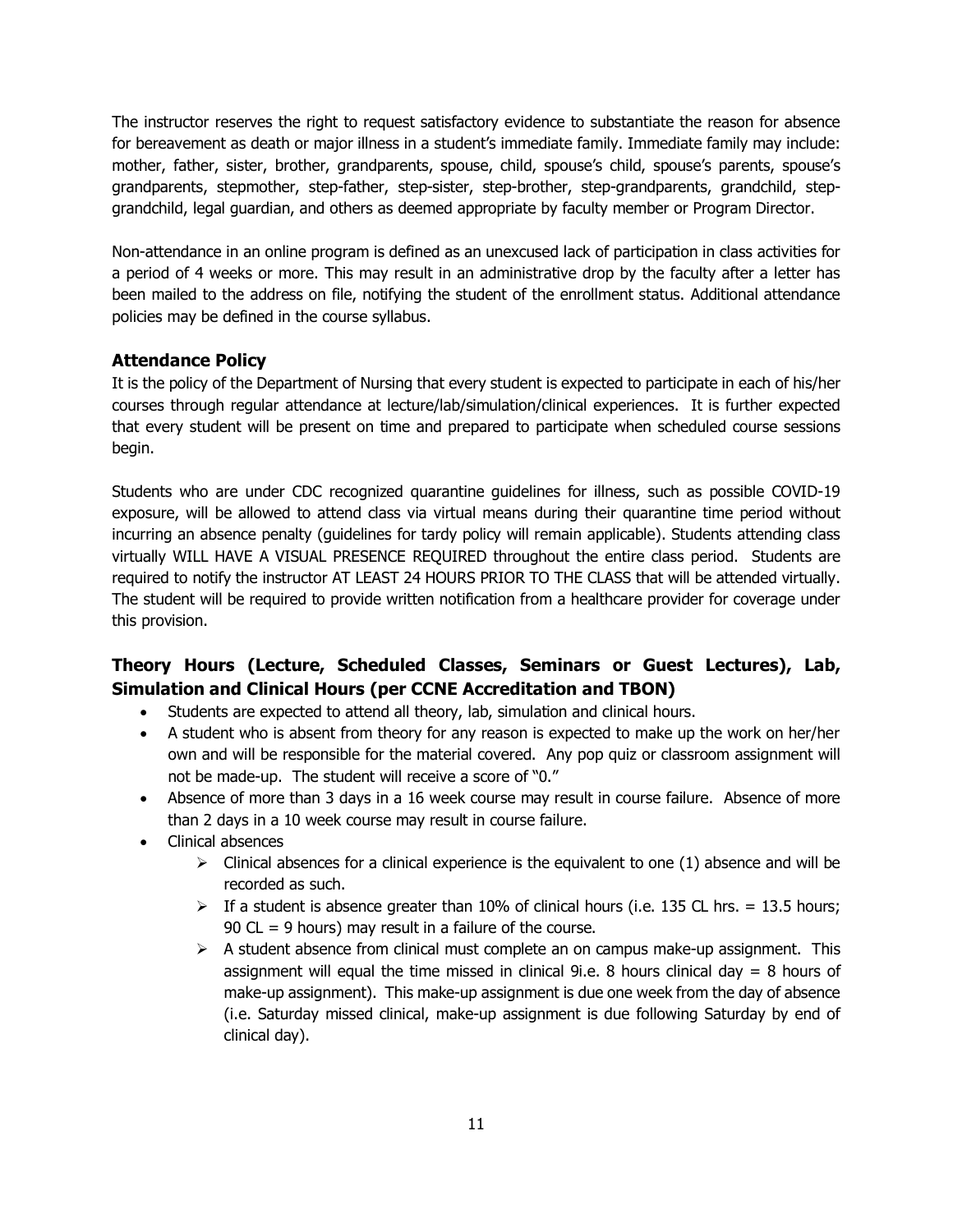- $\triangleright$  Students who are required to be absent in clinical due to a mandated quarantine will be required to make up the missed clinical attendance (during their quarantine) at the end of the semester. A final course grade submission will occur once the make-up days are completed. Made up absences under these circumstances will not counted against the student and will not result in dismissal from the program due to exceeding allowed absences. Proper healthcare provider documentation required for use of this attendance exception.
- Failure to meet Student Learning Outcomes (Course and/or Clinical) will result in a failing grade for that course.

#### **Lateness (Theory, Lab, Simulation and/or Clinical Hours)**

• Lateness is defined as 0-15 minutes after the start time posted on the Course calendar/clinical schedule. Three (3) times a student is late will equal one (1) absence. A student missing more than 15 minutes of class, lab, simulation and/or clinical will receive an absence.

#### **Leaving Early (Theory, Lab, Simulation and/or Clinical Hours)**

• Leaving early is defined as 0-15 minutes before the end time posted on the Course calendar/clinical schedule. Three (3) times a student leaves early will equal one (1) absence. A student missing more than 15 minutes of class, lab, simulation and/or clinical will receive an absence.

#### **Student Absences on Religious Holidays**

In accordance with Texas Education Code 51.911, all institutions of higher education shall excuse a student from attending classes or other required activities, including examinations, for the observance of a religious holiday, including travel for that purpose. An instructor may not penalize a student whose absence is excused under this subsection for that absence, and the instructor must allow the student to take an examination or complete an assignment within a reasonable time after the absence.

Texas Education Code 51.911 defines a religious holiday as a holiday a religious group whose places of worship are exempt from property taxation under Section 11.20, Tax Code. If a student and an instructor disagree about the nature of the absence as Texas Education Code 51.911 defines, or if the student and the instructor disagree about whether the instructor has given the student a reasonable time to complete any missed assignments or examinations, either the student or the instructor may request a ruling from the Program Director.

#### **Inclement Weather**

Officials will make inclement weather information available to the news media for broadcast on radio stations and television stations as well as by the campus-wide Eagle Alert, which notifies students and faculty through text messaging and non-campus email. The University expects students to exercise good judgment during inclement weather. It is the responsibility of the student to notify Faculty as soon as he/she is aware that he/she will not be able to attend class/clinical.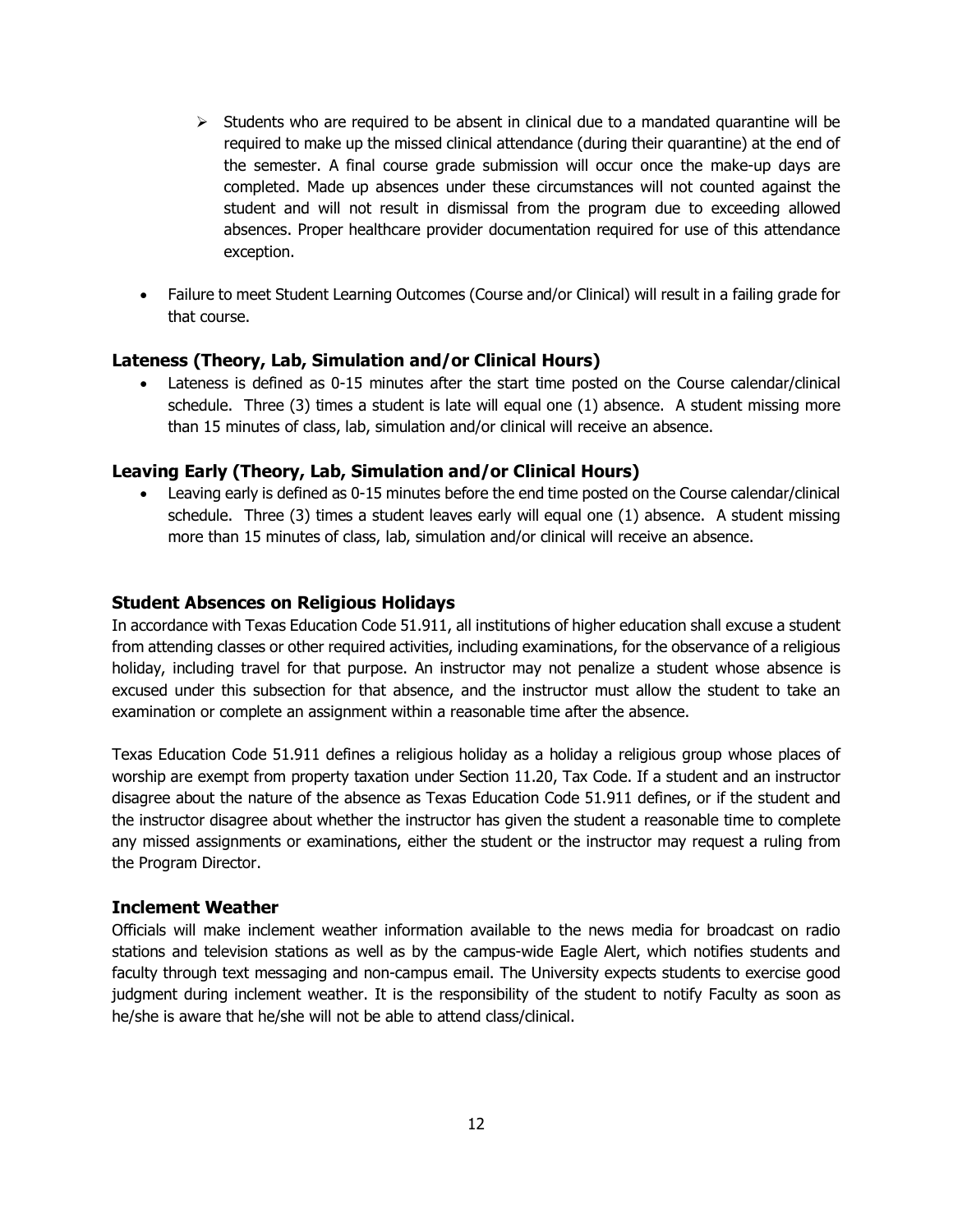#### **Awareness of and Respect for Diversity**

Texas A&M University – Texarkana and the Department of Nursing fully support an environment wherein individuals (i.e., students, staff, faculty, guests) can work as partners in achieving goals. While engaged in didactic learning and experiential rotations, students are required to behave and act in a manner that is expected in nursing and all health professions. Such behavior and actions are guided by respect for other students, faculty, staff, patients, and health care professionals who may have differences that include (but are not limited to) the following: religious beliefs and practices, nontraditional medical beliefs and practices, socioeconomic status, sexual orientation, ethnicity, language, physical and emotional disabilities, racial background, intellectual capabilities, age, and cultural background. Respect is demonstrated by being considerate, courteous, and professional, and by maintaining confidentiality of patient information.

#### **Learning Environment**

TAMUT respects the rights of faculty to teach and students to learn. The responsibility of faculty is to maintain a classroom atmosphere conducive to learning whether that classroom is a face-to-face or a distance learning environment. Disruptive behaviors will not be tolerated. An individual engaging in disruptive behaviors may be subject to disciplinary action. Disruptive behaviors may include any of the following: physical actions, verbal utterance, on-line derogatory remarks, disrespectful or threatening emails, or other activities that interfere with either the faculty member's ability to conduct the class or the ability of other students to profit from the instructional program.

#### **Student Non-Cognitive Performance Standards**

Health profession practices are grounded in non-cognitive performance standards which include a set of principles that reflect the ethical foundation of health care. The nursing student must strive toward unquestionable integrity in all professional relations. To aid in achieving this goal, nursing students should demonstrate both a commitment to carrying out professional responsibilities and an adherence to ethical principles. The non-cognitive performance standards listed below should be used as guidelines in attaining this goal.

Failure to comply with the requirements of any of these standards or other policies in the Department of Nursing at Texas A&M University – Texarkana may result in a conference with the department director, dean, or designee, to discuss the problem. Should it be necessary to take immediate action, the department director, dean, or designee, may recommend the student be placed on probation or dismissed from the nursing program in the Department of Nursing and/or Texas A&M University – Texarkana. The following described standards are the scholastic, non-cognitive performance responsibilities of the nursing student enrolled at Texas A&M University – Texarkana Department of Nursing:

• **Attentiveness:** The nursing student must regularly attend class. Any and all extended absences must be for relevant and serious reasons and preapproved, where applicable, by the appropriate authority. The nursing student is required to be on time for class, labs, and clinical assignment and stay until the end of time period. The nursing student is required to be alert during classes and demonstrate attentiveness by taking notes and asking/answering appropriate questions.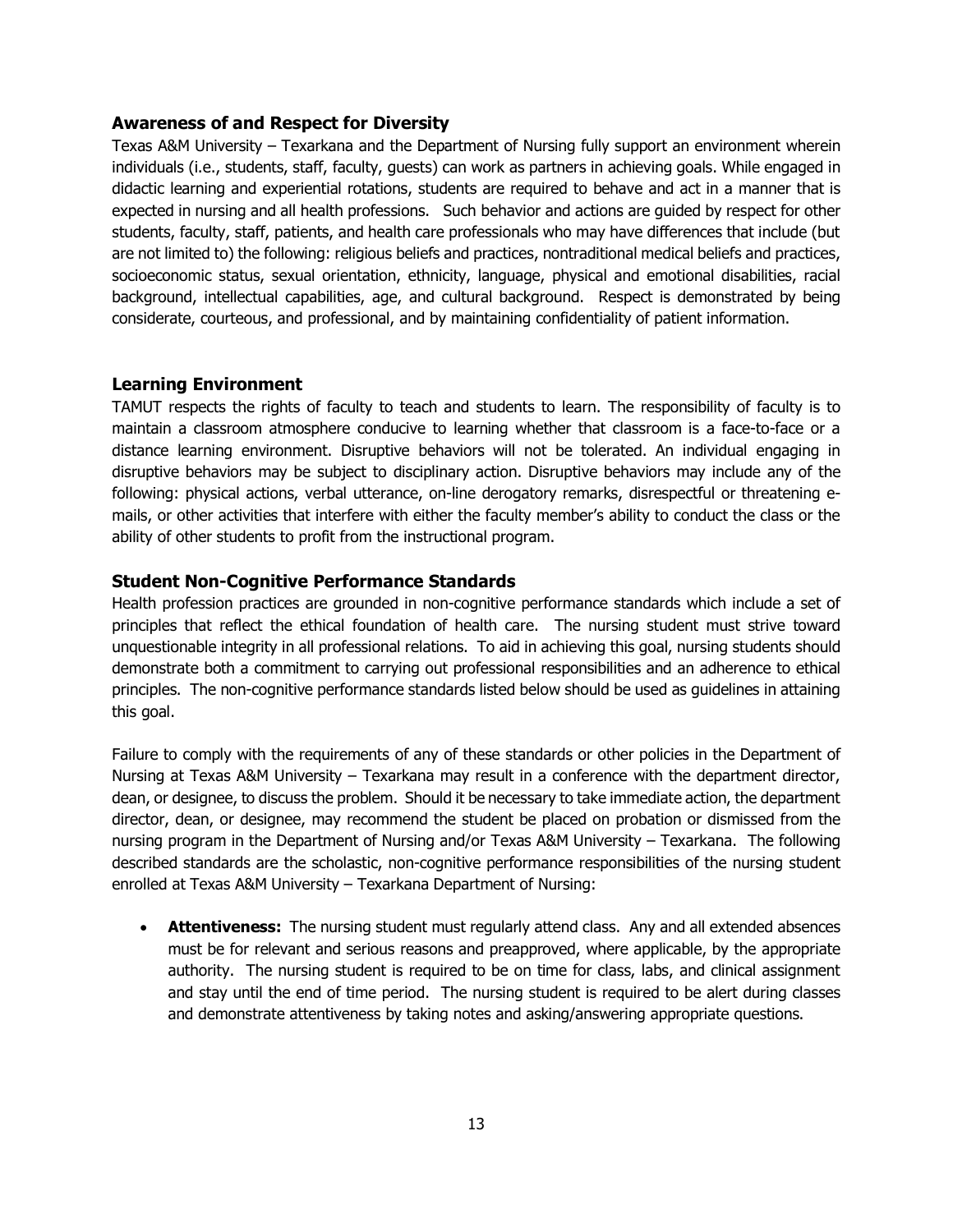- **Demeanor:** The nursing student will have a respectful, positive, open attitude toward peers, faculty, and others during the duration of studies with the Department of Nursing. The nursing student will maintain a professional demeanor in interpersonal relations. The nursing student with perform in both a supportive and constructive fashion in group situations and making good use of all feedback and evaluations.
- **Maturity:** The nursing student will function as a respectful, responsible, ethical, law-abiding adult.
- **Cooperative:** The nursing student will demonstrate his/her ability to work effectively in large and small groups and with peers, faculty, and other members of the Department of Nursing in both the giving and accepting in the exchange of information.
- **Inquisitiveness:** The nursing student develops an interest in his/her courses, simulation skills, and curricular content, and demonstrates personal pursuit of continued knowledge.
- **Responsibility:** The nursing student is accountable for his/her actions and commitment to the Department of Nursing and the nursing program. All academic interchanges will be carried out in a professional, reliable and trustworthy manner.
- **Authority:** The nursing student will show respect for those placed in authority over him/her within the Department of Nursing, Texas A&M University – Texarkana, and society.
- **Personal Appearance:** The nursing student will have a professional personal appearance which will be reflected in both personal hygiene and observance of dress code standards set forth in this Handbook.
- **Communication:** The nursing student demonstrates respect for privacy of all patients and/or patients' family members. The nursing student will at no time utilize social media (Twitter, Facebook, or any other social media site) to communicate information that could lead to exposure of patient identity. The nursing student acknowledges that certain patient data that is discussed within a specific timeframe may be sufficient information to identify a patient. The nursing student will follow all directives of TAMUT, Department of Nursing and HIPPA regulations in regard to patient privacy and information transfer.
- **Professional Role:** The nursing student will conduct self as a professional role model at all times and in compliance with rules and regulations regarding professional conduct of the Department of Nursing. As a healthcare provider, the nursing student will demonstrate the personal, intellectual, and motivational qualifications of a professional.
- **Judgment:** The nursing student demonstrates an ability to think critically regarding options, reflecting the ability to make intelligent decisions in both personal and academic life.
- **Civility:** The nursing student has a genuine understanding that civility is an authentic respect for others that requires time, attention, a willingness to engage in open communication, and the intention to seek agreement. The nursing student will exhibit respect for all. The nursing student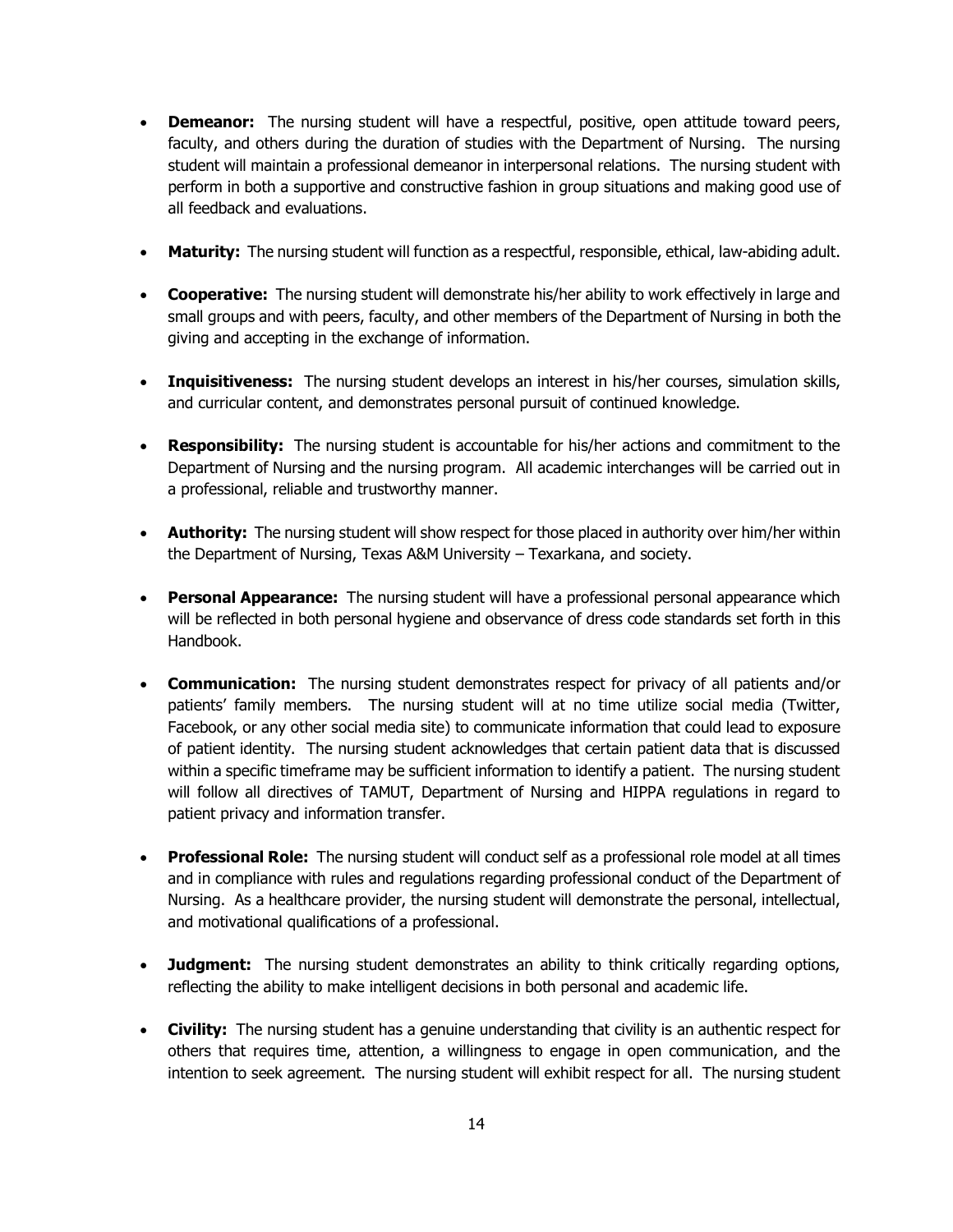will not harass any individual physically, verbally, psychologically, or sexually. The nursing student demonstrates a true respect for the Department of Nursing and TAMUT in their written, verbal, and electronic communication that is diplomatic, non-threating, and reflects accountability. The nursing student will follow all rules and regulations with regard to social media policies.

- **Moral Standards:** The nursing student respects the rights and privacy of other individuals and does not violate the laws of our society.
- **Ethics:** The nursing student will conduct self in accordance to the guidelines of the nursing professional code of ethics.

#### **Communication: TAMUT Student Email Account**

TAMUT communicates all official information to students through the student TAMUT Ace e-mail account. Please use this email account for all school related activities and check the account at a minimum of three times per week for updates.

Course documents are submitted through the Blackboard assignment links. Do not submit assignments through email unless specifically directed to do so by faculty.

#### **Computer Requirements**

It is the responsibility of the student to ensure that his/her computer has the required software installed upon admission and updated throughout his/her time as a student. At all times, the student's computer should be capable of running the programs. Upon admission, students will be provided with detailed specifications for either a Mac or a Windows laptop. If you have questions regarding any of the hardware or software required, please contact the TAMUT Helpdesk.

#### **Exposure to Chemicals**

Any pregnant student, or student planning to become pregnant, should consult their health care provider to determine what, if any, additional precautions are needed based on their individual situation.

## **STUDENT CODE OF CONDUCT**

Students have rights that are to be respected. These rights include respect for personal feelings; freedom from indignity of any type, freedom from control by any person except as may be in accord with published rules and procedures of Texas A&M University – Texarkana or The Texas A&M University System, and conditions that allow the best use of time and talents toward educational objectives. No officer or student, regardless of position or rank, shall violate those rights; no custom, tradition or regulation in conflict will be allowed to prevail. At all times students are expected to recognize constituted authority, to conform to the ordinary rules of good conduct, to be truthful, to respect the rights of others, to protect private and public property, and to make the best use of time toward the completion of an education. The Code of Student Rights and Responsibilities (The Code) is designed neither to be exhaustive nor to encompass all possible relationships between students and the institution. The Code is not rigid or unchangeable. As the relationship between students and the University grows, it may be necessary to modify the Code.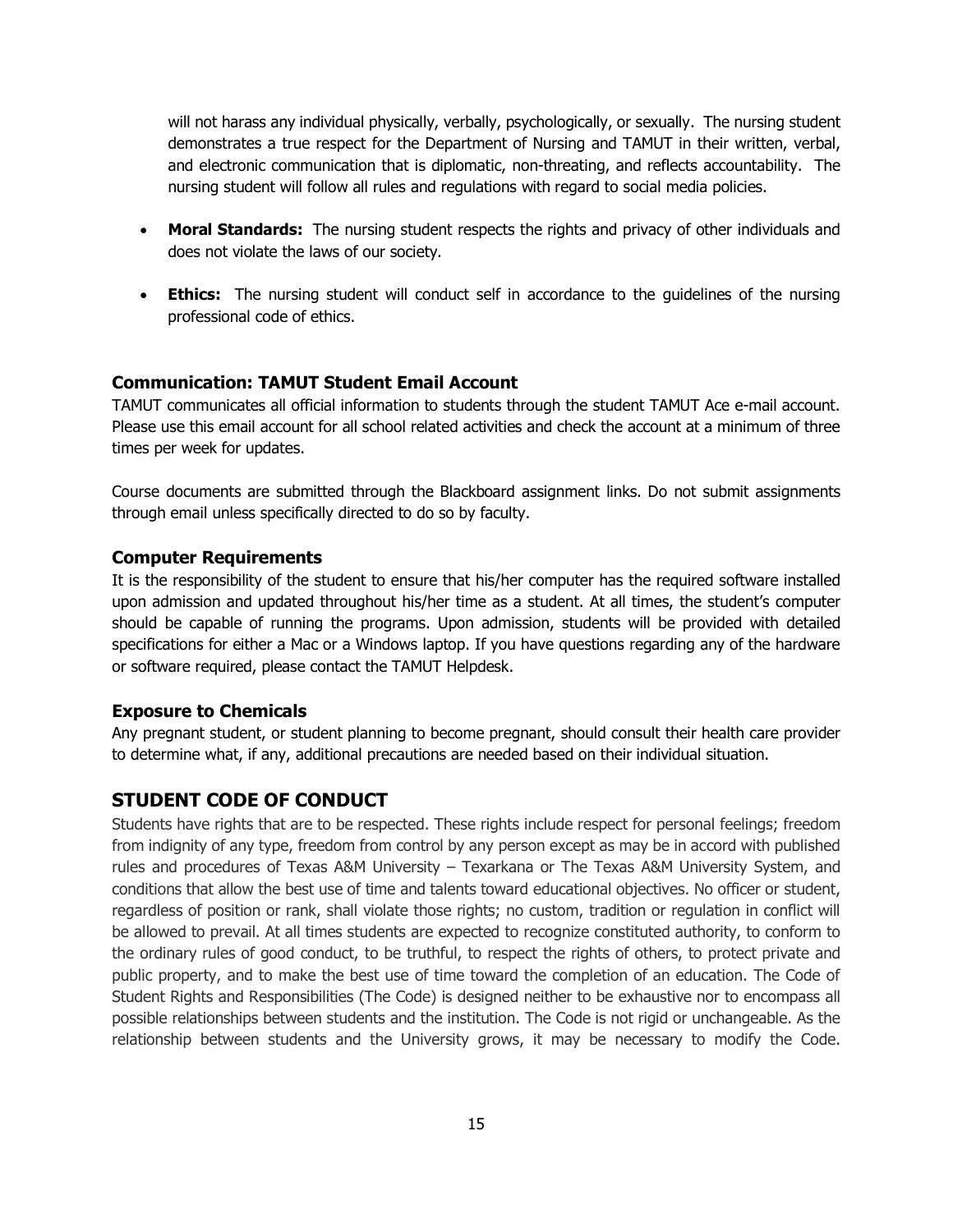It is incumbent upon students to be aware of University rules and procedures. Ignorance of these rules and procedures does not excuse students from adherence to them. Staff and University officials should endeavor to inform students of University rules, regulations, and policies, whenever the circumstance is applicable.

## **Conduct Subject to Disciplinary Actions**

Nursing students who engage in the following conduct may be subject to disciplinary actions, whether the conduct takes place on or off campus or whether civil or criminal penalties are also imposed for the conduct:

- **Violation of laws, regulations, policies, and directives** Violation of federal, state, and local laws, including laws and policies on HIPAA (Health Information Portability and Accountability Act); violation of Texas A&M University – Texarkana policies, rules, and regulations; violation of Texas A&M University – Texarkana Department of Nursing policies, rules, and regulations; noncompliance with TAMUT or Department of Nursing rules and regulations; non-compliance with directives issued by administrative officials acting in the course of their authorized duties
- **Scholastic dishonesty** Cheating, plagiarism, collusion, submission for credit any work or materials that are attributable in whole or part to another person, taking an examination or submitting work or materials for another person, any act designed to give unfair advantage to a student, or the attempt to commit such acts
- **Drugs and alcohol** Illegal use, possession and/or sale of a drug or narcotic on campus or at educational or clinical facilities affiliated with Texas A&M University – Texarkana Department of Nursing; use of alcohol in violation of TAMUT policy
- **Health or safety** Conduct that endangers the health or safety of any person on campus, in any building or facility owned or controlled by TAMUT, or any education or clinical facility affiliated with TAMUT and/or the Department of Nursing
- **Disruptions** Acting singly or in concert with others to obstruct, disrupt, or interfere with any activities related to the university's responsibilities in teaching, education, healthcare, research, administration, service, or other activities authorized to be held or conducted on property owned by TAMUT and/or the Department of Nursing or affiliated with
- **Inciting lawless action** Engaging in speech either orally or in writing, which is directed to inciting or producing imminent lawless action and is likely to incite or produce such action
- **Unauthorized use of property**  Engaging in unauthorized use of property, equipment, supplies, buildings, or facilities owned or controlled by Texas A&M University – Texarkana and/or the Department of Nursing or affiliated with
- **Hazing**  Hazing is prohibited, Texas Education Code Chapter 37, sub code F
- **Altering of official documents** Altering official records; submitting false information, omitting requested information required for or related to application for admission or the award of a degree; falsifying clinical records
- **Vandalism**  Defacing, mutilating, destroying, or taking unauthorized possession of any property, equipment, supplies, or facilities owned or controlled by TAMUT and/or the Department of Nursing or clinical facilities affiliated with
- **Prohibited Conduct**  Engaging in prohibited conduct that occurs while participating in offcampus activities sponsored by TAMUT and/or the Department of Nursing, including field trips, internships, rotations, or clinical assignments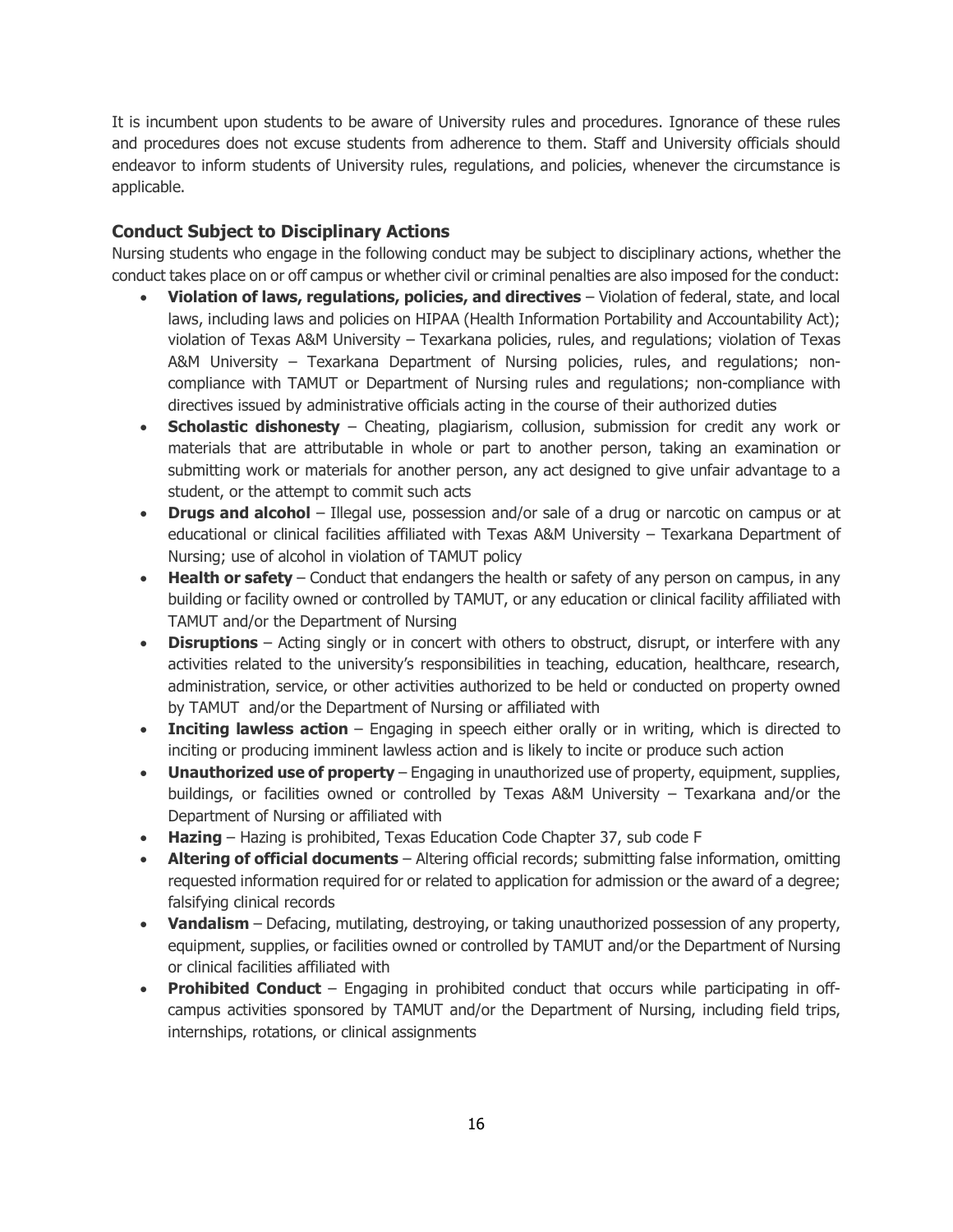• **Use of explosives** – Unauthorized use or possession of any type of explosive, firearm, imitation firearm, ammunition, hazardous substance, or weapon as defined by federal, state or local laws while on campus or in facilities owned or controlled by TAMUT and/or the Department of Nursing or clinical facilities affiliated with

#### **Disciplinary Process**

When nursing student conduct occurs that may be subject to disciplinary action, the faculty member will immediately notify the program director. After consultation with the program director, the student of the suspected violation should be notified through a face-to-face or telephone conversation. In some instances, the faculty member may take immediate action appropriate to the circumstances. For example, when a nursing student is observed cheating on an exam, the faculty member may stop the examination process for the student and retrieve the examination. Or when a nursing student engages in disruptive behavior, the faculty member may instruct the student to leave the instructional space so that order can be restored.

The faculty member will also notify the Dean and the Director of Student Life of the conduct. At that point, the disciplinary process will proceed in accordance with protocol and the Disciplinary Rules of TAMUT.

#### **Sexual Assault**

All forms of sexual assault and all attempts to commit such acts are regarded as serious university offenses, which may result in suspension or expulsion. Prosecution for the criminal law violation may also take place independently of charges under university regulations.

Students who believe they are victim of sexual assault should consult the Sexual Assault Protocol in the [Emergency Management Plan.](http://www.tamut.edu/Administration/Environmental%20Health%20and%20Safety/Emergency%20Management%20Plans%20FY12.pdf)

#### **Sexual Harassment Policy**

Texas A&M University - Texarkana strives to maintain a work and educational environment free from discrimination, sexual harassment, and related retaliation in accordance with applicable federal and State laws. Conduct constituting sexual harassment is specifically prohibited by federal law, state law, and Texas A&M University System Policy.

The Department of Nursing considers sexual harassment in all its forms to be a serious offense and one that is subject to a range of actions up to and including suspension or dismissal. The Office of Vice President of Student Affairs is available to serve as a resource to any student, non-faculty employee, or faculty member who has a sexual harassment inquiry or complaint. A person who believes he or she has been the victim of sexual harassment may pursue either the informal or the formal complaint resolution procedure. Any faculty member, staff member, or student may initiate a complaint by calling the Registrar's office.

#### **General Student Complaints**

The Department of Nursing is committed to providing a learning environment for its students in which complaints are responded to in a prompt and fair manner. Formal complaints are those received by a Department of Nursing Director in writing within 7 business days of an incident. These will be directed to the appropriate office to be addressed as quickly as possible.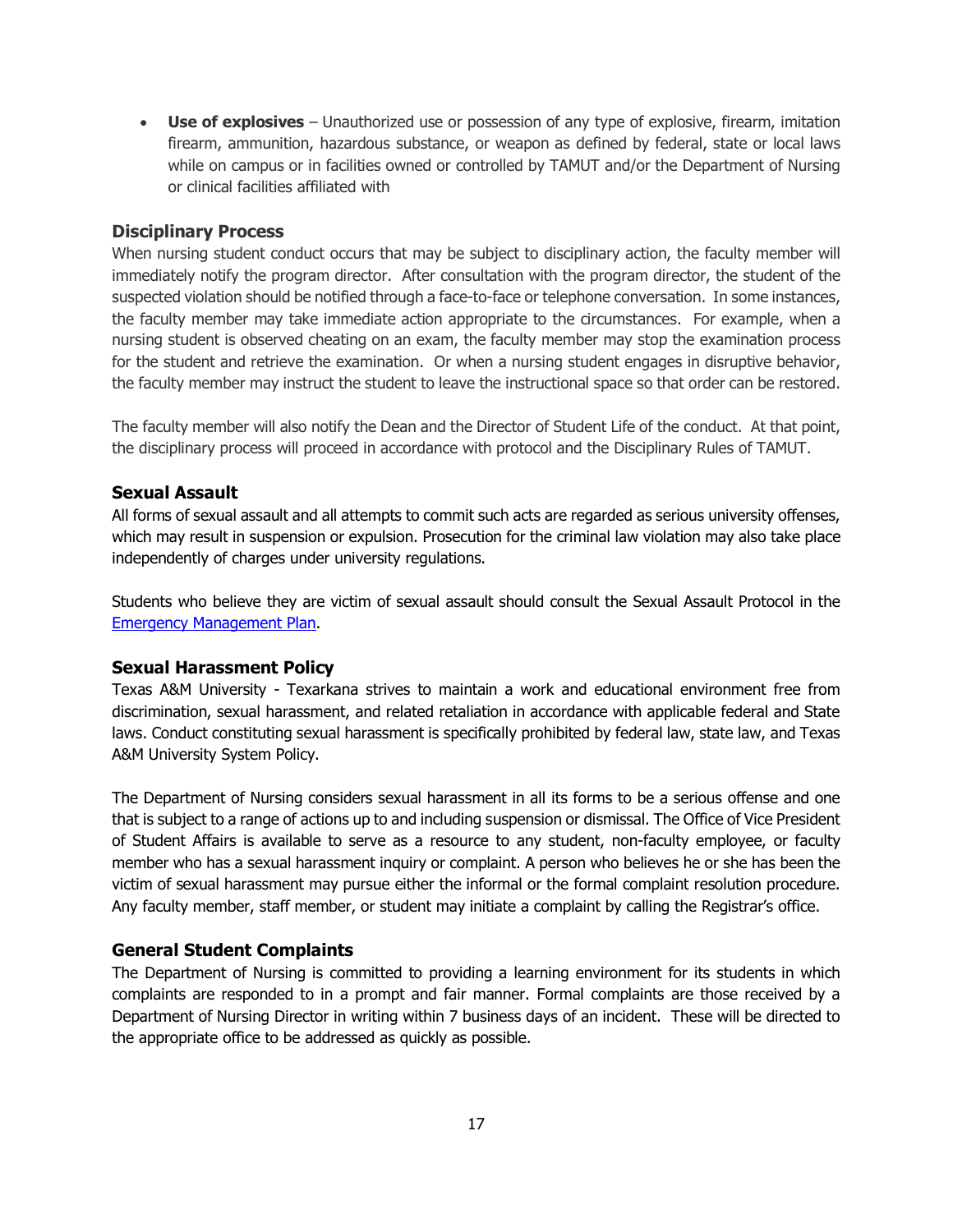To report general student complaints other than those regarding academic or disciplinary matters, discrimination, sexual harassment, grading, or distance education, students may refer to rule [UP12.02.99H1.02](http://www.tamut.edu/administration/About/Rules/UP%2013%2002%2099%20H1%2002%20General%20Student%20Complaint%20Procedures.pdf) . For complaint processes related to Distance education, see the [Distance Education](http://www.tamut.edu/administration/About/Rules/UP%2013%2002%2099%20H1%2002%20General%20Student%20Complaint%20Procedures.pdf)  [Grievance Process](http://www.tamut.edu/administration/About/Rules/UP%2013%2002%2099%20H1%2002%20General%20Student%20Complaint%20Procedures.pdf) . To report instances of suspected waste, fraud, or a suspected ethics violation, use th[e](https://secure.ethicspoint.com/domain/en/report_custom.asp?clientid=19681.) [Texas A&M University Systems Risk, Fraud, and Misconduct Hotline.](https://secure.ethicspoint.com/domain/en/report_custom.asp?clientid=19681.)

## **Student Name or Address Changes**

#### **Address Change Procedures**

The student's current mailing address and permanent address must be correctly listed in the academic record. Any change in the student's address should be promptly reported to the Department of Nursing and the Registrar's Office. International students should contact International Student Services if their permanent address is incorrect or needs to be changed. A student will not be excused from penalties on grounds of not receiving communications mailed from the Department of Nursing if the student failed to report the new address. It is your responsibility to notify the Department of Nursing for an address change.

## **Name Change Procedures**

The Registrar's Office is responsible for maintaining a student's official legal name for TAMUT and for the State of Texas. Legal documentation (a copy of one of the following: marriage license, divorce decree, court order changing name, or Social Security card with new name) must be presented with the completed [Student Update Request form](https://it-lf-ecmf2.ads.tamu.edu/Forms/rergR) in order to alter your name as it appears on your original application for admission to TAMUT. You must present a copy of the legal document, which will be copied in the Records section for your file.

Name changes for degree candidates must be completed within one week after the deadline to apply for graduation. Students submitting a name change request after this date must pay an additional diploma fee to receive a diploma with their new name. Also, diplomas ordered after this deadline may not be received in time for distribution after the commencement ceremony.

## **Student Records**

Information in student records will be released only to faculty and professional staff for authorized legitimate educational interest. The student's consent is required to release information other than public information to any non-Department of Nursing person unless required by law or upon subpoena.

## **Student Participation in Committees**

Students have the opportunity to serve on various committees within the College by election from the student body or through appointment.

At the beginning of each academic year or semester, the Program Director will provide details about the committee opportunities and ask for student volunteers to represent each program. A list of committees with student representation includes the following:

- Curriculum Committee
- Program Evaluation Committee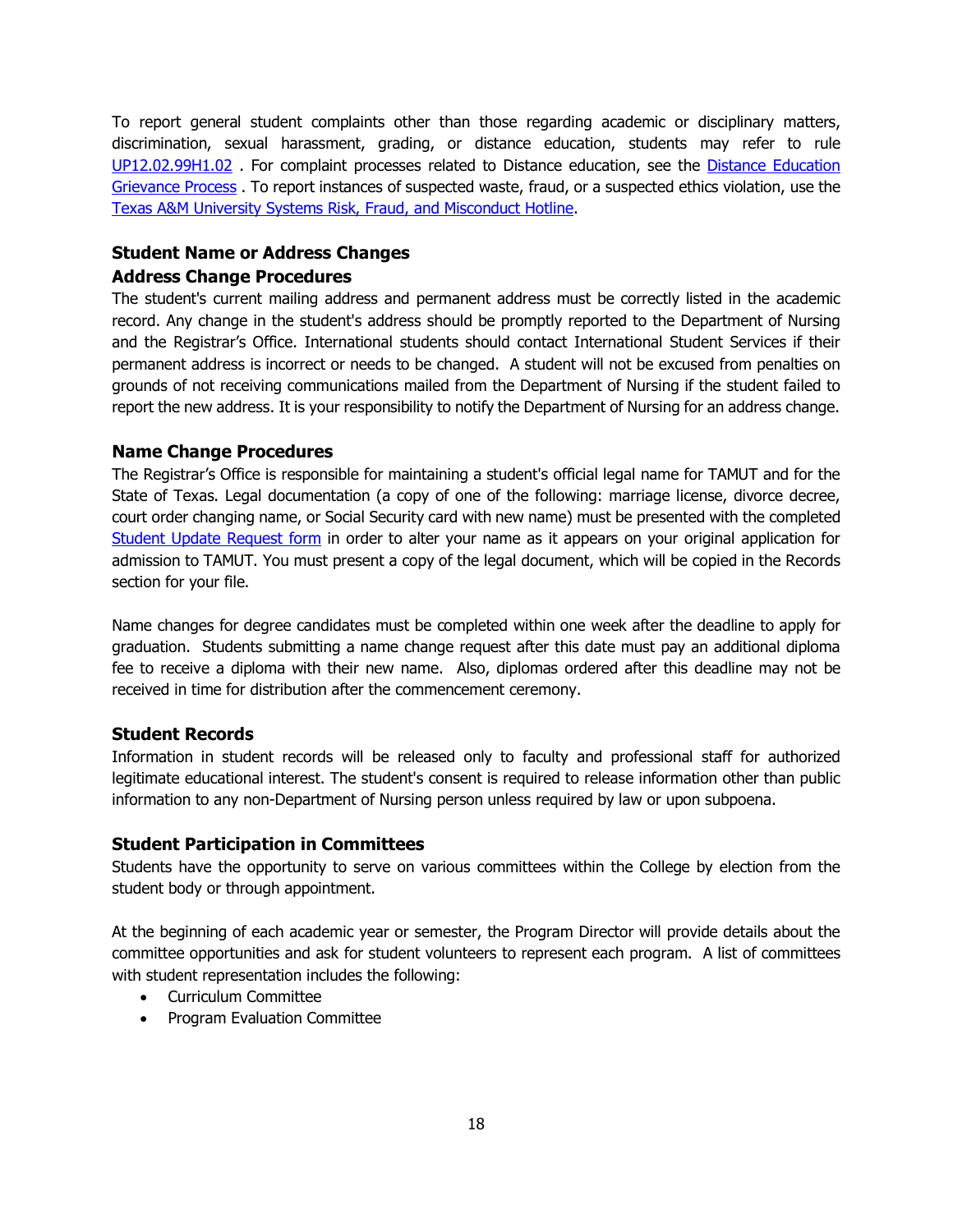#### **Transcript Requests**

An official transcript is a comprehensive record of a student's academic progress at TAMUT. The Transcript section of the Office of the Registrar produces only official transcripts. For information regarding transcripts, please consult the [Registrar](http://tamut.edu/Student-Support/Registrar/index.html) webpage.

#### **Universal Identification Number (UIN)**

A student's "Universal Identification Number" or "UIN" is assigned by the TAMUT Office of the Registrar and remains constant for the duration of the student's degree program. The Office of the Registrar mails all students their individually assigned UIN after their admission has been confirmed. A student who previously attended TAMUT will use the same UIN number as was assigned to them at that institution. Students should contact the registrar for any questions and/or concerns about their UIN.

#### **Web for Students**

Web for Students is a web - based interface to Texas A&M University – Texarkana student information system. A student can access Web for Students to view admission status, degree & academic status, account summary, register for classes, inquire about financial aid and grades and to obtain transcripts. Students are responsible for accessing Web for Students to determine courses required, to verify receipt of transcripts, and to update information. Students should check their DegreeWorks, located in Web For Students (under Student, then Student Records, then DegreeWorks) twice a semester to determine credit for course taken or transferred, outstanding courses, etc. Instructions for use of Web for Students are available in the current [University Catalog.](http://tamut.edu/2013-2014-catalog.pdf)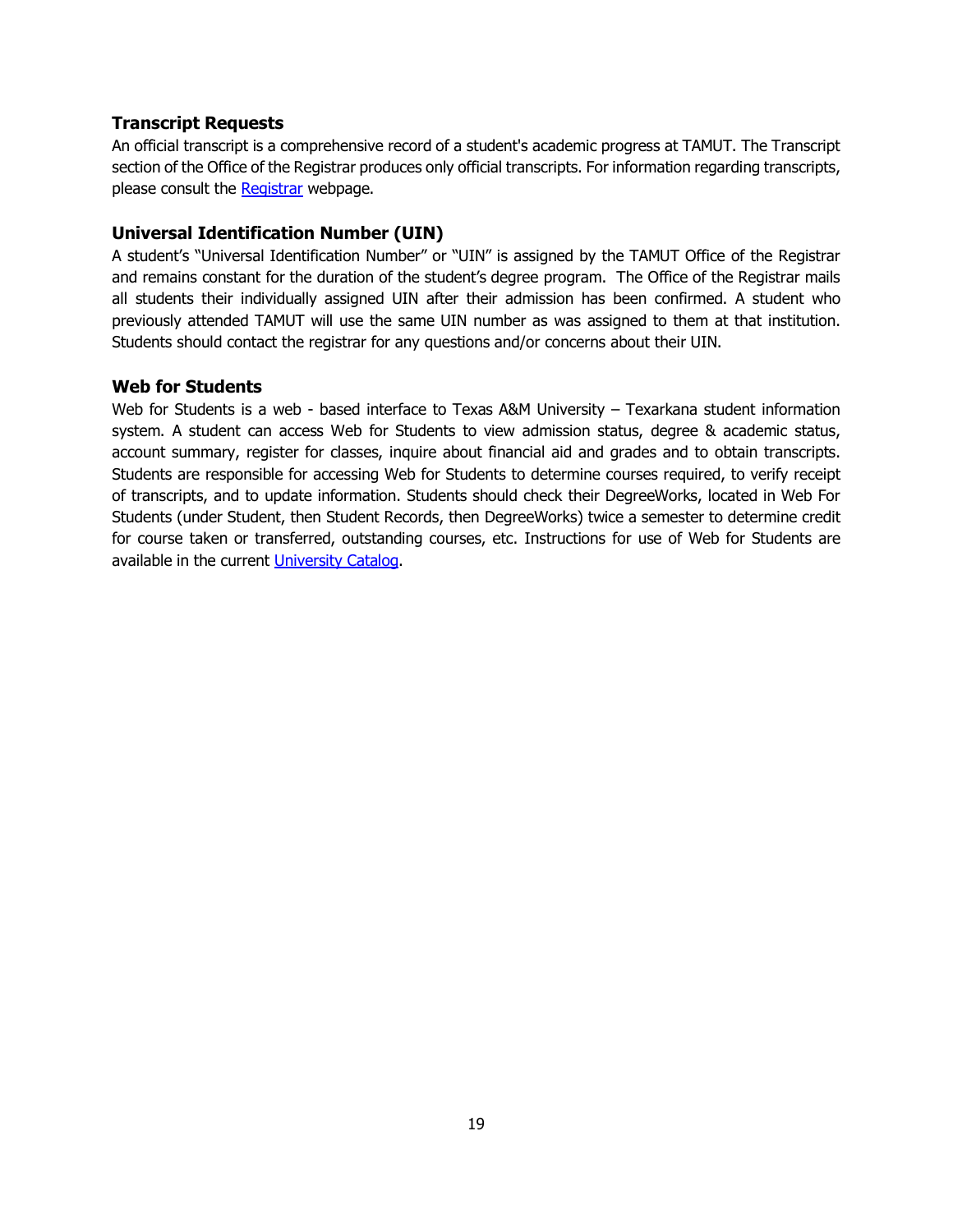## **Chapter 2: Nursing Program**

## **Bachelor in Science in Nursing**

## **About the BSN Program**

The bachelor's degree in nursing prepares the graduate for beginning professional practice as a generalist in the discipline of nursing. Graduates of this program will assume the roles of provider of care, designer/manager/coordinator of care, patient advocate and member of the profession (AACN, 2008).

The graduate will be prepared to deliver safe, competent, direct and indirect nursing care to individuals, families, communities and populations of all ages in a variety of settings including hospitals, clinics, home health agencies, public schools and other practice areas. This program also provides the foundation for advanced nursing education through graduate study.

The Texas A&M University – Texarkana Department of Nursing provides two tracks leading to the Bachelors in Nursing degree:

- the Associate Degree in Nursing to Bachelors of Science in Nursing track (ADN to BSN)
- Traditional BSN track.

The program learning outcomes for the Bachelor in Science in Nursing Degree for both tracks are listed below.

**BSN Program Learning Outcomes**: At the completion of the program, the graduate will

- 1. Integrate knowledge from biological and physical sciences and humanities as a basis for practice.
- 2. Demonstrate basic organizational and systems leadership skills to achieve safe, quality care.
- 3. Integrate professional practice based on best available evidence.
- 4. Use information management and technology effectively to deliver quality patient care.
- 5. Demonstrate basic knowledge of healthcare policy, finance, and regulatory environments.
- 6. Communicate and collaborate with other health care professionals to deliver safe, quality patient care
- 7. Emphasize health promotion and disease prevention for individuals and populations
- 8. Demonstrate the professional values of altruism, autonomy, human dignity, integrity, social justice, and commitment to life-long learning.
- 9. Provide safe, holistic, evidence-based patient care to diverse populations across the health care continuum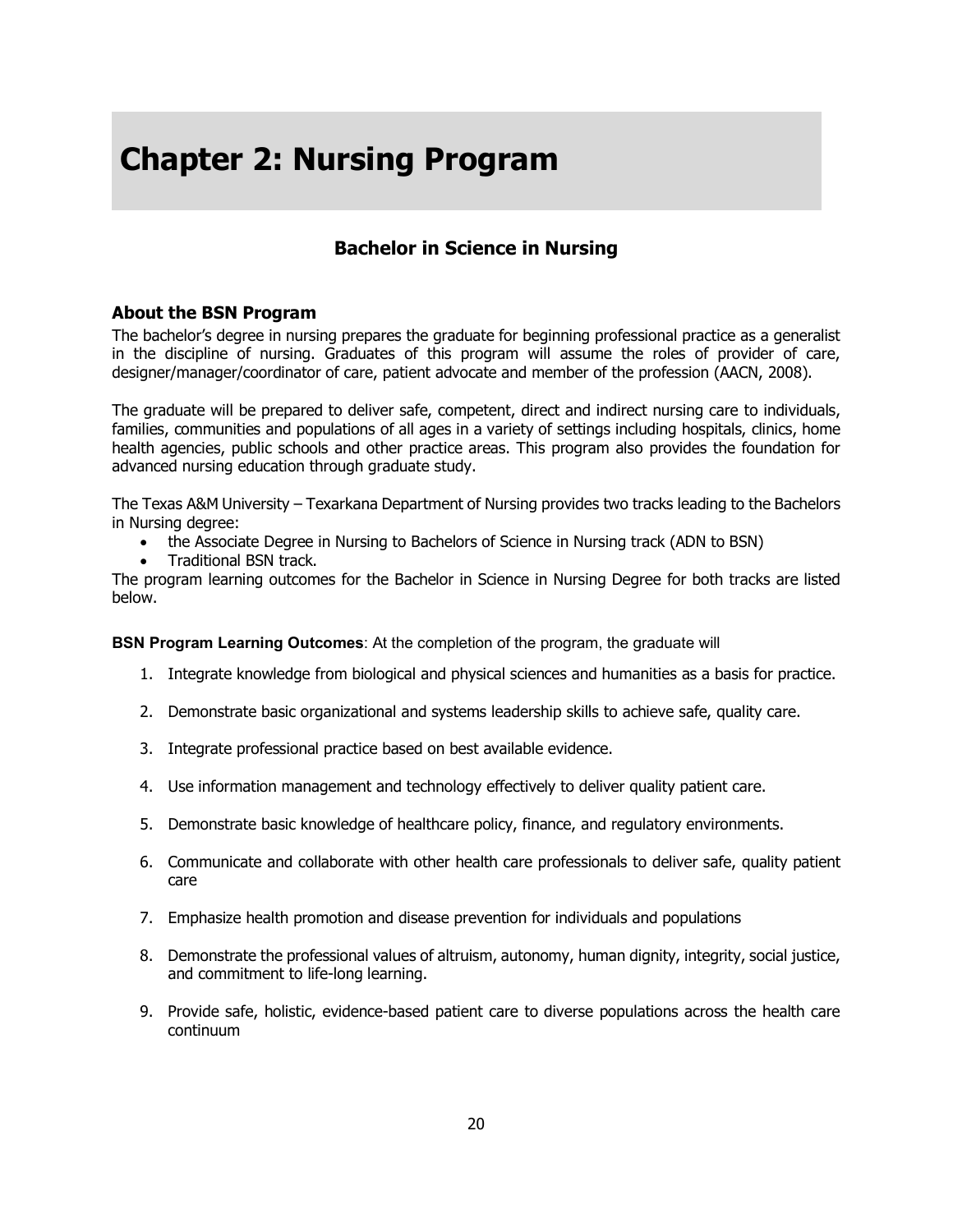## **Traditional BSN Track**

This program is designed for the beginning student first entering the field of nursing. Upon completion of a four year program of study, graduates are eligible to take the National Council Licensure Examination for Registered Nurses (NCLEX).

|                    |                                                         | <b>Course</b>                                    | <b>Total SCH/</b><br><b>Semester</b> |                |
|--------------------|---------------------------------------------------------|--------------------------------------------------|--------------------------------------|----------------|
| FRESH (30 credits) |                                                         | Introduction to Microbiology (BIOL 2405)         |                                      | 4              |
|                    |                                                         | U.S. History I (HIST 1301)                       |                                      | 3              |
|                    | SEMESTER 1-<br>EAL<br>SEMESTER <sub>2</sub> -<br>SPRING | College Algebra (MATH 1314)                      |                                      | 3              |
|                    |                                                         | Composition I (ENGL 1301)                        |                                      | 3              |
|                    |                                                         | University Foundations (IS 1100)                 | 14/30                                | $\mathbf{1}$   |
|                    |                                                         | Introductory Chem (CHEM 1305)                    |                                      | 3              |
|                    |                                                         | U.S. History II (HIST 1302)                      |                                      | 3              |
|                    |                                                         | Amer Govt I: Fed & TX Constitution (GOVT 2301)   |                                      | 3              |
|                    |                                                         | Composition II (ENGL 1302)                       |                                      | 3              |
|                    |                                                         | General Psychology (PSYC 2301)                   | 15/30                                | 3              |
|                    |                                                         | Human Anatomy & Physiology I (BIOL 2401)         |                                      | $\overline{4}$ |
|                    | SEMESTER 3--FALL                                        | Lifespan Growth & Development (PSYC 2314)        |                                      | 3              |
|                    |                                                         | Amer Govt II: Fed & TX Pol Behavior (GOVT 2302)  |                                      | 3              |
|                    |                                                         | Elective                                         |                                      | $\overline{2}$ |
|                    |                                                         | Language, Philosophy, and Culture                | 15/36                                | 3              |
|                    |                                                         | Human Anatomy & Physiology II (BIOL 2402)        |                                      | 4              |
| SOPH (36 credits)  |                                                         | Intro to Public Speaking (SPCH 1315)             |                                      | 3              |
|                    | <b>SPRIN</b>                                            | Elementary Statistical Methods (MATH 2342)       |                                      | 3              |
|                    | SEMESTER 4-                                             | <b>Creative Arts</b>                             |                                      | 3              |
|                    |                                                         | Nutrition HSCI 1323                              | 16/36                                | 3              |
|                    | Sum                                                     | Pathophysiology (NURS 331)                       |                                      | 3              |
|                    |                                                         | Professional Concepts (NURS 332)                 | 6/36                                 | 3              |
|                    | P,                                                      | Health Assessment across the Lifespan (NURS 334) |                                      | 3              |
| edits)             | <b>SEMESTER</b><br><b>FALL</b>                          | Fundamentals of Nursing Practice (NURS 365)      |                                      | 6              |
| $(26 \text{ cm})$  |                                                         | Pharmacology in Nursing (NURS 333)               | 12/26                                | 3              |
|                    |                                                         | Adult Health Nursing (NURS 368)                  |                                      | 6              |
| <b>JUNIOR</b>      | SEMESTER 7-<br>SPRING                                   | Mental Health Nursing (NURS 357)                 |                                      | $\overline{5}$ |
|                    |                                                         | Evidence Based Practice (NURS 336)               | 14/26                                | $\mathsf{3}$   |
| $\mathsf{S}$       | $\omega$ m                                              | Adult Health Nursing II (NURS 462)               |                                      | 6              |

## **BSN TRADITIONAL TRACK**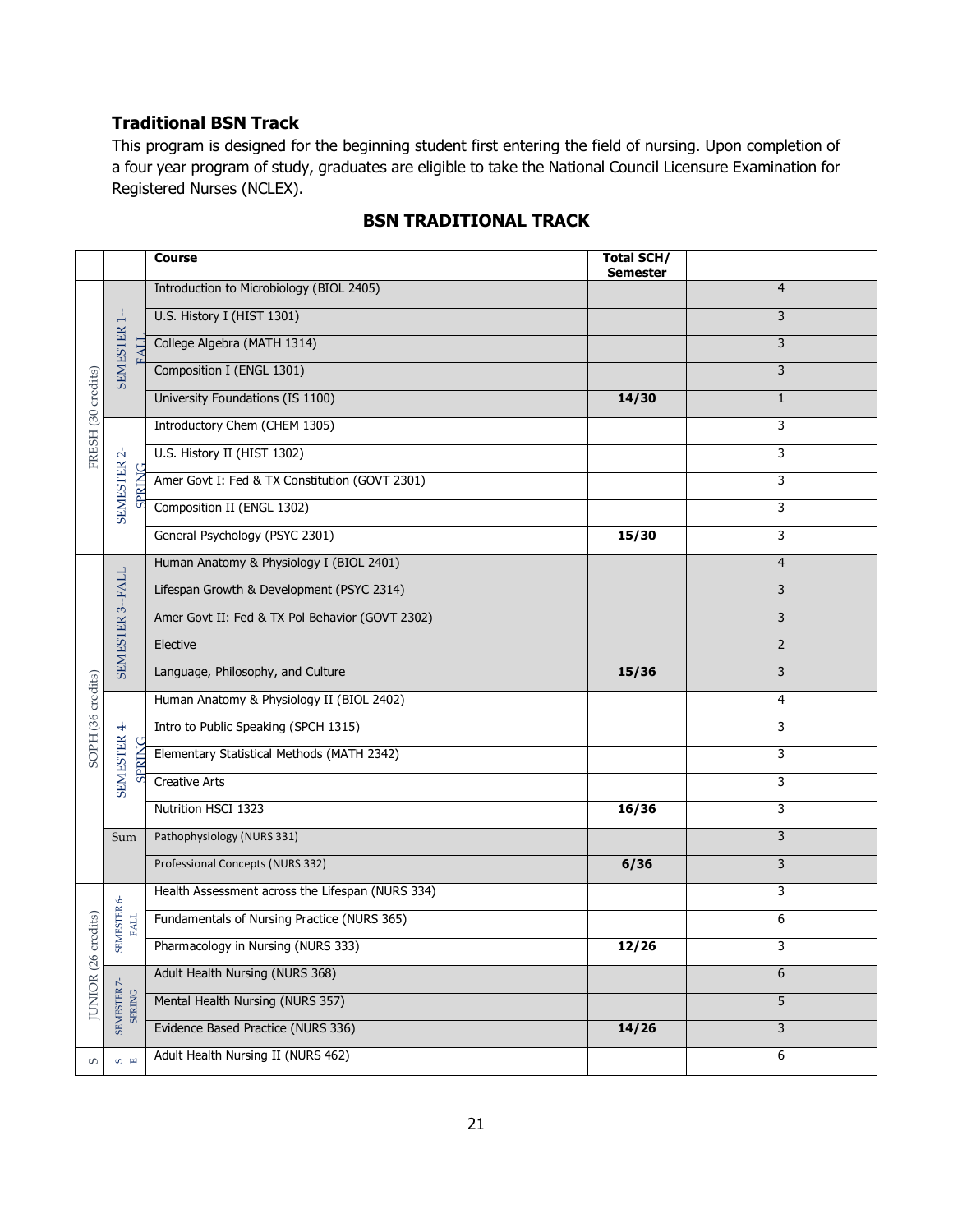|                                      | Maternal Child Health (NURS 463)                |       |   |
|--------------------------------------|-------------------------------------------------|-------|---|
|                                      | Nursing Care of the Older Adult (NURS 431)      | 15/28 |   |
| $\circ$                              | Leadership and Management in Nursing (NURS 464) |       | b |
| <b>SEMESTER</b><br>ğ<br><b>SPRIN</b> | Community Health Nursing (NURS 455)             |       |   |
|                                      | Issues in Professional Nursing (NURS 426)       | 13/28 |   |
|                                      | <b>Total Semester Credit Hours</b>              | 120   |   |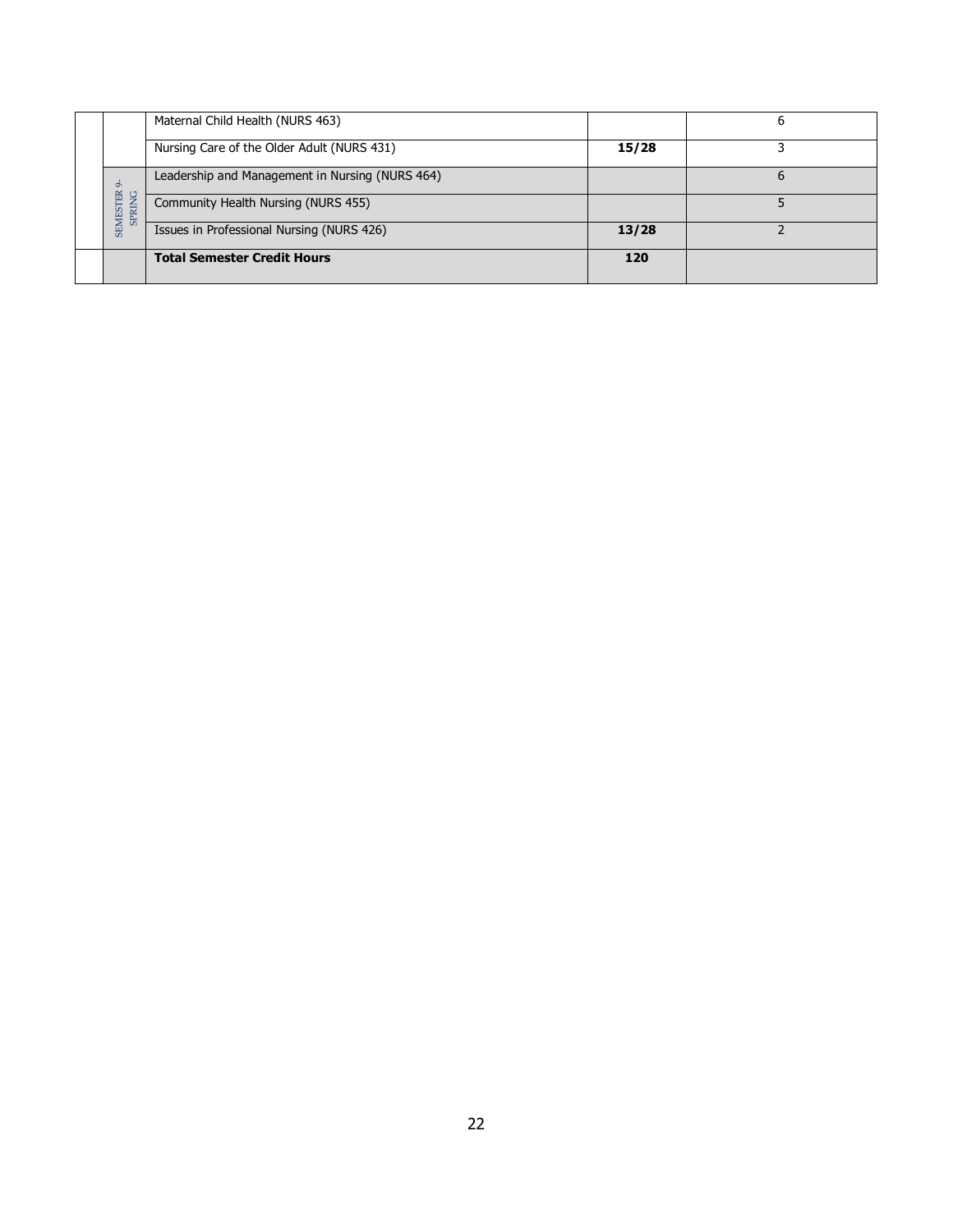## **ADN to BSN Track**

Designed for the Registered Nurse, the ADN to BSN program is designed to build on that foundation to prepare the student for a baccalaureate level of practice that emphasizes basic leadership skills, scholarship, evidence-based practice and health prevention and promotion in a constantly changing healthcare environment. The graduate is prepared as a generalist with the clinical reasoning skills to care for individuals, families, populations and communities across the lifespan. The program is taught by faculty devoted to the success of the individual student and who mentors students in the development of a professional practice. Taught online, faculty provides an interactive learning experience to achieve individualized learning outcomes.

| Bachelor of Science in Nursing – ADN to BSN Track (1 Year Plan) |  |                   |                                                                                                           |               |  |
|-----------------------------------------------------------------|--|-------------------|-----------------------------------------------------------------------------------------------------------|---------------|--|
|                                                                 |  |                   | NURS 301 – Professional Nursing Practice ( $1st 8$ weeks)                                                 | 3             |  |
|                                                                 |  | <b>SEMESTER</b>   | NURS 302 – Health Assessment Across the Life Span for the RN (2nd 8 weeks)                                | 3             |  |
|                                                                 |  |                   | NURS 304 – Evidence Based Practice in Nursing for the RN ( $1st$ 8 weeks)                                 | 3             |  |
|                                                                 |  |                   | NURS 305 - Professional Nursing Practice with Individuals & Families for the RN<br>$(2^{nd} 8$ weeks)     | 4             |  |
|                                                                 |  |                   |                                                                                                           | 13/30         |  |
|                                                                 |  |                   |                                                                                                           |               |  |
|                                                                 |  | <b>SEMESTER 2</b> | NURS 403 – Leadership and Management in Nursing Practice for the RN (2nd 8)<br>weeks)                     | 4             |  |
|                                                                 |  |                   | NURS 406 – Community Health Nursing Practice for the RN ( $1st$ 8 weeks)                                  | 5             |  |
|                                                                 |  |                   | NURS 407 - Quality Care and Patient Safety in Professional Nursing Practice for<br>the RN $(1st 8$ weeks) | $\mathcal{P}$ |  |
|                                                                 |  |                   | NURS 417 - Pathophysiology for the Registered Nurse (2nd 8 weeks)                                         | 3             |  |
|                                                                 |  |                   |                                                                                                           | 14/30         |  |
|                                                                 |  |                   | Upper Level Elective*                                                                                     | 3             |  |
| <b>Total SCH 30</b>                                             |  |                   |                                                                                                           |               |  |

\*The elective course may be taken in any semester. An elective must be an upper division course that contributes to an individual's growth as a professional. The student must obtain approval from his/her nursing faculty advisor prior to enrolling in a course chosen as an elective.

Professional, nationally recognized, current certification can substitute for the upper division elective, if approved by the nursing advisor. The student will be required to submit proof of current certification and may be required to submit information regarding the specific certification. Examples of approved certifications include CCRN (Critical Care Registered Nurse), CEN (Certified Emergency Nurse), Certified Medical-Surgical Nurse or Certified Obstetric Nurse.

Examples of *unapproved* certifications include PALS, ACLS, TNCC.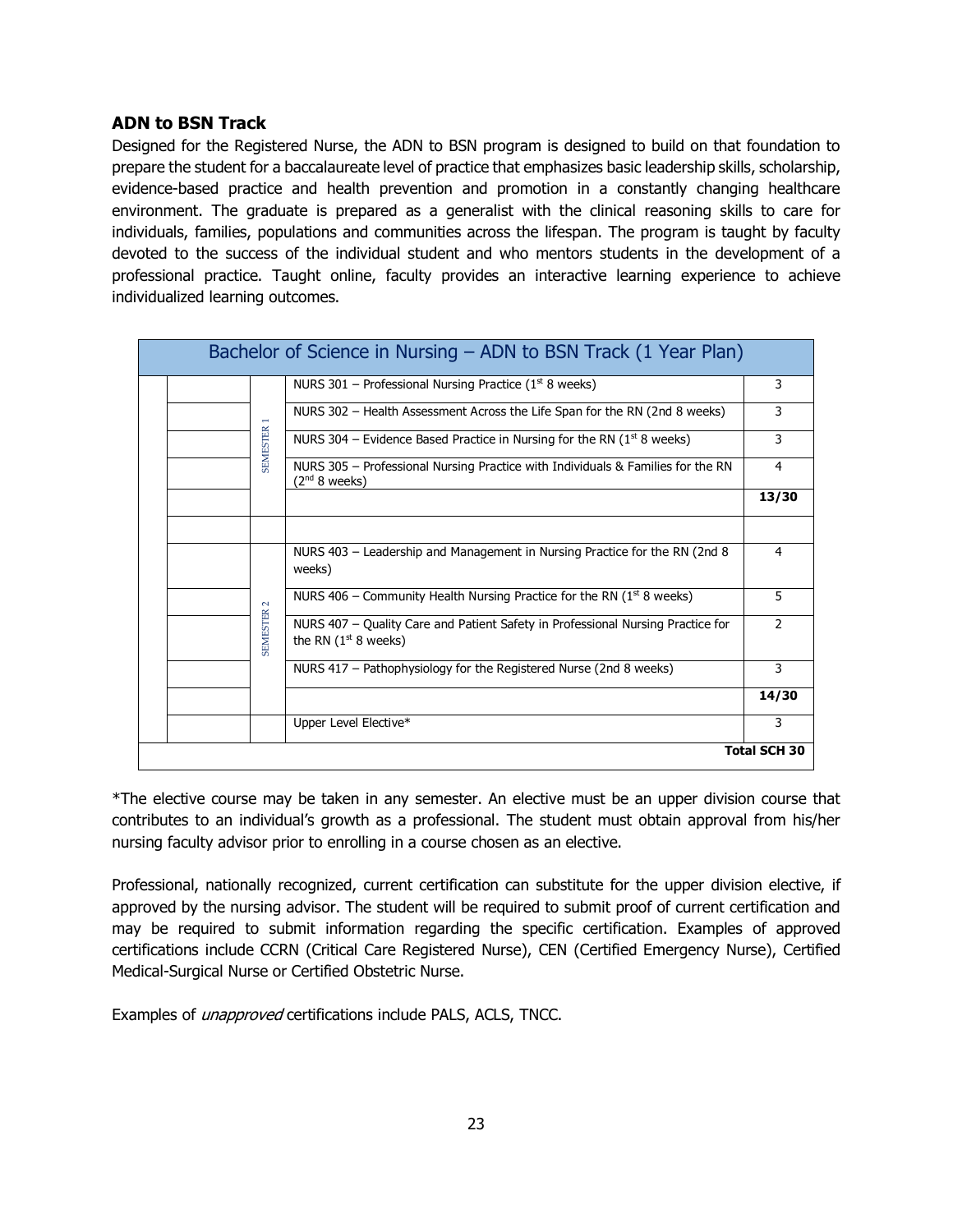| Bachelor of Science in Nursing - ADN to BSN Track (2 Year Plan) |        |                   |                                                                                                              |                |  |
|-----------------------------------------------------------------|--------|-------------------|--------------------------------------------------------------------------------------------------------------|----------------|--|
|                                                                 |        |                   | NURS 301 - Professional Nursing Practice ( $1st$ 8 weeks)                                                    | 3              |  |
|                                                                 |        | <b>SEMESTER 1</b> | NURS 302 - Health Assessment Across the Life Span for the RN                                                 | 3              |  |
|                                                                 |        |                   |                                                                                                              | 6/30           |  |
|                                                                 |        |                   | NURS 407 - Quality Care and Patient Safety in Professional Nursing Practice for the RN ( $1st 8$ )<br>weeks) | $\overline{2}$ |  |
|                                                                 |        | <b>SEMESTER 2</b> | NURS 417 - Pathophysiology for the Registered Nurse                                                          | 3              |  |
|                                                                 |        |                   |                                                                                                              | 6/30           |  |
|                                                                 | Summer |                   | Upper level Elective                                                                                         | 3              |  |
|                                                                 |        |                   | NURS 304 - Evidence Based Practice in Nursing for the RN ( $1st$ 8 weeks)                                    | 3              |  |
|                                                                 |        | <b>SEMESTER</b>   | NURS 305 - Professional Nursing Practice with Individuals & Families for the RN<br>(2 <sup>nd</sup> 8 weeks) | 4              |  |
|                                                                 |        |                   |                                                                                                              | 10/30          |  |
|                                                                 |        |                   | NURS 403 - Leadership and Management in Nursing Practice for the RN                                          | 4              |  |
|                                                                 |        | <b>LO</b>         | NURS 406 – Community Health Nursing Practice for the RN ( $1st$ 8 weeks)                                     | 5              |  |
|                                                                 |        | <b>SEMESTER</b>   |                                                                                                              |                |  |
|                                                                 |        |                   |                                                                                                              | 9/30           |  |
|                                                                 |        |                   | <b>Total SCH</b>                                                                                             | 30             |  |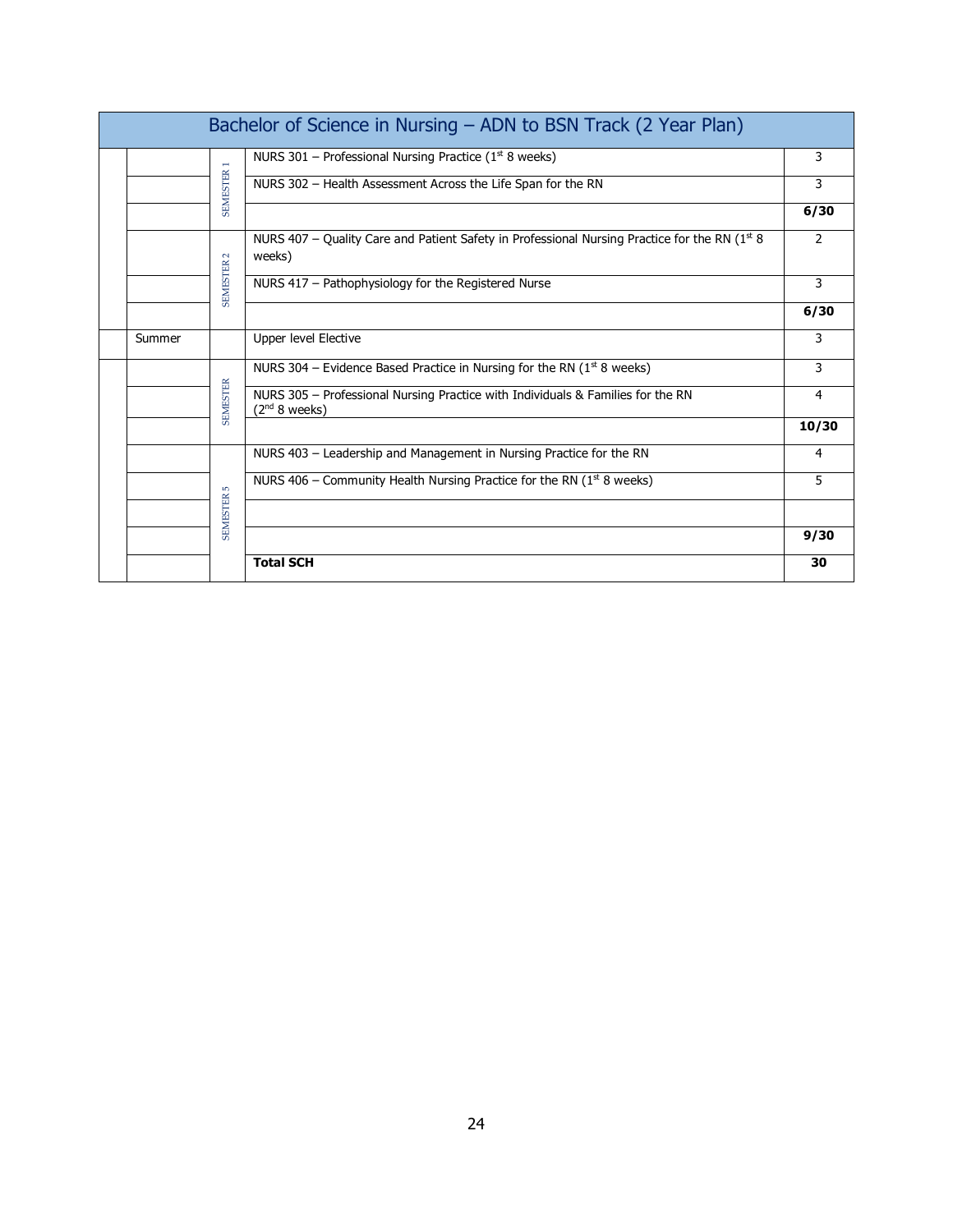# **Chapter 3: Admissions, Progression, Student Support, and Graduation**

## **ADMISSION REQUIREMENTS FOR THE BSN PROGRAM**

Admission to both the ADN to BSN and the Traditional tracks of the BSN Program require

- Application for admission to the university
- Official transcripts from all previous colleges and universities
- Application for the appropriate track within the BSN program

## **ADMISSION TO THE ADN TO BSN AND TRADITIONAL BSN TRACK REQUIRES**

## **Conditional and Full Admission**

Please refer to the [TAMUT Nursing](http://www.tamut.edu/nursing) website for admission requirements.

## **ADDITIONAL REQUIREMENTS FOR INTERNATIONAL APPLICANTS**

International applicants with foreign transcripts must follow the policies and procedures for international students as outlined by University at http://tamut.edu/Student-Life/International-Student-Service/index.html . Applicants whose native language is not English are required to submit proof of English proficiency, which is satisfied by:

- a minimum TOEFL score taken within the previous two years of:
- 550 for paper-based testing (p-BT), or
- 213 computer-based testing (c-BT), or
- 79 internet-based testing (i-BT)

These scores must be sent directly from ETS to the University, and the test must have been taken within the two-year period prior to enrollment.

## **ADMISSIONS DECISIONS**

The number of students admitted to the program will be based on available faculty and clinical facilities. From the group of qualified applicants, an admission decision will be made using an approved rubric.

Admission decisions for all programs will be communicated to potential students via email and by letter. To secure a position, the potential student must notify the Department of Nursing of their intent to accept the offer within the designated time frame. If the student fails to accept the offer, the position may be awarded to another applicant. If not admitted, the student may be given the option to be placed on a waiting list, to be admitted based on space available.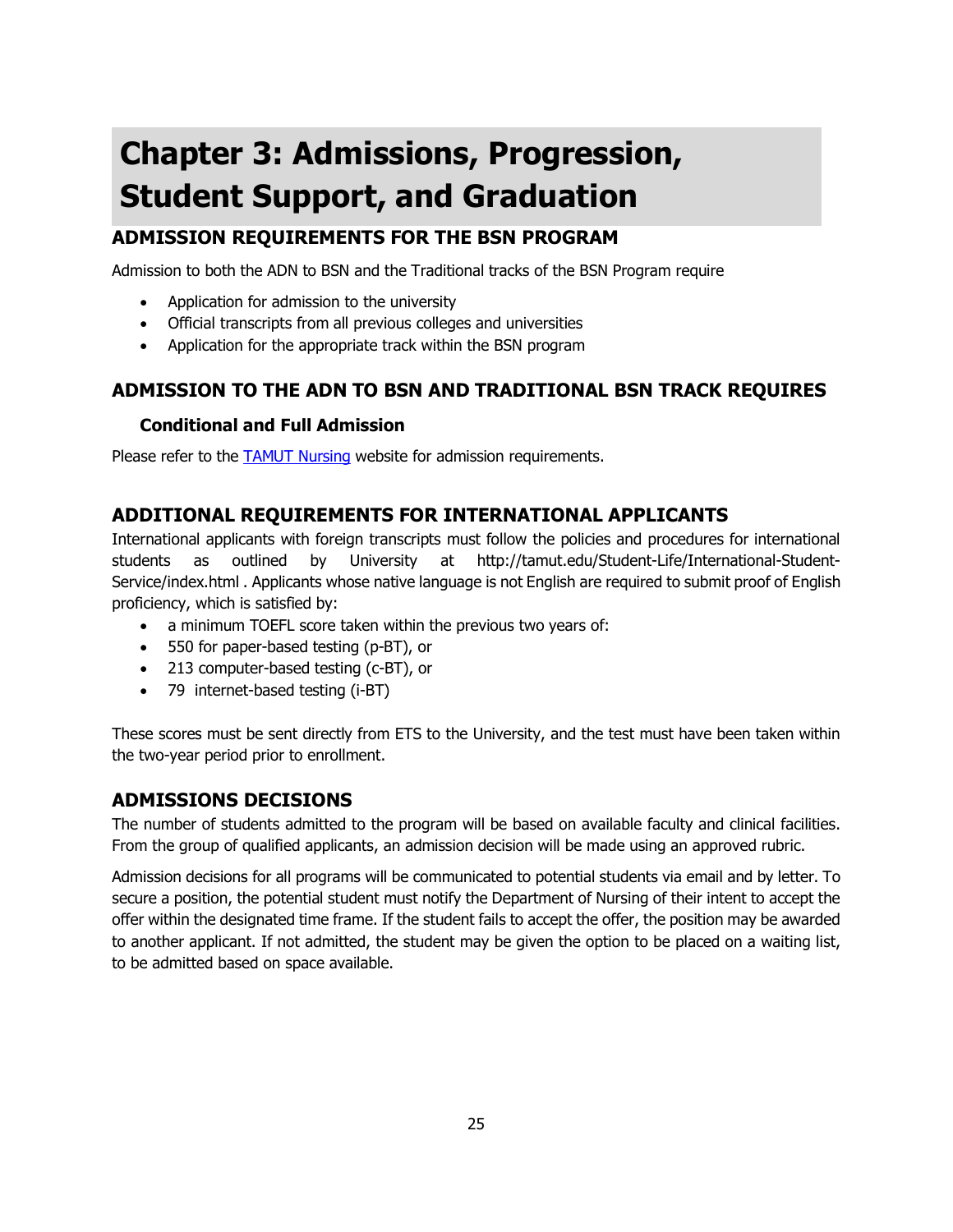## **LICENSURE ELIGIBILITY (Traditional BSN Students only)**

## **Criminal Background Checks (CBC)**

Any student accepted for admission to a pre-licensure nursing program in the state of Texas must have a Criminal Background Check through the Department of Public Safety and the Federal Bureau of Investigation. A favorable (clear) Criminal Background Check result is required in order for the student to be awarded full admission to the nursing program. In the event of a positive (unfavorable) background check, the Texas Board of Nursing (TBON) will request that the student submit a petition for a declaratory order for review by the TBON. Failure to achieve an acceptable Criminal Background Check will result in not being allowed to register for classes and the offer of acceptance to the program will be rescinded.

The Department of Nursing will provide detailed information about how to fulfill this requirement with the acceptance letter to the program.

The steps to the Student Criminal Background Check Process, as currently on the Texas Board of Nursing Website are reproduced below (see [https://www.bon.texas.gov/students\\_new\\_accept\\_student.asp\)](https://www.bon.texas.gov/students_new_accept_student.asp)

- **Step One:**
	- The Texas based nursing program submits the New/Accepted Student Roster to the BON.
- **Step Two:**

BON staff enters the data into our internal fingerprint database. This step is what adds them to the list with MorphoTrust.

- **Step Three:**  BON staff sends an email to the designated contact at the school advising that the roster has been entered into our system.
- **Step Four:**

The school provides the Service Code Form (Formerly known as a Fast Pass) to the students listed on the roster and advises them to schedule their fingerprinting.

• **Step Five:**

The BON receives information from The Texas Department of Public Safety (DPS) and the Federal Bureau of Investigation (FBI) regarding the criminal background check (CBC) results and staff inputs this data within ten business days.

• **Step Six:**

a) Individuals whose CBC came back completely clear are mailed a blue card within ten (10) business days of the BON receiving the DPS and FBI results.

b) Individuals whose CBC did not come back completely clear are sent a letter requesting a [Petition for Declaratory Order](https://www.bon.texas.gov/forms_declaratory_order.asp) (D.O.), personal statement of events, and copies of court documentation related to what incidences need to be reviewed.

**Important!** The Blue Card issued by the TBON is important as it indicates that the student has received a clear background check. The student must scan the card and submit the scanned copy to the secretary of the Department of Nursing, keeping the original card for their own records. Students will not be admitted to class or allowed to continue in the program without a Blue Card on file.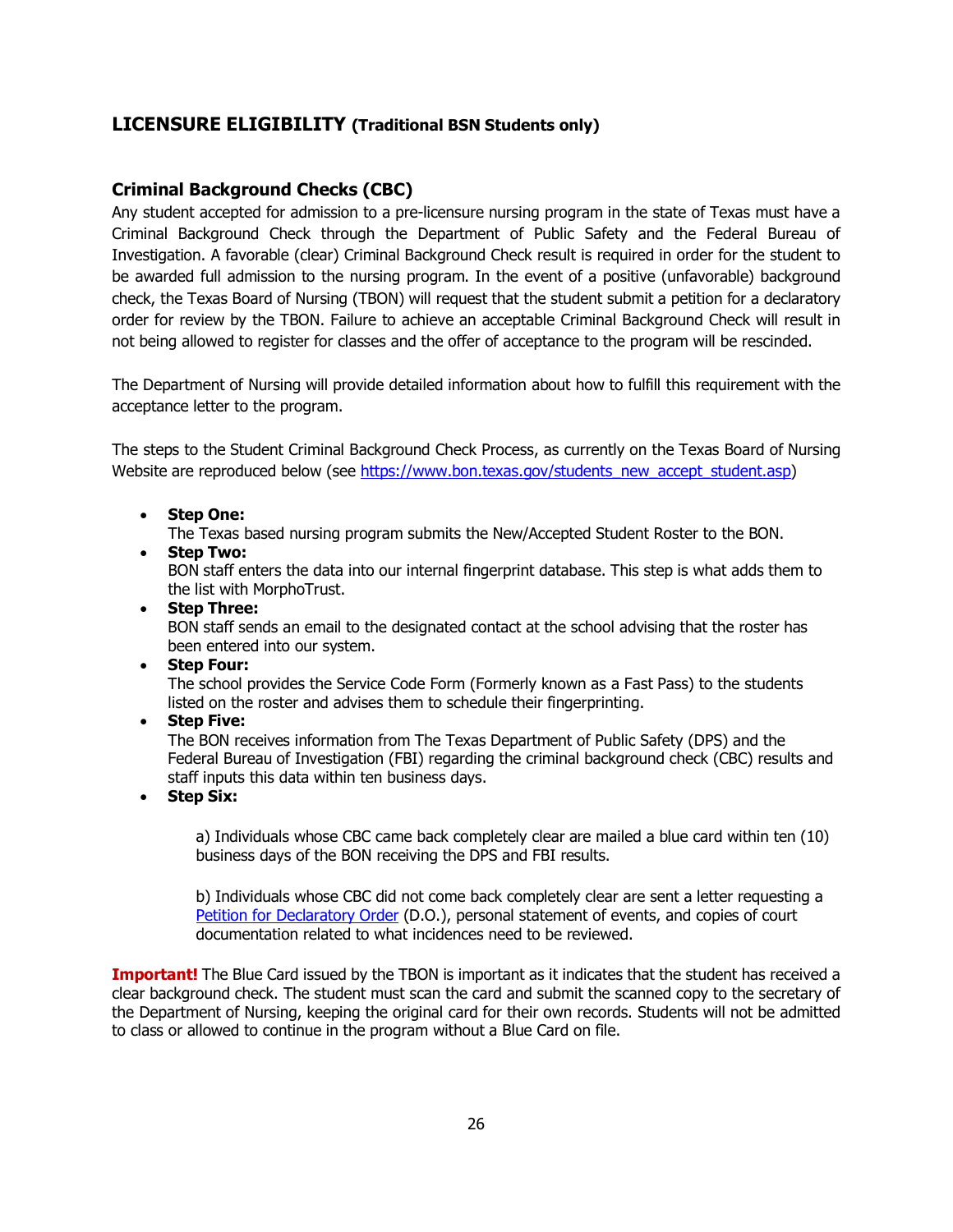**The Texas Board of Nursing (TBON)** conducts computerized background checks on all applicants for licensure, and may refuse to admit persons to the licensure examination if they have

- 1. Been convicted of a misdemeanor
- 2. Been convicted of a felony
- 3. Pled nolo contendere, no contest, or guilty
- 4. Received deferred adjudication
- 5. Been placed on community supervision or court-ordered probation, whether or not adjudicated guilty
- 6. Been sentenced to serve jail or prison time or court-ordered confinement
- 7. Been granted pre-trial diversion
- 8. Been arrested or have any pending criminal charges
- 9. Been cited or charged with any violation of the law
- 10. Been subject of a court-martial; Article 15 violation; or received any form of military judgment, punishment, or action

**NOTE:** You may only exclude Class C misdemeanor traffic violations

## **Right to Petition for Declaratory Order of Eligibility**

All **traditional BSN students** are required by the Texas Board of Nursing to review eligibility for licensure and submit a declaratory order of eligibility if there is any question of eligibility.

- If there is a question of eligibility for licensure, you must submit a Declaratory Order. To do this, click on Forms, then scroll to find the Declaratory Order Form. Each student must read the guidelines on the Texas Board of Nursing website to determine if a form must be submitted. Visit <https://www.bon.texas.gov/>, Click on Licensure, then click on Eligibility.
- It is the student's responsibility to read and respond to the Order, if needed. The Board of Nursing holds all information confidential.
- Failure to file the Order with the BON in a timely manner could prevent eligibility to take the NCLEX-RN. This form, if it applies, must be submitted by **October 1 of the first year of the program**. If unsure if an Order should be filed, please contact the Director of Nursing, Texas A&M University – Texarkana.

## **TRANSFER POLICIES**

## **Transfer from Another Nursing Program**

A student who has been enrolled in another nursing program may request admission as a transfer applicant. Criteria used in the decision will be based on the following criteria:

- Applicants must have a minimum 3.0 GPA (on a 4.0 scale) on all nursing coursework completed (Masters program) or a 2.8 GPA for the Baccalaureate program.
- Admission will be dependent on space available. Spaces in clinical courses are tightly controlled by both accreditation and clinical agency policies.
- Courses accepted for transfer must be similar in content and credit to the TAMUT Department of Nursing course. Applicants must present a course description and course syllabus for review before credit will be granted.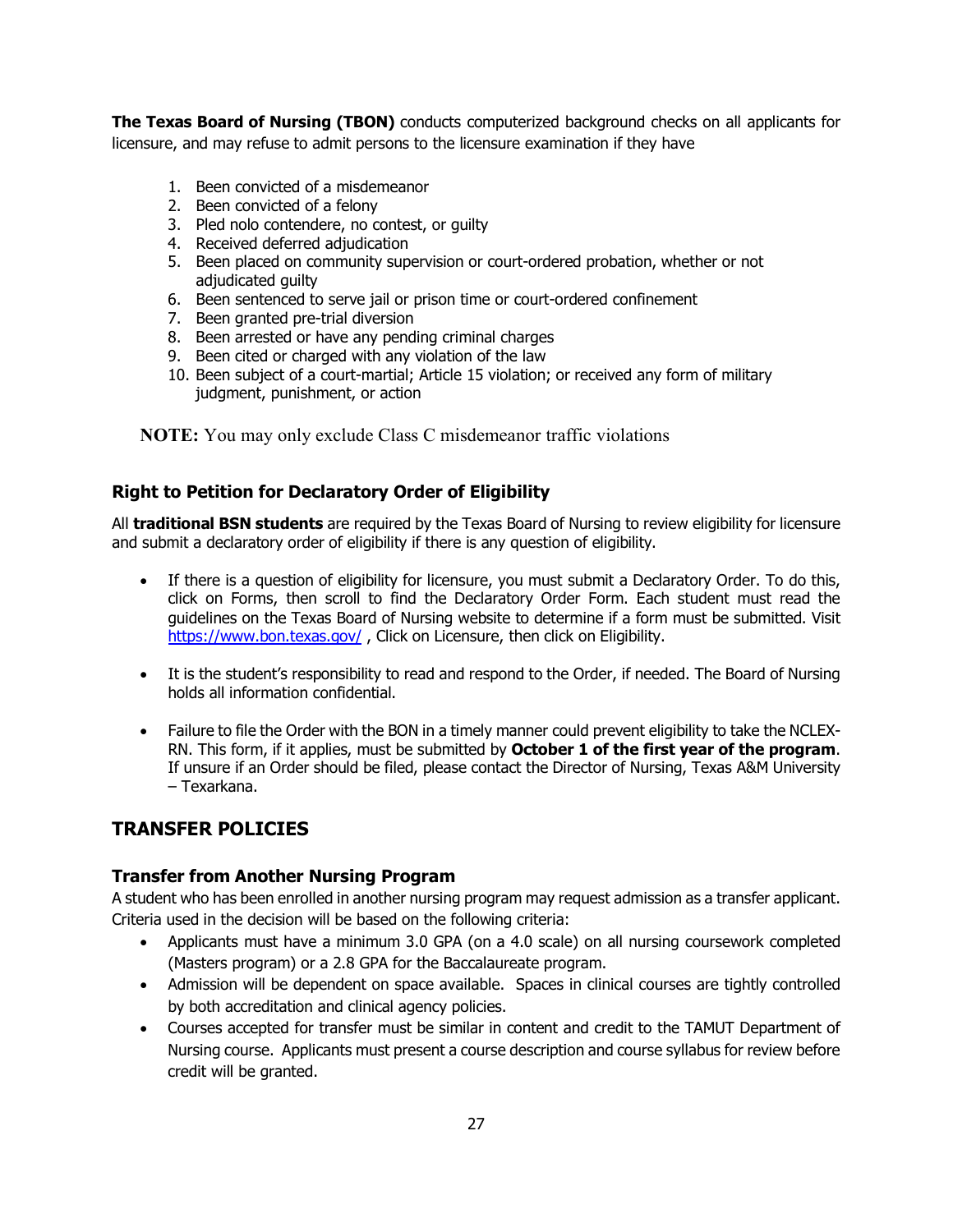- An interview must be scheduled with the Program Director.
- Traditional BSN transfer students will be required to take a standardized HESI exam, at their expense, and score an 850 or higher to be considered for transfer. The exam will be determined on an individual basis.
- No grade below a "B" in any nursing course will be accepted for transfer for the MSN program. No grade below a "C" in any nursing course will be accepted for transfer for the BSN programs.
- Applicants must submit a letter of eligibility from the Dean/Director of the previous program.
- Other documentation subject to the discretion of the Program Director.
- A maximum of twelve (12) credit hours may be transferred for the MSN. Credits taken prior to admission do not automatically count toward the degree.
- For all undergraduate programs, a minimum of 54 upper division hours are required for the degree. Resident credit totaling 25% of the hours is required for the degree. Thirty semester credit hours are given by validation/articulation in the RN to BSN program.
- All coursework, resident and transfer, must meet the 5 calendar year time limitation for completion of the degree.

#### **Students may not enroll off campus during the semester they expect to graduate**.

## **REQUIREMENTS AFTER ADMISSION TO THE NURSING PROGRAM**

#### **Immunizations Policy**

The Department of Nursing has established immunization guidelines consistent with the immunization requirements of Texas Administrative Code, Title 25, Health Services, Part 1, Chapter 97, Subchapter  $B<sup>1</sup>$ and recommendations for adult immunizations from the Centers for Disease Control. Prior to registration for the designated academic semester, students must give evidence of the following immunizations:

| <b>VACCINE</b>               | <b>REQUIREMENTS</b>                                             |  |  |
|------------------------------|-----------------------------------------------------------------|--|--|
| Tetanus/Diphtheria/Pertussis | One dose of vaccine within the past 10 years                    |  |  |
| Measles/ Mumps/Rubella       | Immunization OR positive titer                                  |  |  |
| Influenza                    | Required in the fall term for all students.                     |  |  |
| <b>Bacterial Meningitis</b>  | As required by the University. Exceptions based on age.         |  |  |
| Hepatitis B*                 | A completed series or serological confirmation of immunity      |  |  |
| Tuberculosis (TB) skin test  | Negative skin test required prior to starting first semester of |  |  |
|                              | nursing courses. Texas Department of State Health Services      |  |  |
|                              | After Hire TB Assessment for Health Care Personnel form to      |  |  |
|                              | be completed annually thereafter, unless known exposure to      |  |  |
|                              | TB or high risk for TB, then must have a negative TB skin test. |  |  |

## **Cardiopulmonary Resuscitation (CPR) Certification**

Each student must complete the CPR Health Care Provider Courses (American Heart Association) and maintain the certificate throughout enrollment in the program. Students who have not submitted appropriate documentation by the designated deadline or upon request will be dropped from all classes for the subsequent semester.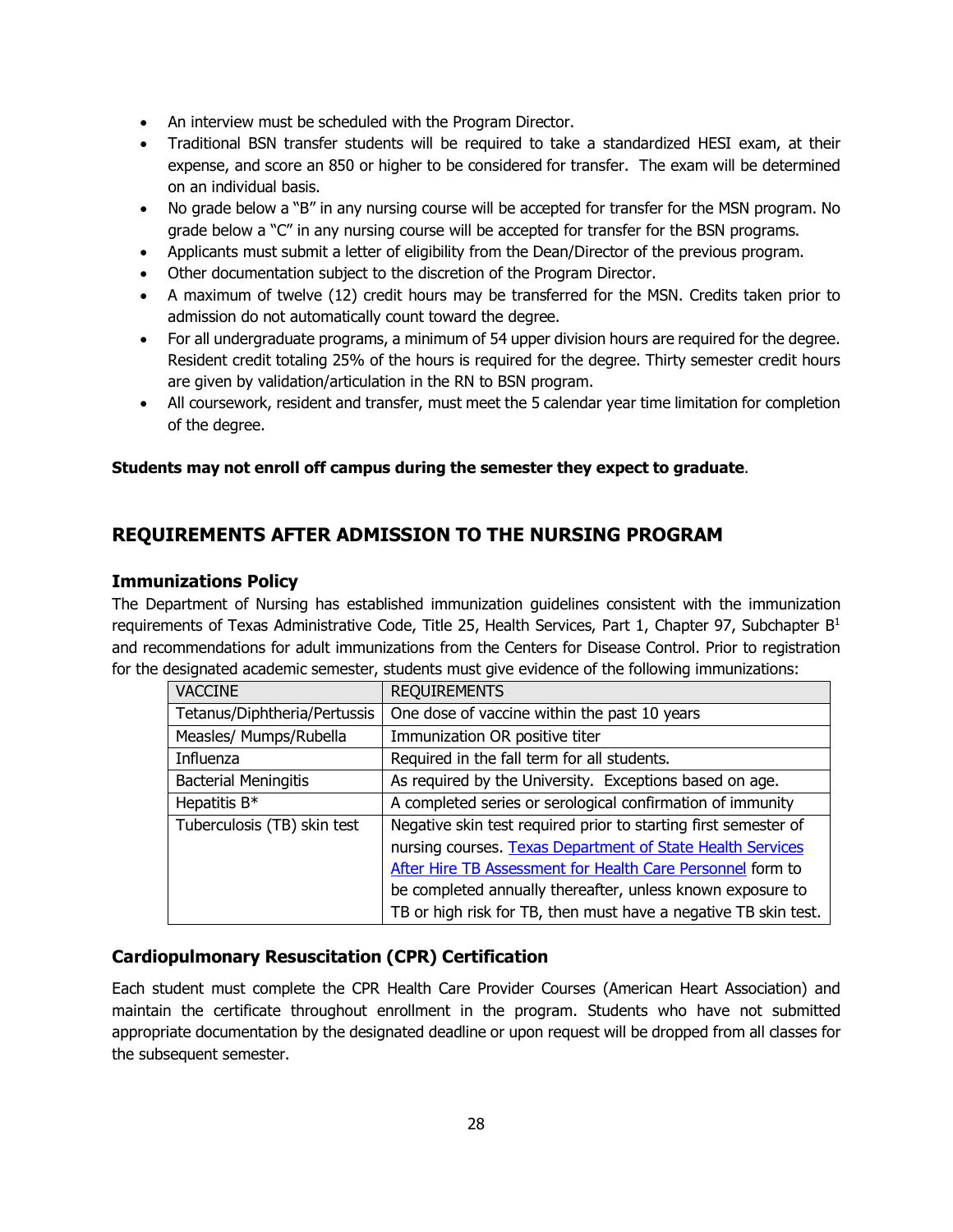## **PROGRESSION IN THE PROGRAM**

#### **Good Academic Standing: BSN**

Good academic standing is defined as having a minimum overall grade point average of a 2.0 (on a 4.0 scale), and not being on probation, number of course failures not exceed requirements. Students must be in good academic standing in order to progress in the program.

#### **Grading Policy**

#### **BSN Traditional Track**

The grading scale for the Traditional BSN program is

 $A = 92 - 100$  $B = 83 - 91.9$  $C = 75 - 82.9$  $D = 66 - 74.9$ 

 $F = 65.9$  or below

#### **ADN to BSN Track**

The grading scale for these programs is

- $A = 90 100$
- $B = 80 89$
- $C = 70 79$
- $F = 60$  or below

#### **Exam Pass Policy for the Traditional BSN Program**

- 1. Performance in most courses in the nursing program is evaluated in a variety of ways, including exams, written papers, projects, clinical performance etc. The NCLEX however, is an objective exam consisting of a variety of question types; no papers, projects or clinical evaluation are required.
- 2. The faculty seeks to prepare each student for success on the NCLEX by emphasizing performance on objective examinations throughout the program. In each course in the nursing program in which examinations are administered,
	- a. The weighted average of exam grades must be 75% for success in the course. Each exam grade will be recorded to the first decimal (example, 82.6). A weighted average of the grades will be determined.
	- b. The weighted average of the exam grades must be 75 or higher *without rounding*. For example, a weighted exam average of 74.9 will not be rounded to a 75.
	- c. If the weighted exam average meets the standard of 75, then other means of evaluation in the course will be considered in determining the final course grade.
	- d. If the weighted exam average does not meet the standard of 75 then no other grades will be considered in determining the grade for the course. The weighted exam average will be submitted as the final course grade.
	- e. The weighted exam average will be calculated as follows: 2/3 of unit exams or equivalent and 1/3 of final exam or equivalent. This will begin Spring 2020.

Students taking exams virtually will have a **visual presence required** for faculty proctoring throughout the entire exam. Any student who does not take the exam with a **visual presence** for proctoring will have earned a failing grade of "0".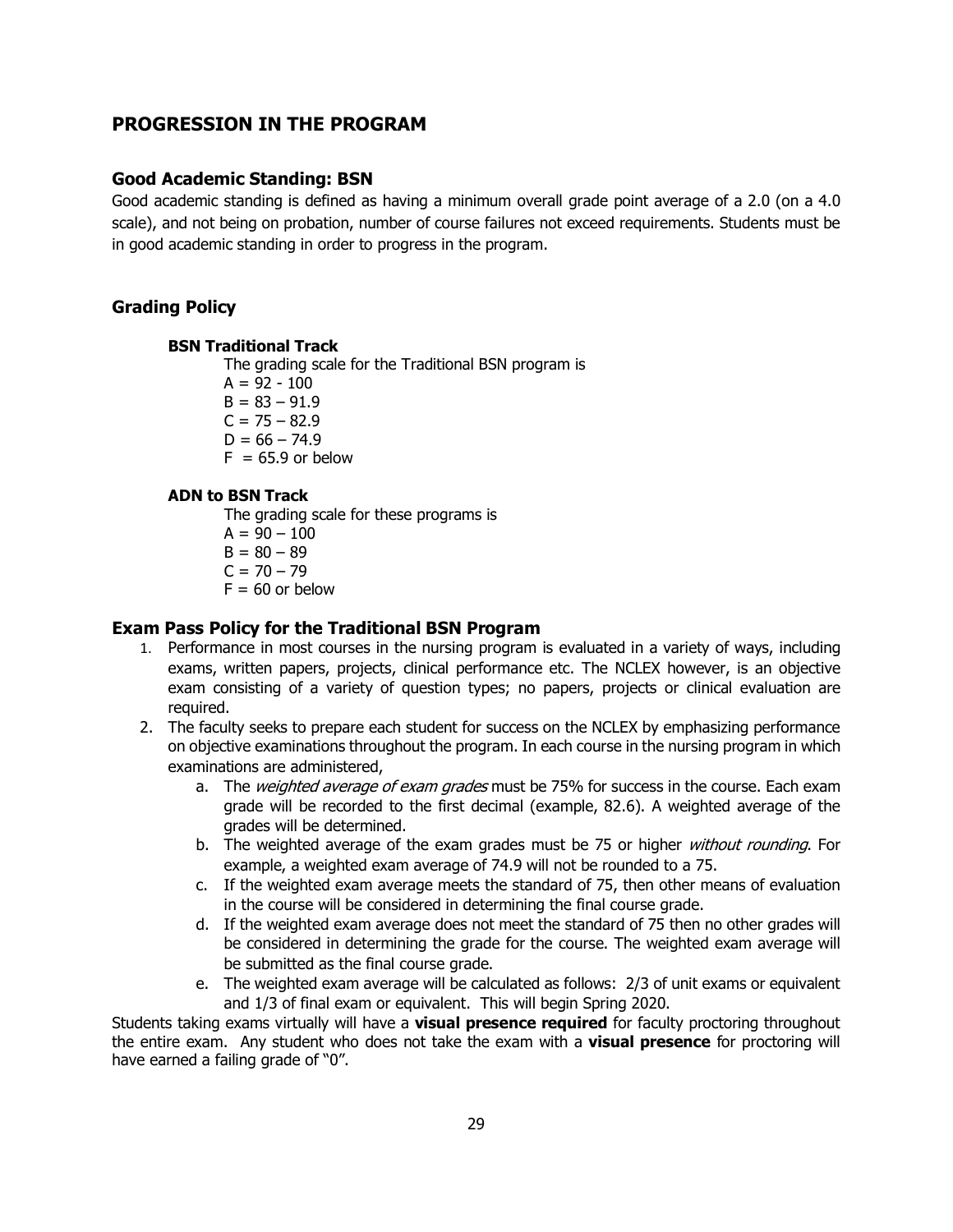## **Online Testing with Remote Proctoring Policy**

## **Testing Preparation**

- Students are responsible for verifying the functionality of their computer system a minimum of one week prior to all remote proctored examinations so than any required trouble shooting and resolution can be accomplished. System requirements and assistance can be found at <https://www.tamut.edu/About/Administration/Information-Technology/index.html> or through the service desk at 903-334-6603 or email at ISITE@tamut.edu
- Students must power off **and restart** computers before logging into the proctored test environment. All other programs and/or windows on the testing computer **MUST** be closed prior to logging into the proctored test environment and must remain closed until the exam is completed.
- Students **MUST** establish visual identity using their student ID or official driver's license with their assigned proctor.
- For scheduled exams, additional testing time will not be provided in the event of tardiness. If the student is over 15 minutes late for the exam, the student will not be permitted to take the exam and will receive a grade of 0.

## **Testing Area**

- Sit at a clean desk or table that has been cleared of all other materials. This means the removal of all books, paper, notebooks, electronic devices, food, drinks, etc. (Sitting on the bed or floor is considered unprofessional and is unacceptable.) Do not talk to anyone else—no communicating with others by any means.
- If paper is needed for dosage calculations, allow the proctor to view the front and back of the paper.
- Maintain room lighting bright enough to be considered "daylight" quality. Overhead lighting is preferred; however, if overhead is not possible, the source of light should not be behind the student.
- No other computers, televisions, radios, iPods, telephones, or other electronic devices should be on during the exam.
- No watches (any type) are allowed to be worn during the testing period.
- Students must maintain a visible presence at all times during the exam. Under no circumstances should students exit remote proctoring during the exam or review process. No test items should be copied or shared during or following the exam. Screenshots of test information is prohibited. Any violation of this may result in failure of the exam and dismissal from the program.
- Do not talk to anyone during the testing except for the proctor —no communicating with others by any means. No other persons or pets should be permitted to enter the room during testing.
- Log into the testing area 10-15 minutes before exam is scheduled to begin. This will ensure that your environment can be scanned prior to the exam.
- For the 360-degree exam environment the testing environment behind, in front of, above, below, and on the desktop surface is to be shown prior to beginning the exam. Students must pick up their testing device for the proctor to view underneath and behind the screen. This may be repeated at the proctor's discretion.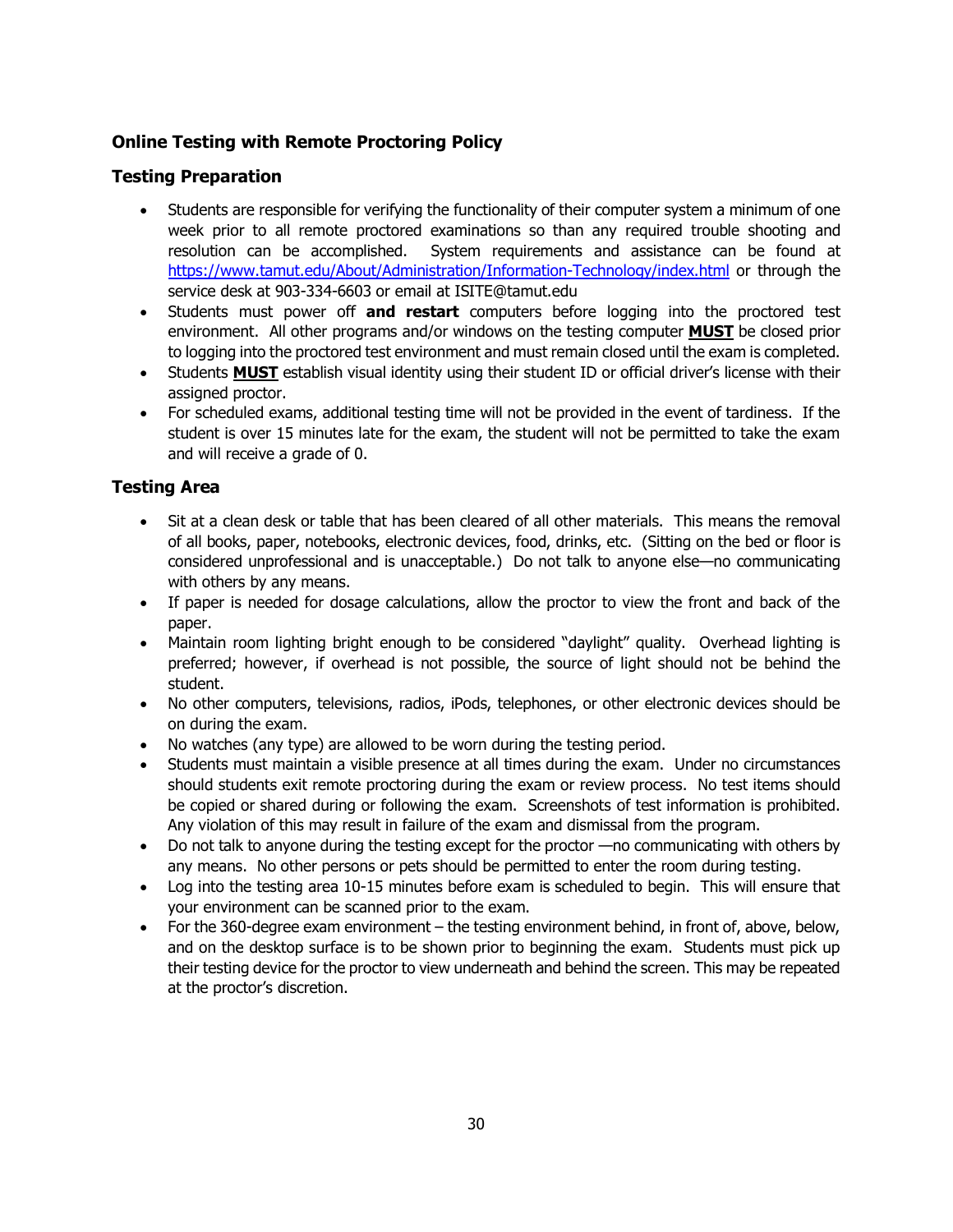## **Student Behavior**

- Dress as if in a public setting. No hats, hoodies, or sunglasses may be worn during the exam period.
- Do not leave the room during the testing period at any time. Do not relocate to another room during the testing period.
- Headsets, ear plugs, earbuds, or similar audio devices are not permitted.
- Avoid reading exam questions out loud.
- Use of a phone during the testing period except for proctoring assistance is strictly forbidden.
- Divulging the contents of an examination is considered cheating and academic dishonesty. Any behavior of this nature is subject to disciplinary action. This includes discussing exam questions with other students, discussing questions on the internet, or posting questions on social media websites.
- Students may not copy or reconstruct exam items during or following the exam for any reason.

#### **Policy Violations**

- Students are required to adhere to the Online Testing with Remote Proctoring Policy. Any violation of the policy may result in an exam failure and possible dismissal from the nursing program for academic dishonesty.
- If a student deviates from this policy for any reason, the student must email the instructor immediately upon completion of the exam to explain the nature of the policy violation. The violation will be reviewed by the faculty for a determination of consequences.
- If a student is suspected of a violation of the academic dishonesty policy or a violation of the nursing code of conduct, the student will be contacted directly by course faculty. If faculty determines that a violation did occur, the student may receive an exam failure and dismissal from the program.

## **Traditional BSN Program**

## **HESI RN Exit**

Students graduating with a BSN degree (Traditional Track) must achieve a **passing score of 850** or greater on the HESI RN Exit exam prior to graduation, taken in NURS 464. Two initial attempts are allowed. If a passing score is not achieved on the second sitting, the student will receive a grade of "Incomplete" for the course. The student will be required to complete a program of remediation based on the assessment performance and retake the HESI RN Exit exam within 4 weeks from the 2<sup>nd</sup> attempt. This will be the only time this exam will be administered. If the student is successful, the earned course grade will be entered to the Registrar's Office and the student's name will be released to take the NCLEX exam. However, if the student is not successful on the 3<sup>rd</sup> and final HESI RN exam, a grade of "F" will be entered and the student will follow the Progression, Withdrawal or Dismissal policies. The student must pass the HESI RN Exit exam to pass NURS 464 course and prior to being allowed to take the NCLEX licensure exam.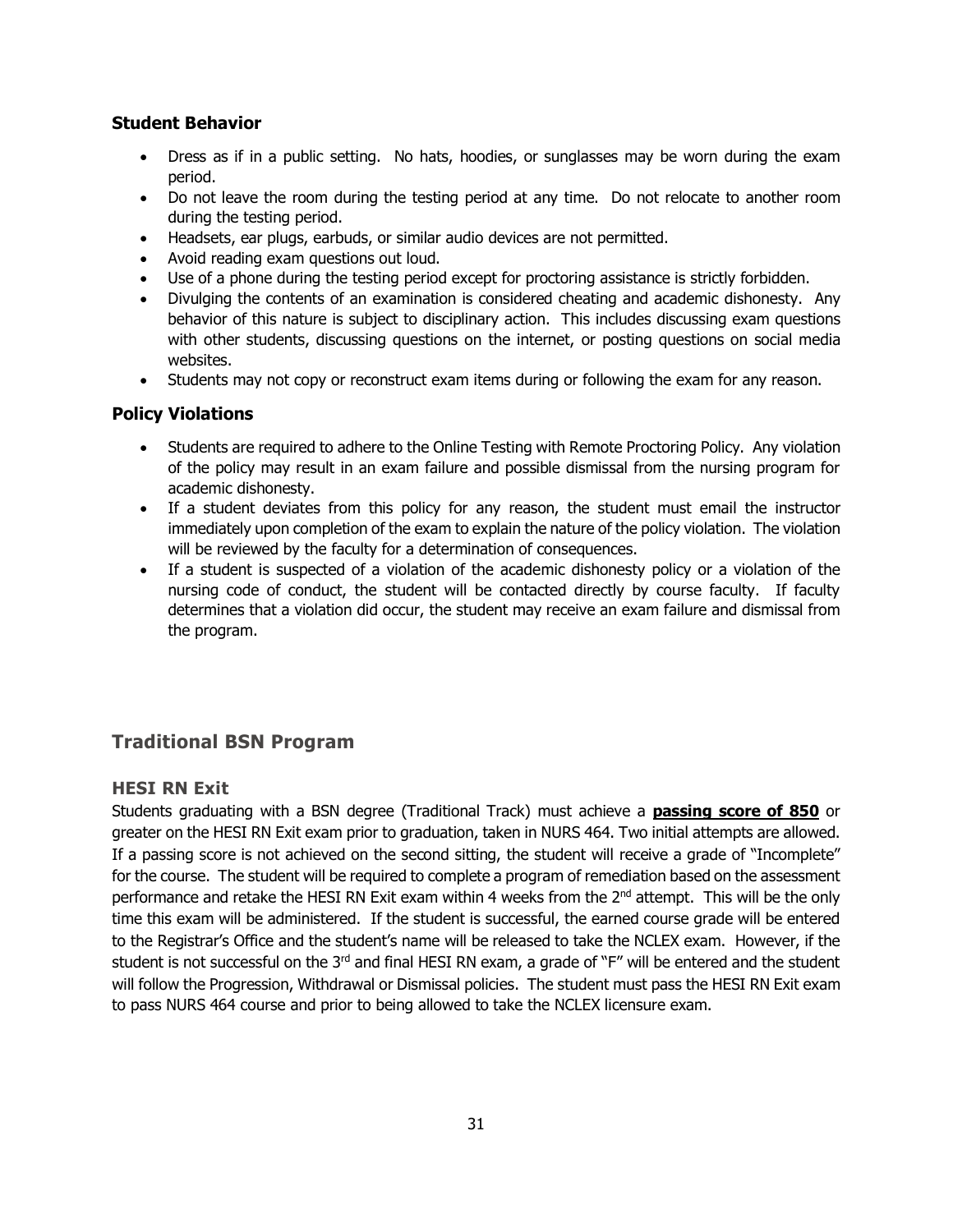#### **Nursing Jurisprudence Examination**

Following graduation, the Nursing Jurisprudence Examination must be taken. Attaining a passing score on the Nursing Jurisprudence Examination is a requirement of initial licensure in Texas. More information can be found on the Board of Nursing website [http://www.bon.state.tx.us](http://www.bon.state.tx.us/)

#### **Full-time and Part-Time Student**

Full time status for an undergraduate is defined as enrollment in a minimum of 12 SCH; a full-time graduate student is defined as at least 9 SCH.

#### **Progression, Withdrawal and Reinstatement Policies**

The following criteria have been established by the Department of Nursing for progression, withdrawal and reinstatement. Students are required to consult with the course faculty, academic coach, and undergraduate coordinator prior to withdrawing.

#### **1. Minimum Grades**

RN - BSN: Must maintain a 2.0 (C) in every nursing course Traditional BSN: Must maintain a 2.0 (C) in each nursing course

#### **2. Retaking Courses : All Programs**

- $\triangleright$  If the student fails to maintain the required average in each course, the student may retake up to 2 courses. An individual course may be repeated only one time.
- $\triangleright$  If a student withdraws from a single course, this will be counted towards retake of up to 2 courses.

#### **3. Courses With a Clinical Component: All Programs**

For those nursing courses that have a clinical component in each program, the student must pass both the clinical and didactic/theory component to successfully complete the course and progress in the program.

#### **4. Withdrawal: All Programs**

If a student must withdraw from all courses within a semester, the student will be required to write a letter of petition to request readmission and submit to the Department of Nursing for review and consideration by the Admissions and Progression Committee. Approval of reinstatement will depend on space and faculty availability.

#### **5. Completion of Program**

The traditional BSN program must be completed within 3 years of taking Fundamentals NURS 365. The RN to BSN program must be completed within 3 years of taking first nursing course.

## **WITHDRAWAL OR DISMISSAL**

#### **Withdrawing from the University**

To withdraw voluntarily from all courses at the University, students must complete the proper withdrawal forms in the Registrar's Office. Courses abandoned without official withdrawal will result in a grade of "F",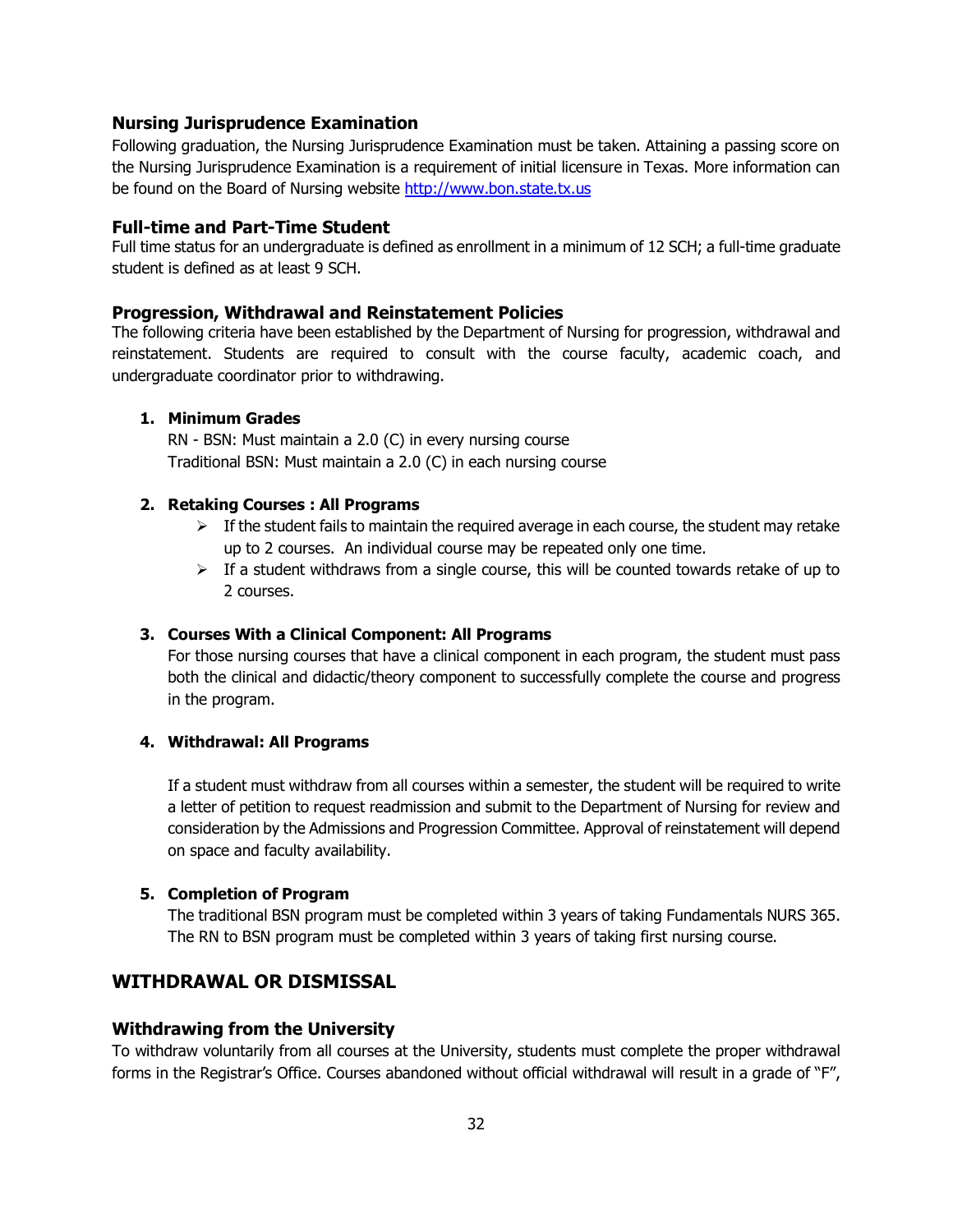regardless of the time when the student ceases to attend class. For an Administrative Withdrawal the student may be withdrawn from the University involuntarily for non-payment of fees, failure to attend or participate in classes, for misrepresenting facts on the application for admission, failure to secure the required transcript(s) from colleges and universities attended, failure to document required TSI status, or as a result of disciplinary suspension (See Admissions--Transcripts). If the student is withdrawn involuntarily, he is not entitled to a refund of tuition and fees (See Tuition and Fees, Refunds of Fees).

## **Dismissal**

Acts which may result in student dismissal from the clinical area, course or program may include the following, as outlined in Rule 215.8 of the Texas Board of Nursing Rules and Regulations relating to Nurse Education, Licensure and Practice

- Any unsafe act that leads to, or could lead to, injury of a patient may result in immediate removal from the clinical setting. Consequences may range from additional written paperwork up to dismissal from the nursing program.
- Positive drug test or refusal to submit to drug testing will result in removal from clinical practice area and may result in dismissal from the program.
- Failure to comply with professional standards of practice may result in the student being removed from clinical coursework.
- Failure to comply with standards of academic integrity (cheating or plagiarism) may result in failure of an assignment, failure of a course or dismissal from the program as outlined in the Student Code [of Conduct.](http://tamut.edu/Student-Life/Student%20Conduct/14%2015%20Code%20of%20conduct%20updated%2002162015.pdf)
- Intemperate use, abuse of drugs or alcohol, or diagnosis of or treatment for chemical dependence, mental illness or diminished mental capacity will result in dismissal from the program (Rule 215.8 of the Texas Board of Nursing Rules and Regulations relating to Nurse Education, Licensure and Practice)
- Criminal behavior whether violent or non-violent, directed against person, property, or public order and decency (Rule 215.8 of the Texas Board of Nursing Rules and Regulations relating to Nurse Education, Licensure and Practice)
- Lack of *good professional character* as evidenced by a single incident or an integrated pattern of personal, academic, and/or occupational behaviors which indicates that an individual is unable to consistently conform his or her conduct to the requirements on the Nursing Practice Act, the Board of Nursing's rules and regulations, and generally accepted standards of nursing practice including, but not limited to: behaviors indicating honesty, accountability, trustworthiness, reliability, and integrity (Rule 215.8 of the Texas Board of Nursing Rules and Regulations relating to Nurse Education, Licensure and Practice)

## **Good Professional Character**

Factors to be used in evaluating good professional character

- $\triangleright$  Able to distinguish right from wrong
- $\triangleright$  Able to think and act rationally
- $\triangleright$  Able to keep promises and honor obligations
- $\triangleright$  Accountable for his or her own behavior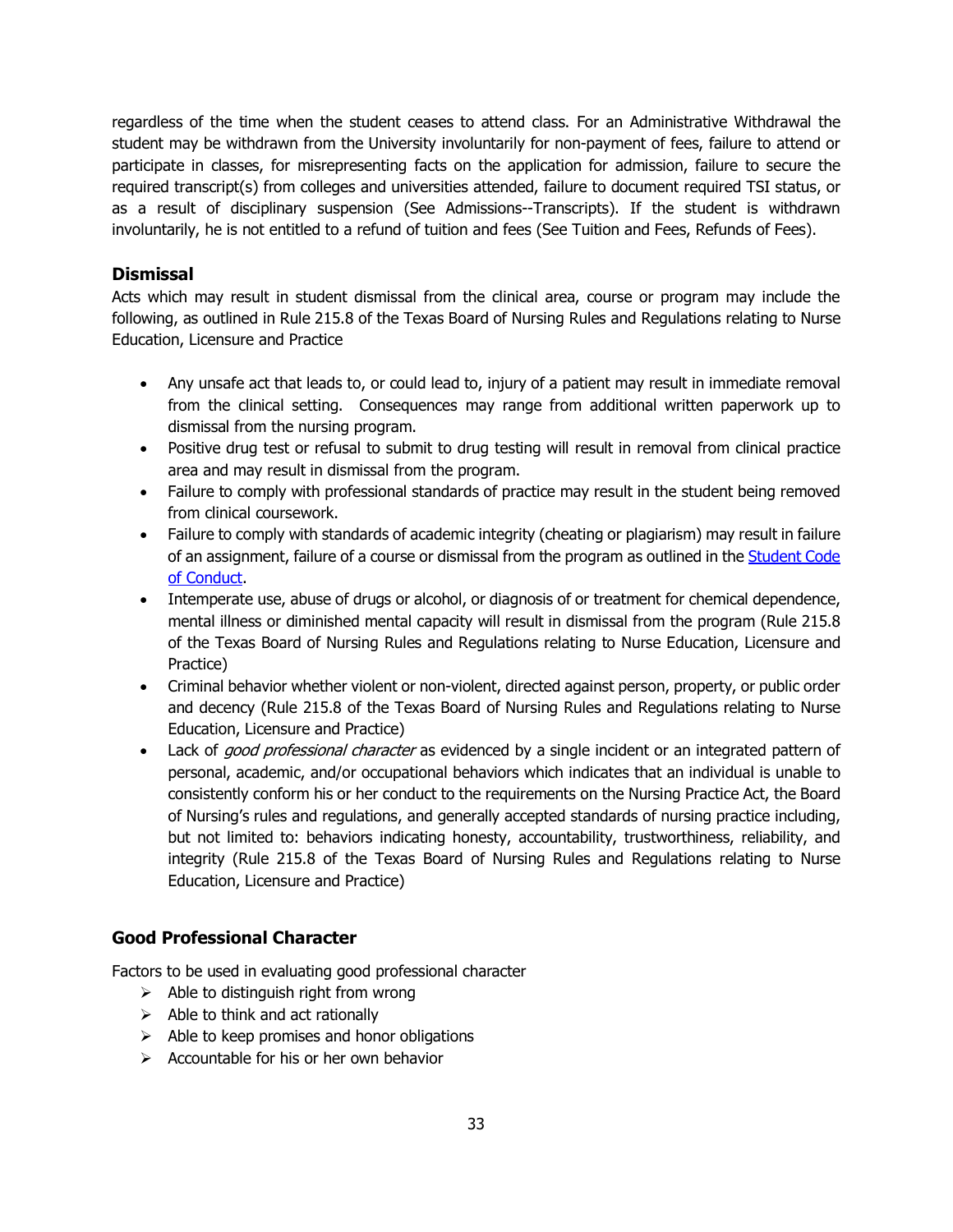- $\triangleright$  Able to practice nursing in an autonomous role with patients/clients, their families, significant others and members of the public who are or who may become physically, emotionally, or financially vulnerable
- $\triangleright$  Able to recognize and honor the interpersonal boundaries appropriate to any therapeutic relationship or health care setting
- $\triangleright$  Able to promptly and fully self-disclose facts, circumstances, events, errors and omissions when such disclosure could enhance the health status of patients/clients or the public or could protest patients/clients or the public from unnecessary risk of harm

Article 213.27.b.2 of the Texas Board of Nursing Rules and Regulations relating to Nurse Education, Licensure and Practice.

#### **Reinstatement**

Students failing a required nursing course must submit a letter of petition for continuation in the nursing program and submit it to the Department of Nursing. The petition should include a reflection on the semester, with a plan for success in the subsequent semester. The petition will be reviewed by the faculty prior to the beginning of the subsequent semester. Approval of reinstatement will depend on space and faculty availability. The student will be informed within 10 working days of the readmission decision.

Failure of more than two (2) required nursing courses will result in dismissal from the program. The failures can be two different courses, or 2 failures of the same course. A failure is defined as an overall course grade less than

> Traditional BSN 75% ADN to BSN 70%

## **Concurrent Enrollment**

Students may enroll concurrently with Texas A&M University – Texarkana and with another college or university (including correspondence course work). No written permission for concurrent enrollment is necessary. However, a transcript will be required once the courses are completed. This transcript may be mailed directly to TAMUT campus from the issuing college/university. Official transcripts that are hand delivered or mailed by the student will be accepted if they are in an envelope clearly sealed by the issuing university. Students may not be enrolled in concurrent enrollment during their final semester at TAMUT.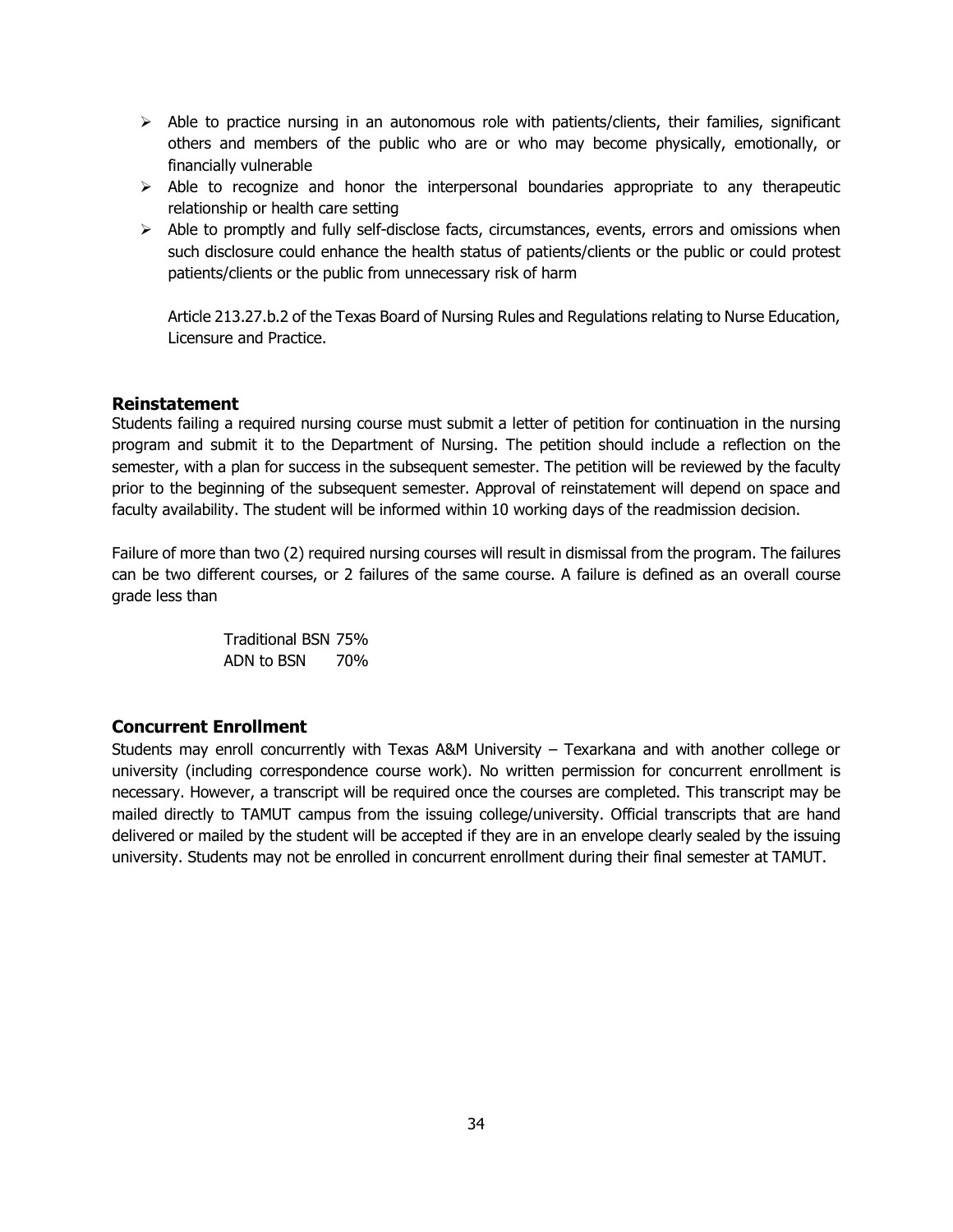#### **Enrollment Changes**

Students should make changes or adjustments in enrollment schedules during the designated registration period. Any subsequent changes must be finalized by the deadlines posted in the Schedule of Classes published each semester. After the last day to drop without receiving a grade, students are required to obtain the signature of the instructor or dean prior to dropping or withdrawing from courses. (See "Dropping a Course" or "Withdrawing from the University").

#### **Cancelling Enrollment**

Once enrolled for classes, students must complete one of the following: (1) pay all amounts due by the specified due date, or (2) officially withdraw from all classes prior to the first class day.

#### **Dropping a Course**

A student who wishes to drop a course(s) but remain enrolled in at least one course is required to contact the [Registrar'](http://tamut.edu/Student-Support/Registrar/Dropping.html)s Office to complete the official drop/withdrawal form. The procedure must be completed in its entirety, complete with required signatures, within the designated time frame per the [Academic](http://tamut.edu/academic-calendar/index.html)  [Calendar.](http://tamut.edu/academic-calendar/index.html) Check the Academic calendar last days to drop with a W/no grade assignment.

#### **STUDENT SUPPORT & SERVICES**

The University and the Department of Nursing provide support services for students, including academic advising, counseling, financial aid, housing and residential life, library, recreation and disability services. To access services, visit the [Current Students](http://tamut.edu/Current%20Students.php) or the [Student Life](http://tamut.edu/Student-Life/index.html) webpages.

#### **[Financial Aid](http://tamut.edu/Student-Support/Financial%20Aid/index.html)**

Texas A&M University – Texarkana offers many financial aid options to help pay for college expenses, recognizing that financial assistance is an important key to educational goals and success. We are committed to helping you secure your dreams at Texas A&M University – Texarkana by maximizing sources of governmental, state and institutional funding.

To better assist students, the Financial Aid office offers one on one counseling to answer any questions or concerns you might have. We also offer a financial literacy program to better educate our students on making the right financial choices. Click the link for further information

#### **[Counseling](file://mercury/shares/Nursing/Nursing%20Program%20Information/A&M-Texarkana)**

Texas A&M University – Texarkana's counseling goal is to help students achieve academic and personal growth during life's transitions as well as promote a healthy campus learning environment. To that end, the University provides confidential counseling for students who are experiencing academic or personal difficulties.

#### **Academic Advising**

Academic advising for graduate students is provided by the faculty of the Department of Nursing. An academic advisor is assigned to each student upon acceptance for admission. An advising session is required initially to develop a degree plan, and before registering for each semester. To make an appointment email [nursing@tamut.edu.](mailto:nursing@tamut.edu)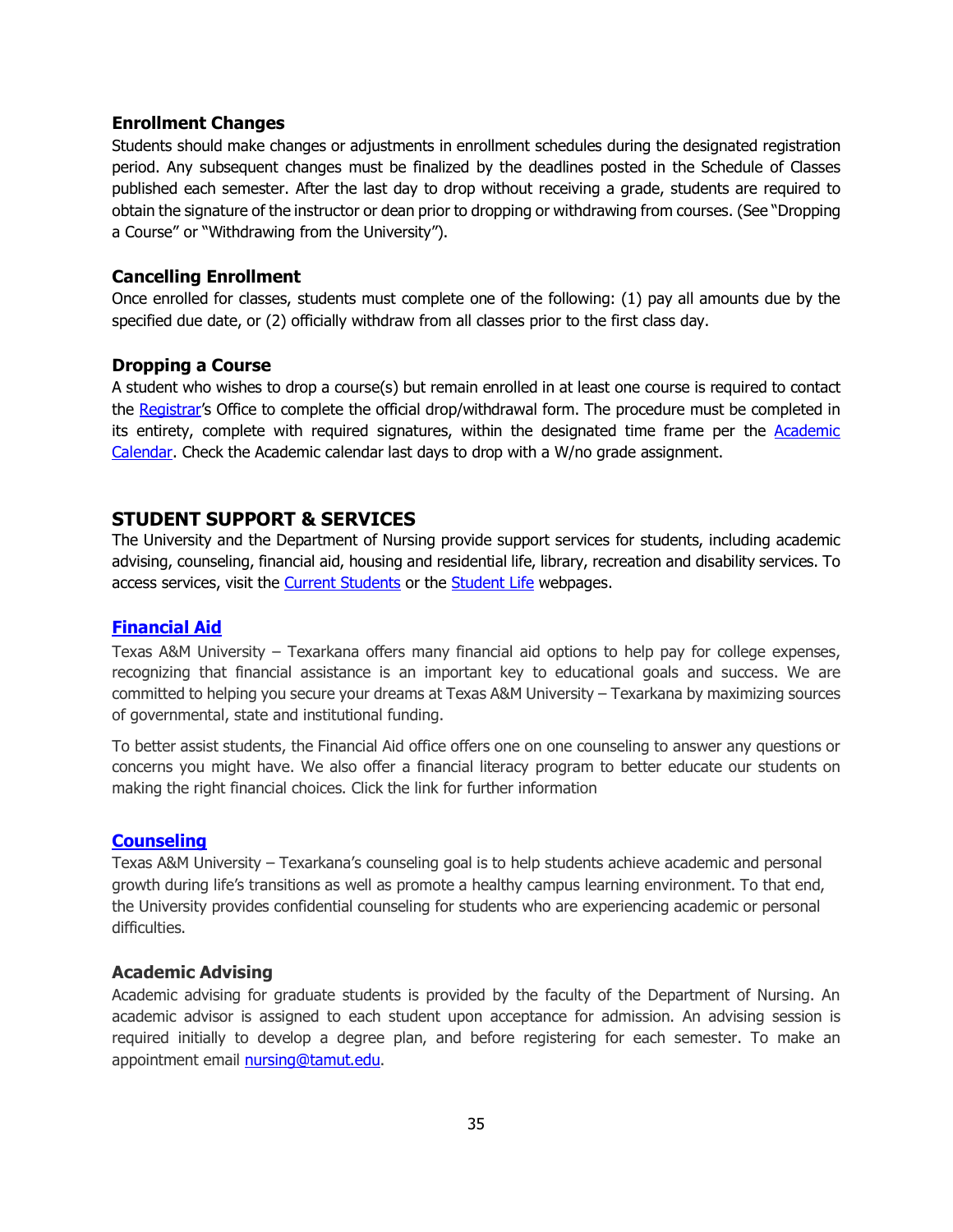#### **[Housing and Residential Life](http://tamut.edu/Student-Life/Bringle%20Lake%20Village/index.html)**

The Bringle Lake Village Residence Hall provides on-campus opportunities for housing.

#### **[Disability Services](http://tamut.edu/Student-Life/Disability%20Services/index.htmlhttp:/tamut.edu/Student-Life/Disability%20Services/index.html)**

Information related to rights and responsibility services are located at this link.

#### **Library – [Graduate Services](http://library.tamut.edu/GraduateGuide/gstudentservicesIndex.htm)**

The John F. Moss/Palmer Memorial Library provides expanded services for graduate students and distance students. Visit the library link for a list and description of services.

## **GRADUATION REQUIREMENTS**

In order to qualify for a nursing degree, each student must fulfill the following:

- Complete the coursework with a cumulative GPA of 2.0 (Baccalaureate degree) or higher
- File an application for degree per instructions on the Registrar [Apply for Graduation](http://tamut.edu/Student-Support/Registrar/Apply.html) website by the deadline designated on the **Academic Calendar**
- Pay any associated graduation fees
- Clear all financial and other obligations to Texas A&M University Texarkana.
- Be enrolled only in Texas A&M University Texarkana in the final semester of study prior to graduation. See the Concurrent Enrollment policy above.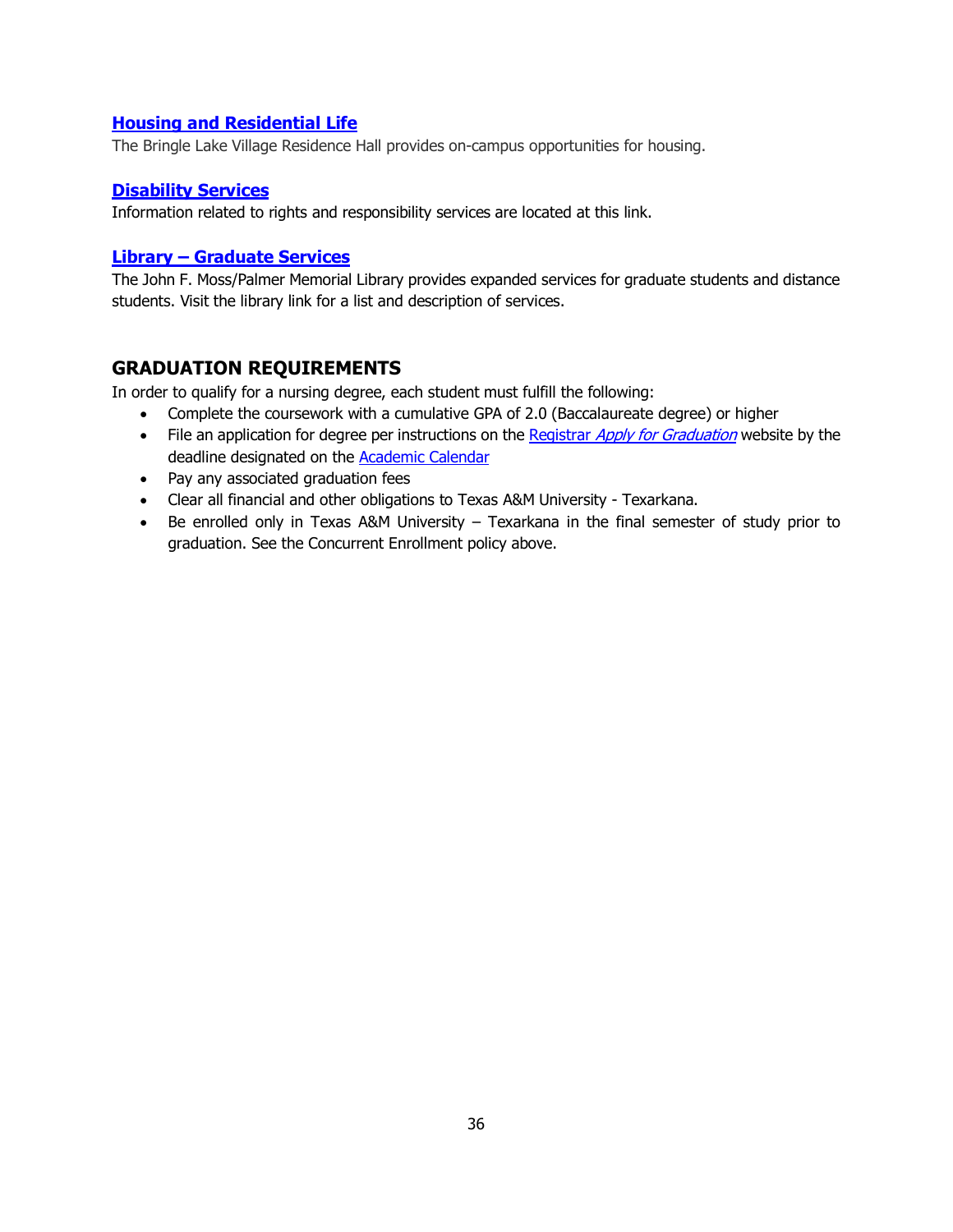# **Chapter 4: Academic Rules, Policies and Procedures**

## **CLASSROOM & CLINICAL SETTING**

No electronic devices such as laptops, cellphones, smart watches or tablets will be allowed in the classroom and/or clinical setting unless specifically instructed by the nursing faculty or staff.

## **ASSIGNMENTS**

#### **Late Assignments**

We know that "life happens" so if you have a problem submitting an assignment on time, you must notify faculty of your difficulty the day before the assignment is due. Translated, this means that a notification on Sunday is too late, if assignments are due on Sunday at midnight.

In the case of an emergency, we will waive this rule, but leniency will be the exception rather than the rule. When you request a late assignment option, you must

- provide the reason the assignment is to be late
- state the projected date for submission, which must be within 1 week
- request only one late assignment per course, except in event of death or major illness in immediate family

Late assignments that do not fall under this special allowance will have 5 points per calendar day deducted. Assignments graded as complete or incomplete must also be submitted by the assigned deadline. Submitting two or more late assignments may result in dismissal from the program.

We will not accept a late final assignment in any course - it must be submitted on time.

## **Formatting of Assignments**

In our program as in nursing as a whole, we use the APA Style of writing and citing of references. Using a single style provides the uniformity and accuracy needed to retrieve resources and sets a standard across the profession. This is the style required by most nursing publications.

References used within all the nursing programs must be dated within the past 5 years. The exception would be seminal references, such as the original publication of an important work. Students are to use peer-reviewed references and avoid lay literature, internet articles that are not peer reviewed, Wikipedia and other such sources.

We expect that you will be proficient in the use of this style. All assignments must be submitted as a WORD document (not WORKS), unless otherwise designated by course faculty.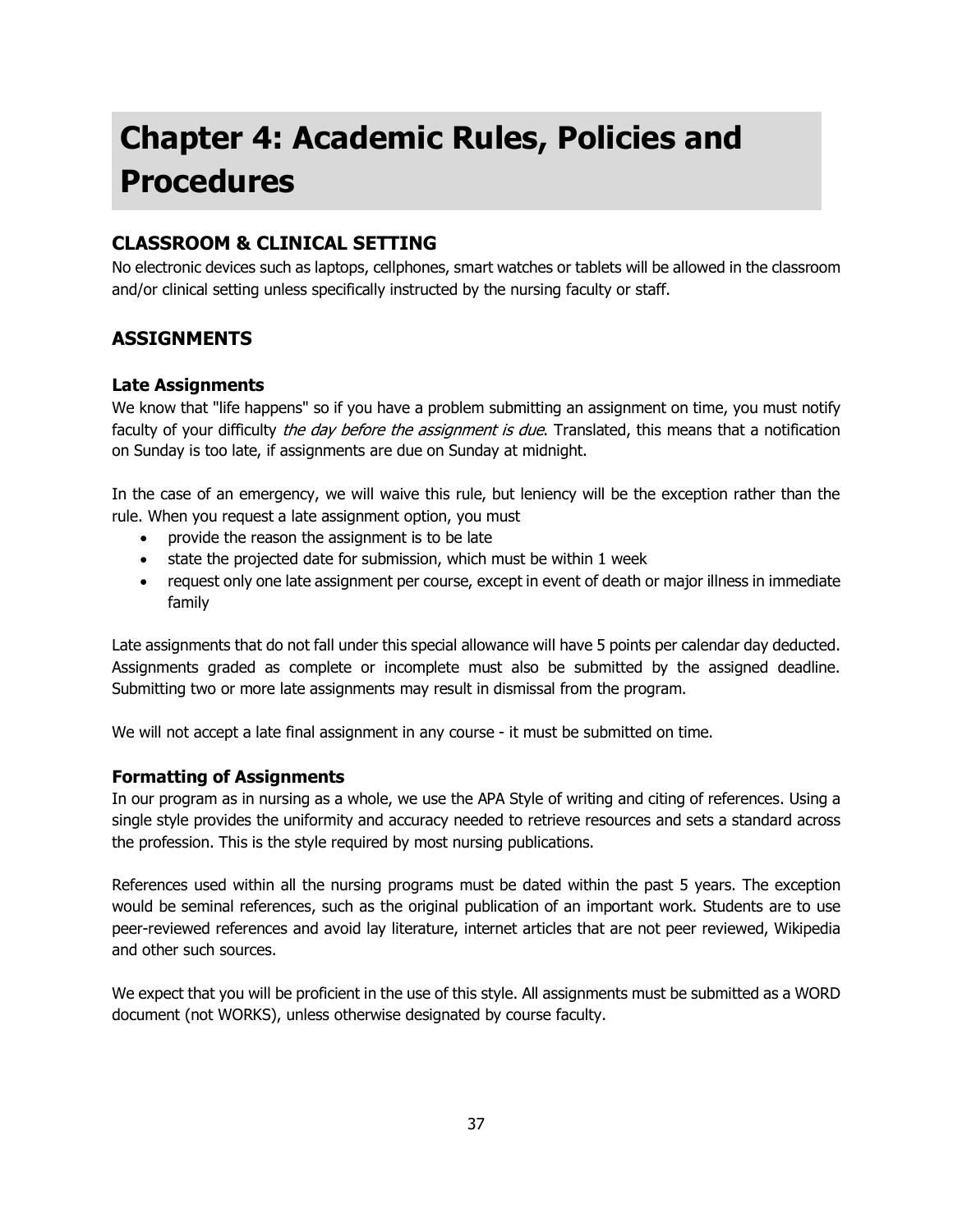Assignments not submitted in APA format will NOT be accepted. If a paper is returned for this reason, the student may resubmit one time, but will lost 5 points per calendar day for each day the assignment is late, beginning with the original due date.

#### **A caution about direct quotations: None or One Rule**

The tendency in writing is often to cite sources with direct quotations, but this approach does not demonstrate your ability to synthesize the material, to think critically or to apply the information. So, we usually limit discussion board direct quotations to "none or one" per discussion board post and per assignment. It is rare that a direct quotation is needed in a discussion board post.

In a formal paper, use a direct quote only when the essence of the statement would be lost if paraphrased. The "none or one" rule also applies to formal papers.

#### **Secondary Sources**

Another common error is in the overuse of secondary sources. Please read the material in the APA Manual regarding secondary sources carefully. It is best to *avoid all secondary sources*, accessing the original source if at all possible. You should interpret the material yourself instead of depending on someone else's interpretation.

## **Time Limitations for Completion of Degrees**

#### **ADN to BSN**

Candidates for the ADN to BSN are expected to complete all requirements for completion of the respective degree within 3 calendar years. If all requirements are not fulfilled within that time, a oneyear extension may be requested by the student.

#### **Traditional BSN**

Candidates for the Traditional BSN degree are expected to complete all requirements for completion of the respective degree within 6 regular semesters or 3 years, measured from the date of the first nursing course. If all requirements are not fulfilled within that time, the student must submit a formal request for an extension.

#### **Course and Faculty Evaluation**

It is the student's right and responsibility to provide constructive feedback to faculty and administrators of the nursing program by participating in mid-term, course, faculty and clinical evaluation process. The feedback is used by administration and faculty to effect continuous quality improvement.

The student will also be expected to provide a self-evaluation periodically, using standardized approaches or self-reflection, as designated in specific courses and as a part of the Student Professional Portfolio.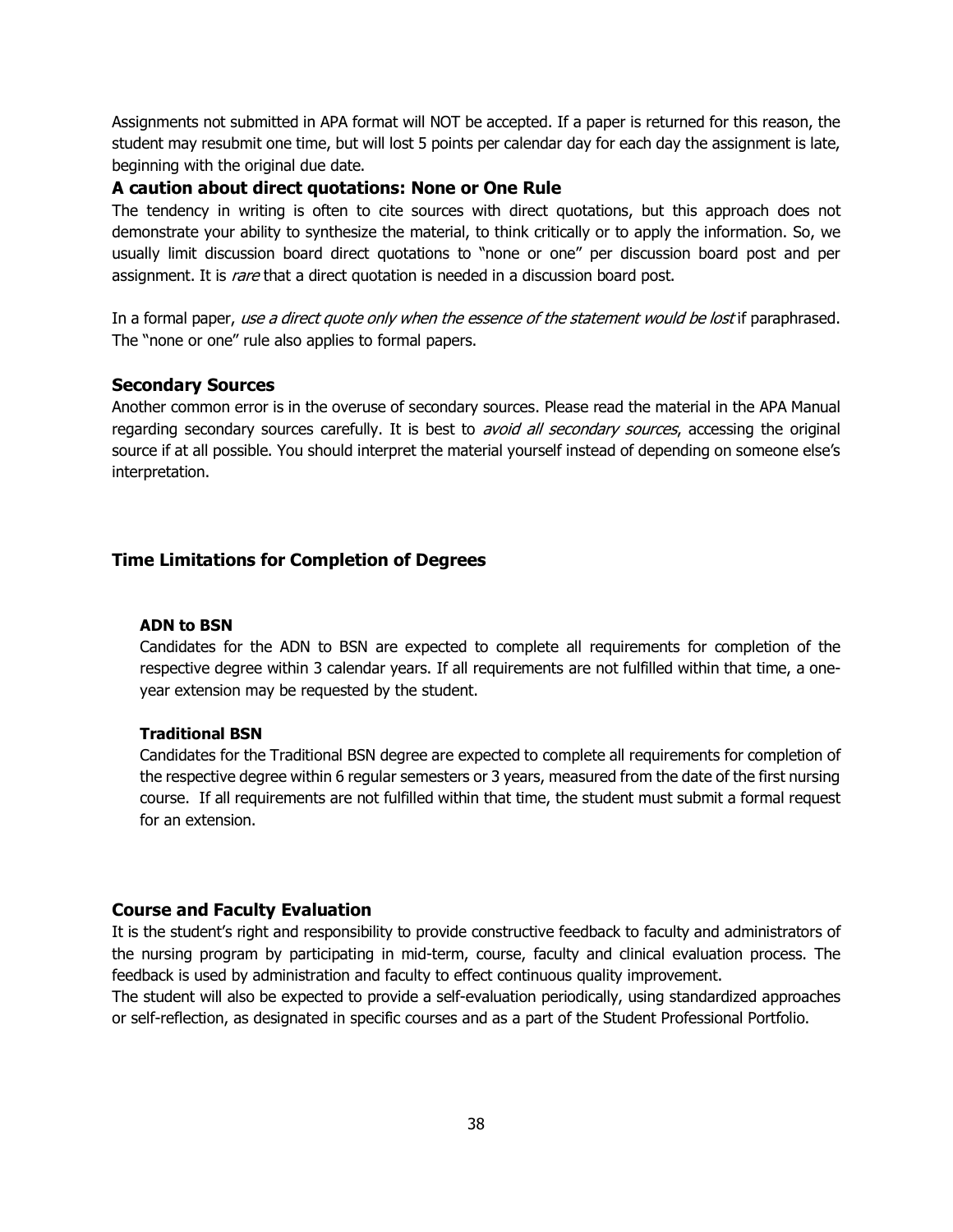#### **Academic Probation**

If a student receives a grade of "D' or "F" (Baccalaureate program) in any course in any given semester, the student will automatically be placed on probation and notified in writing of probation status. The student will remain on probation until the course is repeated with a "C" (Baccalaureate program) or better. The course can only be retaken one time. Students are allowed to repeat *only two courses* during their enrollment in the program.

If a student repeats a course which the student has failed in the nursing program, the official grade is the last one earned.

#### **Readmission**

A returning or readmit application is required if student has previously attended TAMUT, but has been on break for a year or longer. Readmission to the program will depend on space available basis.

## **Incomplete "I" Grade Policy**

An incomplete grade ("I") may be assigned when there is unfinished work and the student meets criteria established by university policy. A student who requests an incomplete must initiate contact with the faculty member. This discussion will be converted to a written Incomplete Contract and signed before the last class meeting of the semester in which the "I" will be recorded.

The student and the faculty member should discuss a plan, including a schedule, for completing the remaining work prior to the conferral of an "I". **All requirements of the contract must be satisfied in order for the student to progress in the program.** 

## **Grade Grievance and Appeal Process**

Nursing or professional students who believe that disciplinary actions stemming from suspension or blocks for scholastic deficiency, and disputes over final course grades or evaluation of performance on examinations required by the department, intercollegiate faculty or the Nursing advisory committee were made on an arbitrary, capricious or prejudiced basis may appeal such decisions through the appeals process specified in the Texas A&M University – Texarkana Student Rules (59. Nursing Appeals Panel). In such appeals the burden of proof is upon the student to demonstrate that the evaluations in question were arbitrary, capricious or prejudiced. **TAMUT Grade Grievance and Appeal Process** 

#### **Evaluation of Faculty, Courses, and Program**

Student participation in faculty, course, and program evaluations is both the student's right and responsibility. The process of evaluation is viewed as the student's opportunity for input into curriculum development and the assessment of faculty effectiveness and student learning needs. Students are therefore encouraged to participate in all evaluations which will be done during the course of each semester. Evaluations are anonymous.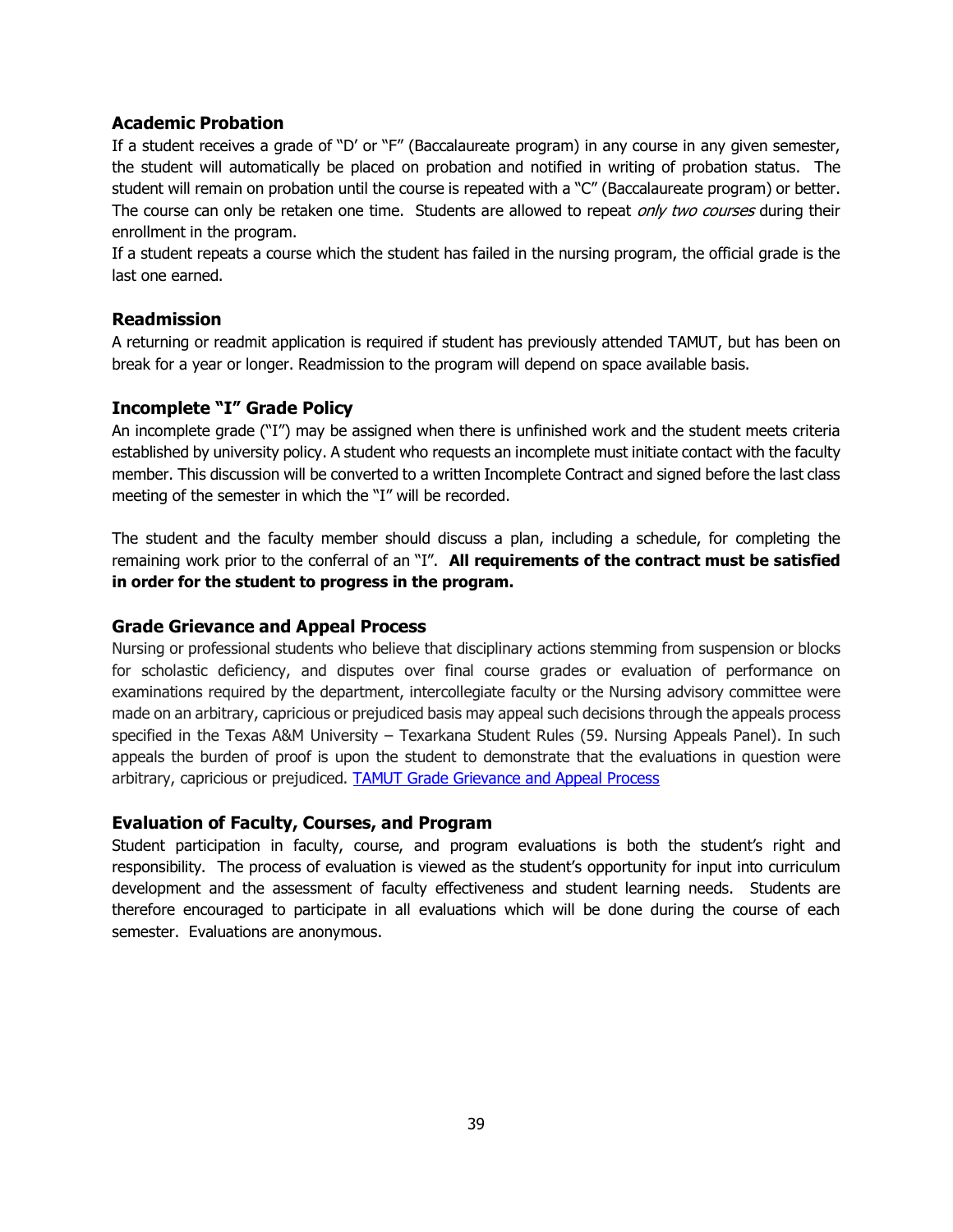## **Student Transportation**

Students are responsible for arranging their own reliable transportation, including to and from campus, clinical rotations, and other community activities. Students are responsible for covering all gas and parking fees incurred by their mode of transportation.

#### **Exam Guidelines**

Exams, quizzes and other assignments in online courses are administered/monitored electronically or faceto-face. Policies and procedures related to specific exams are available in the syllabus of each course. Exams/quizzes are available at times specified by the policies of each course. Information regarding exam software and specific student support related to exams will be posted in each individual course.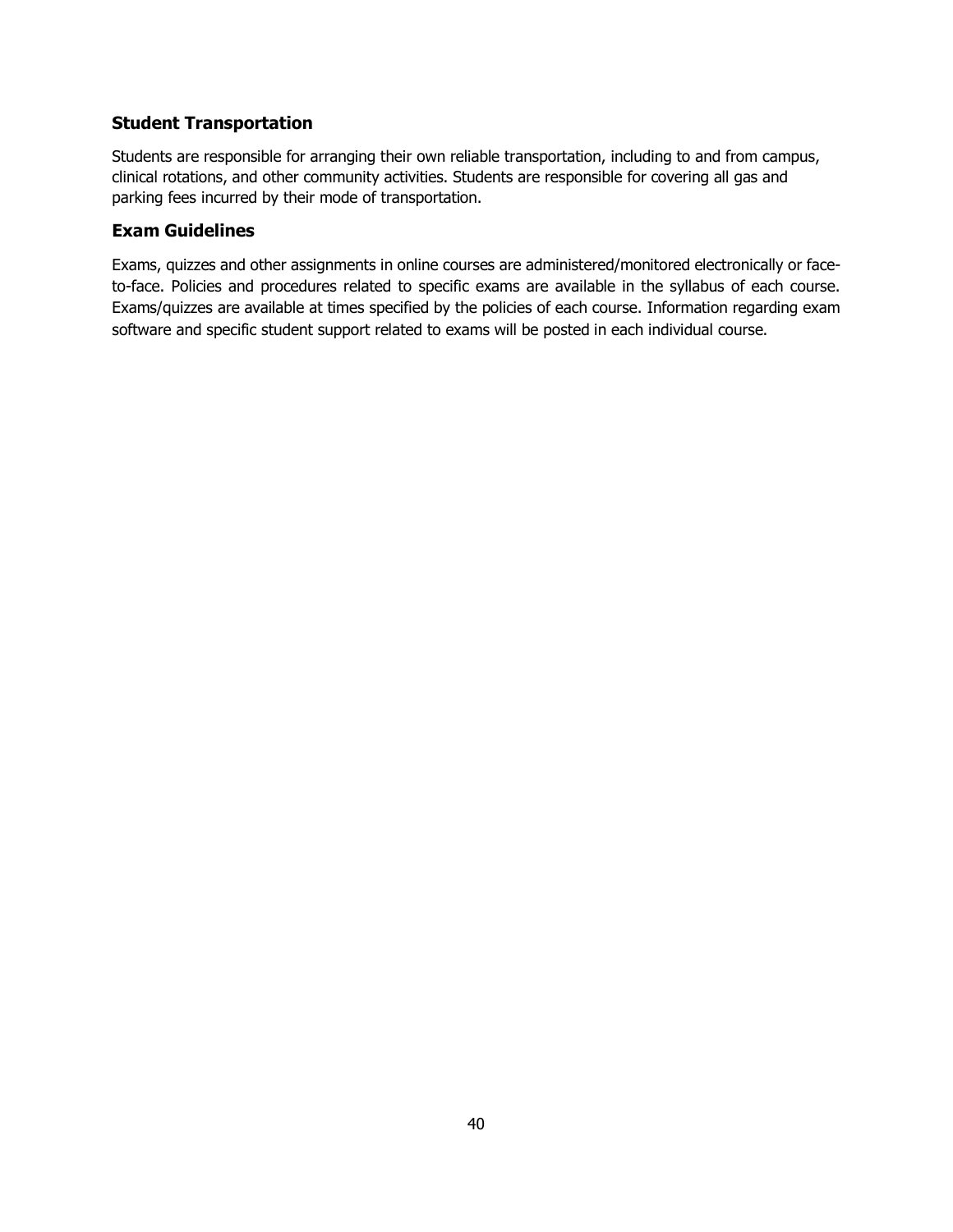## **Chapter 5: Clinical Policies**

No electronic devices such as laptops, cellphones, smart watches and tablets will be allowed in patient care areas during clinical hours.

#### **Clinical Experiences**

Clinical experiences enable the nursing student to "experiment and acquire competence with new knowledge and skills" by "integrate[ing] didactic learning, promote[ing] innovative thinking, and test[ing] new potential solutions to clinical/practice or system issues" (AACN, 2011, p. 30). Clinical experiences will occur in a variety of settings and offer exposure to a variety of populations.

#### **Clinical Preceptors**

Clinical experiences may involve direct faculty supervision or indirect faculty supervision with the guidance of a preceptor. If involving a preceptor, the faculty and student together may select a preceptor and clinical site.

Clinical preceptors will be chosen according to the learning needs of the student, course content, the experience/expertise of the preceptor and the opportunity within the clinical agency for student access to clinical services. The criteria for selection of clinical preceptors are (adapted from the Texas Administrative Code, Chapter 219.10, Texas Board of Nursing)

- 1. Currently licensed health care professionals who can provide supervision and teaching in clinical settings appropriate for student learning.
- 2. Practicing in a clinical agency that meets course-specific clinical learning needs.
- 3. Written course objectives shared with clinical preceptors.

Course faculty will communicate regularly with the clinical preceptor and student for the purpose of monitoring and evaluating learning experiences. This communication may consist of physical site visits, conference calls, online conferences, and written communication. The faculty will solicit preceptor input prior to performing formative and summative evaluations of the student's clinical performance. The ultimate responsibility for the assignment of grades belongs to the faculty. Details regarding the choice of preceptors and the roles of faculty, students and preceptors are available in the Preceptor Handbook.

## **ADN to BSN Students**

When providing clinical care, students are held to professional standards for registered nurses (i.e. what would the reasonably prudent nurse with like education and experience do). This includes but is not limited to adherence to the Texas Nurse Practice Act (NPA), University and facility/agency policies and procedures.

Clinical paperwork and assignments are due as indicated by faculty in the course syllabus. Students are responsible for adhering to any additional clinical expectations and guidelines outlined in course syllabi.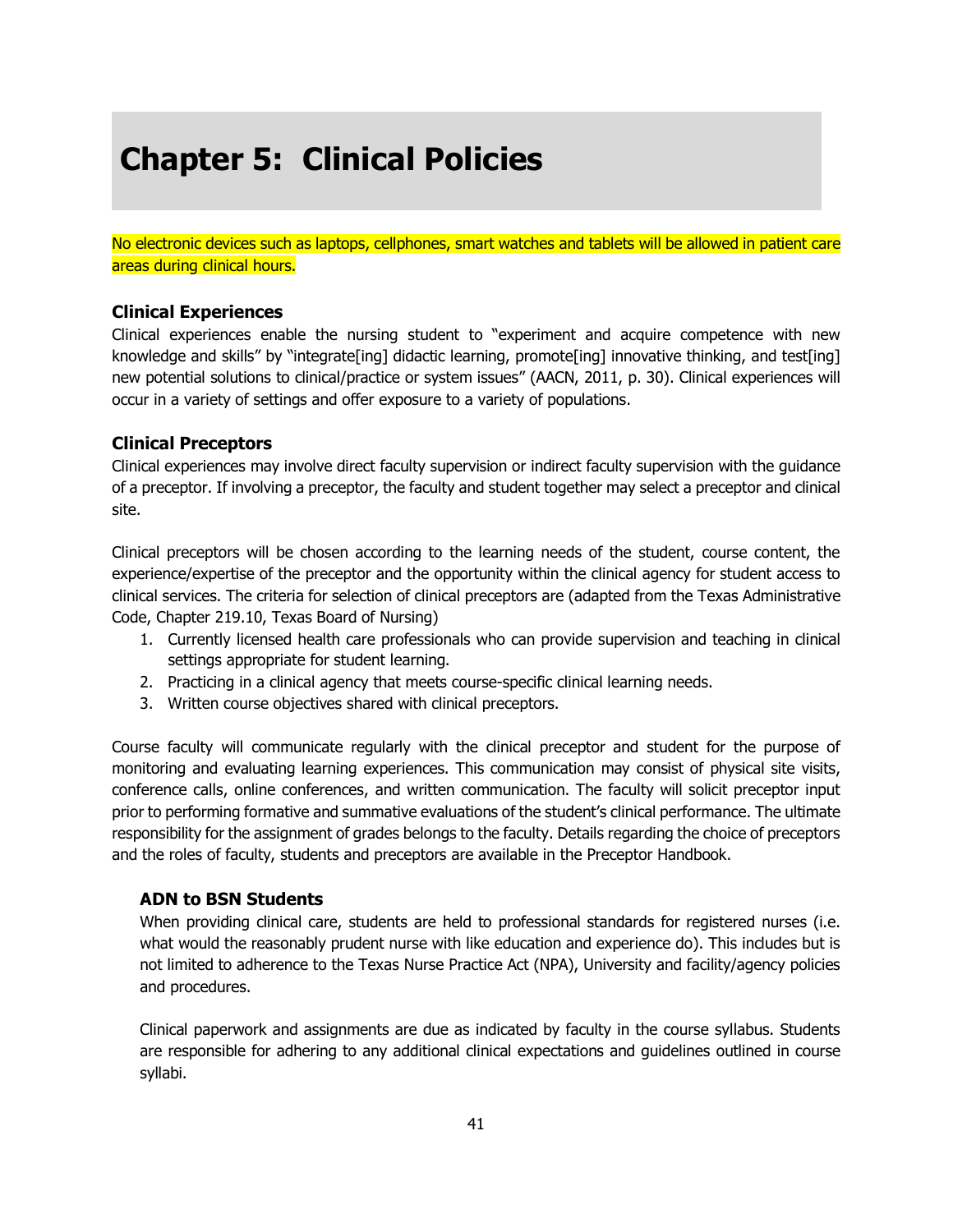#### **Clinical Attendance**

Students are expected to attend all scheduled clinical experiences, arriving on time and prepared in appropriate attire. Failure to appear for scheduled clinical experiences, coming unprepared, and tardiness are viewed as unprofessional behavior and may result in failure of the course. The course syllabus will provide information regarding the attendance policy for each course. As professional courtesy, students should provide a minimum of 24-hour notice to preceptors of any expected absences. Students are responsible for completing required clinical hours within the semester timeframe.

## **Clinical Absences**

All clinical absences will be made up. The course coordinator will plan for clinical make up and communicate to faculty and students.

## **Clinical Evaluation**

Clinical experiences are constructed to allow the student to apply classroom learning in the clinical area, and are vital to the educational process. Clinical learning and evaluation is guided by the course objectives. To determine if learning has taken place, the faculty and/or preceptor must evaluate the student's learning and performance and all spheres of learning, cognitive, psychomotor and affective. Additionally, the student provides an evaluation of the clinical preceptor, clinical faculty and clinical agencies.

Required clinical paperwork is considered part of the clinical day and should be submitted on time and in a satisfactory manner. Incomplete, late, or non-satisfactory clinical paperwork will result in an incomplete clinical day and may result in course dismissal.

## **DRESS CODE/UNIFORMS POLICY**

## **ADN to BSN Students**

The Department of Nursing expects students to reflect professionalism and maintain high standards of appearance and grooming in the clinical setting as well as in the classroom. Clinical faculty will have final judgment on the appropriateness of student attire and corrective action for dress code violations. In general, when nursing students' clinical experiences are in primary, acute or long-term care facilities the student should

- Wear business casual clothes (no jeans) with clean and pressed white lab coats. The lab coat must not have any other identifiers on it. Covering identifiers with tape is not acceptable.
- Wear the TAMUT Department of Nursing name tags at all times in practicum experiences.
- Wear only close-toed shoes in the acute care setting.
- In the community setting, nursing students are expected to wear business casual with the Department of Nursing name badge.

## **Traditional BSN Students**

Please refer to the Dress Code in Appendix A.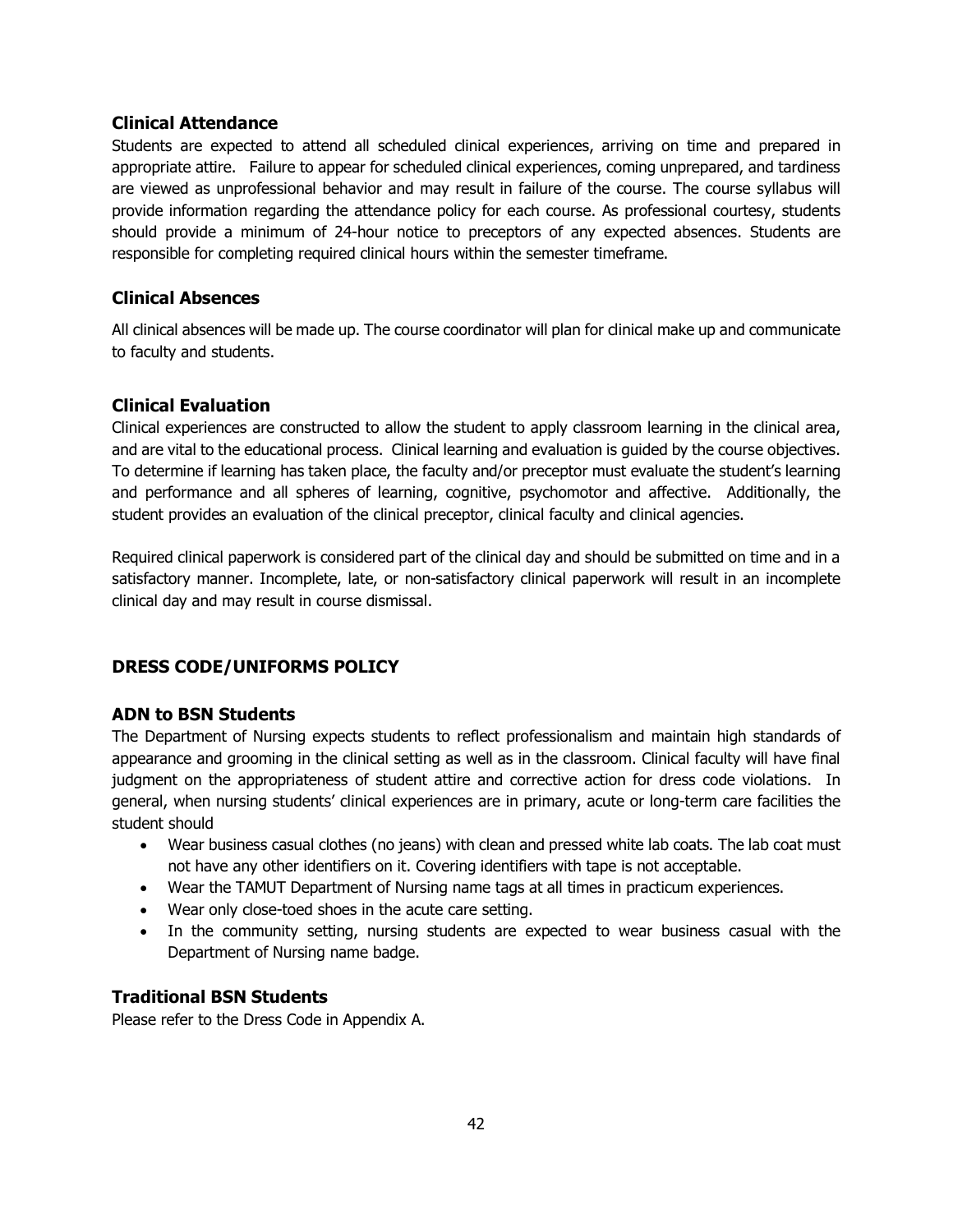#### **Unsatisfactory Performance/Safety**

Faculty and/or preceptors may request that a student be removed from the clinical setting if the level of performance does not meet an acceptable level of competence. If a student is removed from a clinical setting due to concerns about safety or competence, he/she will not be allowed to continue in other course clinical courses until the situation has been resolved. Legal and ethical grounds exist for dismissal of a student who is clinically deficient. Any unsafe act that leads to, or could lead to, injury of a patient may result in immediate removal from the clinical setting. Consequences may range from additional written paperwork up to dismissal from the nursing program. Errors related to patient care are to be reported to preceptors and clinical faculty.

#### **Unsafe Clinical Performance**

Any act, omission or commission that may result in harm to the patient is considered unsafe clinical practice. Unsafe clinical practice includes but may not be limited to the following:

- Harm or threats to harm the physical, psychological, microbiological, chemical, or thermal safety of a patient
- Lack of incorporation of previously mastered principles, learning or objectives in carrying out nursing actions
- Inappropriate independence in action or decisions or failure to recognize one's own limitations
- Lack of adherence to guidelines for infection control
- Failure to accept moral or legal responsibility for one's own actions
- Impaired practice\* as determined by the clinical faculty or facility personnel.

\*Impaired practice is arriving at the clinical site in a condition that reflects inability to administer nursing care safely or effectively due to impaired cognitive functioning.

Unsafe clinical performance will result in immediate dismissal from the practicum experience with a failing grade. A failure in the clinical portion of the course results in failure of the course, regardless of student's grade in the theory portion of the course.

**Traditional BSN Program.** Competency in dosage calculation will be tested in every clinical course.

- 1. The content of the test will differ by course, reflecting the population and/or content of the course.
- 2. A review will be provided prior to the test that includes an introduction of new content to be tested.
- 3. The student is allowed two (2) attempts on the test. Remediation activities will be required prior to taking the second time. Failure to achieve the required score after 2 attempts will require that the student withdraw from the course. A grade of "W" will be recorded on the student transcript but will be considered as a failure in the Department of Nursing.
- 4. A grade of 90% or higher is required to demonstrate competency.
- 5. The grade on this test will not be included in the calculation of the grade for the course.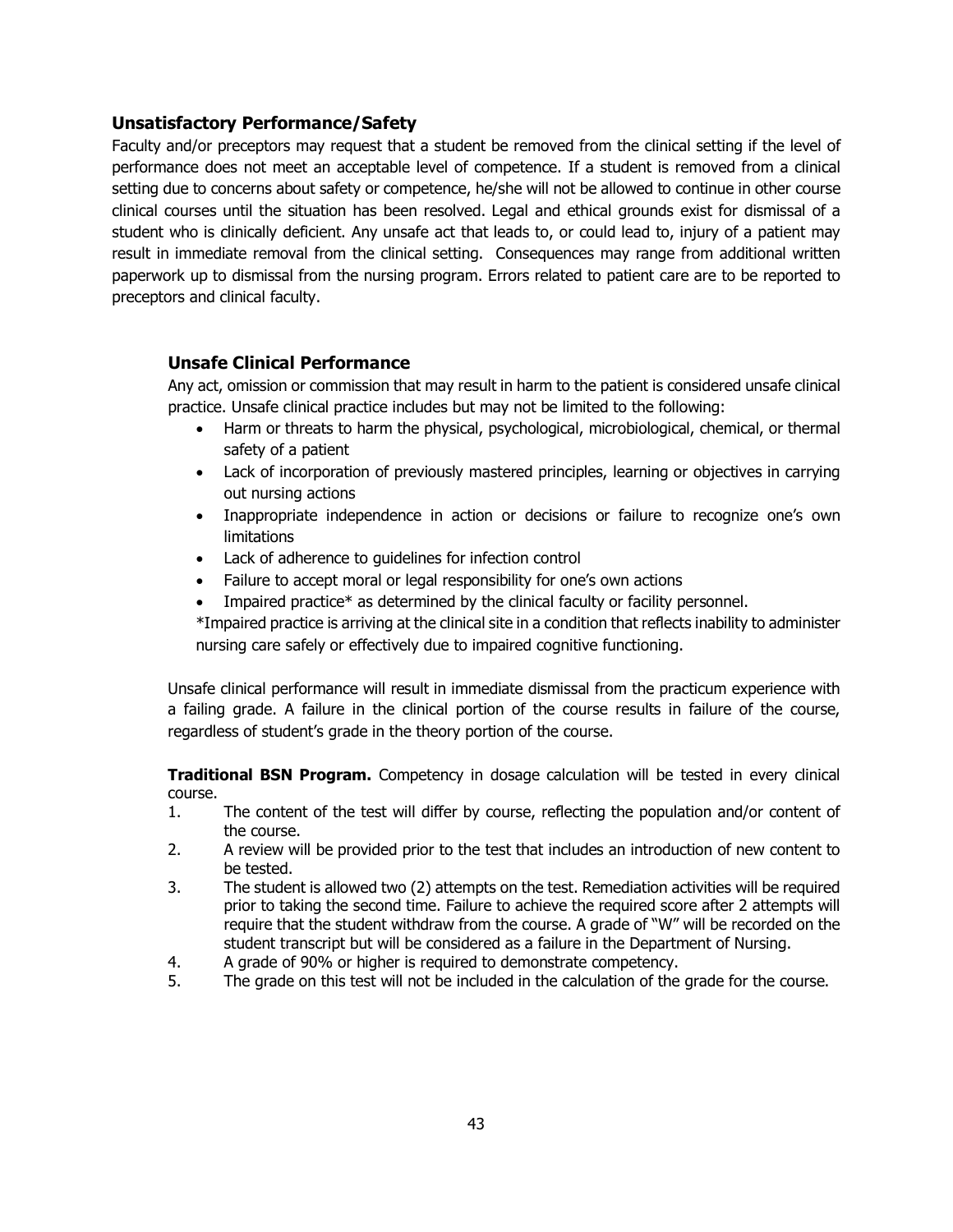#### **Confidentiality**

Students will maintain confidentiality of personal health information (PHI) adhering to University and institutional/agency policies. Violation of confidentiality, including photocopying PHI documents, taking photographs, removing documents or postings on internet social networking sites will be subject to disciplinary action (Refer to HIPAA policy), including strict patient and peer confidentiality about the scenario, actions of participants and debriefing sessions of simulation experiences.

#### **Student Identification**

University ID badges must be worn at all times in the clinical setting. Any student who forgets their ID badge may be dismissed from clinical until they present with proper identification.

#### **HIPAA Policy**

All educational experiences in the Department of Nursing abide by Health Insurance Portability and Accountability Act of 1996 (HIPAA) regulations. In addition, the Department of Nursing adheres to the new national privacy standards issued by the U.S. Department of Health and Human Services that went into effect on February 17, 2010. For further information on each of these laws, please consult <http://www.hhs.gov/ocr/privacy/index.html>

#### **Needlestick Guidelines**

The Department of Nursing endorses standard precautions as the single best strategy to reduce the risk of bloodborne pathogen (BBP) exposure. Healthcare personnel are at risk for occupational exposure to bloodborne pathogens, including hepatitis B virus (HBV), hepatitis C virus (HCV), and human immunodeficiency virus (HIV). Exposures occur through needlesticks or cuts from other sharp instruments contaminated with an infected patient's blood or through contact of the eye, nose, mouth, or skin with a patient's blood. Adequate barrier protection (e.g., gloves, safety glasses, mask) when performing any activities is needed where the potential exists for BBP exposure. Familiarity with and use of safety devices on needles, syringes, and intravenous equipment can also reduce the risk of accidental BBP exposure.

Students who have been exposed to needlesticks or to potentially infectious blood or blood products or body fluids should follow curren[t Center for Disease Control](http://www.cdc.gov/) guidelines for exposure. Any expenses incurred by treatment are the sole responsibility of the student.

First Aid for percutaneous and mucocutaneous exposures:

- 1. Needlesticks or puncture wounds: express blood from wound, scrub area vigorously with soap and water for 5 minutes.
- 2. Oral mucous membranes: rinse area several times with oxygenating agent such as 50% strength Hydrogen Peroxide. Do not swallow.
- 3. Ocular (remove contacts if applicable): irrigate immediately with water or NS solution.
- 4. Human bite: cleanse with povidone-iodine and sterile water.

## **Blood or Body Fluids Exposure**

For blood or body fluids exposure, please refer to TAMUT's Environmental Health and Safety website:<https://tamut.edu/About/Administration/Environmental-Health-and-Safety/BBP.html>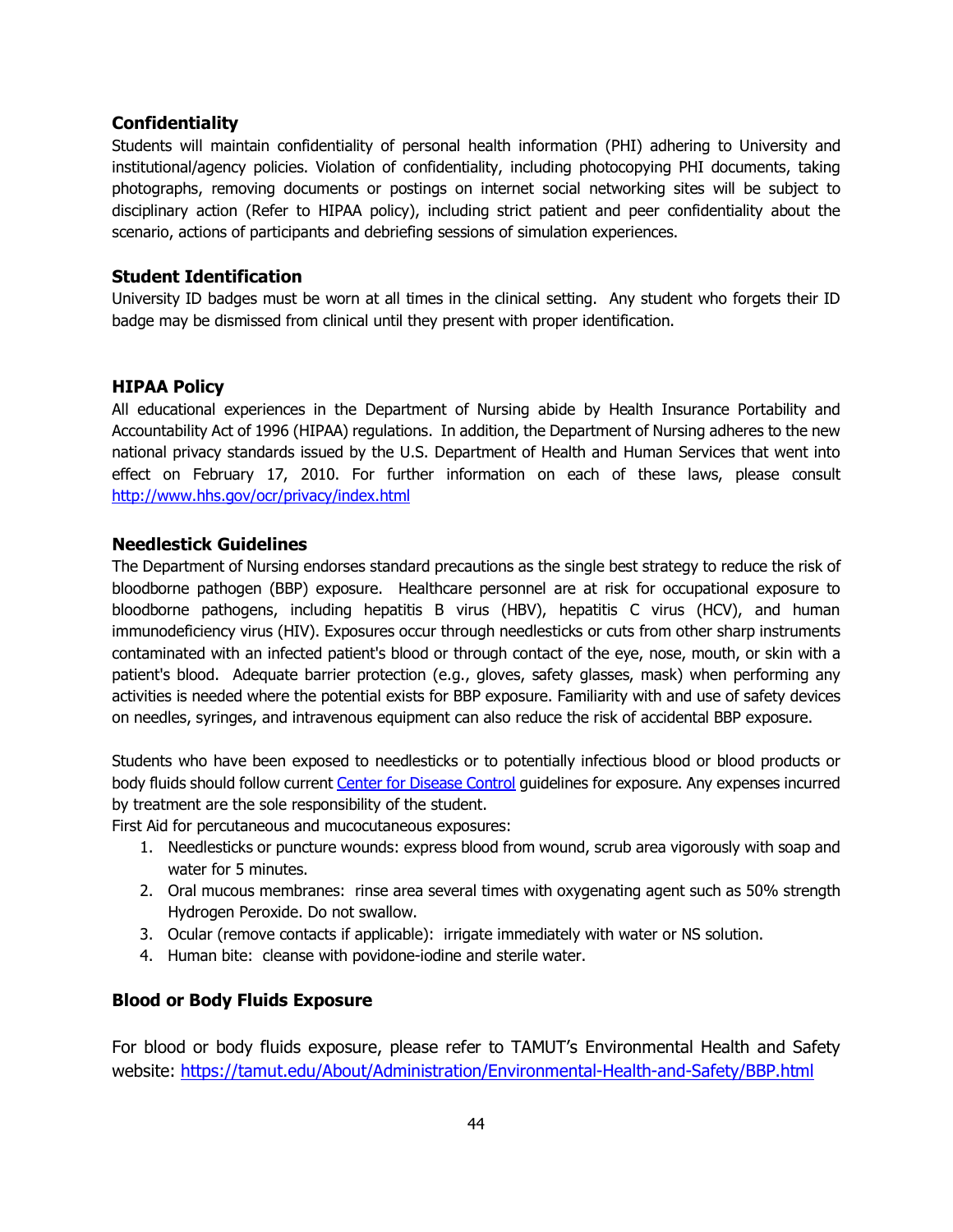#### **Substance Abuse Rules**

The Department of Nursing requires all students to participate in a drug screen upon acceptance into the program. The student is responsible for obtaining a drug screen at their expense.

#### **Drug Screen Panel**

Each student will submit a drug screen (minimum of 10 drugs) prior to admission to the program.

If a positive drug screen is reported, the student will not be allowed to participate in the clinical component of the course at the assigned clinical agency or any other clinical agency. The student will be required to withdraw from all clinical courses with the grade earned at that point in the semester. If proof is provided that the student is currently receiving treatment, the student may continue in non-clinical courses. For the protection of patients, faculty, staff, and students, the Department of Nursing retains the right to require a student to submit to testing for substance abuse at the student's expense when the nursing program has reasonable cause to believe that a student is abusing controlled substances.

- Observable phenomena, such as direct observation of drug use or the physical symptoms or manifestations of being under the influence of a drug or alcohol, such as, but not limited to, slurred speech, noticeable change in grooming habits, impaired physical coordination, inappropriate comments or behaviors, or pupillary changes
- Abnormal conduct or erratic behavior, absenteeism, tardiness or deterioration in performance
- Report of drug use provided by credible sources
- Evidence that a student has tampered with a previous drug or alcohol test
- Possession of drug paraphernalia

If a faculty member observes such behavior, the faculty member must excuse or remove the student from the educational or patient setting immediately. The student will be transported immediately to the designated site for a drug screen. The cost of the testing will be the responsibility of the student. The student will designate the results of the test be sent directly to the program director of the Department of Nursing. Failure to do so may automatically result in dismissal from the program.

If questionable behavior is observed by a preceptor or other agency personnel, such persons shall have the authority to take action in the same manner as an assigned faculty member.

## **Appeal and Retesting Guidelines**

Positive tests may be appealed by submitting a written request to the Dean or Associate Dean within three (3) business days after being informed of positive test results. The appellant has the right to have a second test performed at a certified laboratory and all expenses of such retest will be the responsibility of the student. The specimen transfer between laboratories will follow standard protocol.

## **Disciplinary/Actions**

Any student who fails an alcohol or drug test will be subject to disciplinary sanctions and a disciplinary hearing. These sanctions could result in dismissal. An individual's participation in and successful completion of an approved drug or alcohol counseling program coupled with his/her consent to random testing may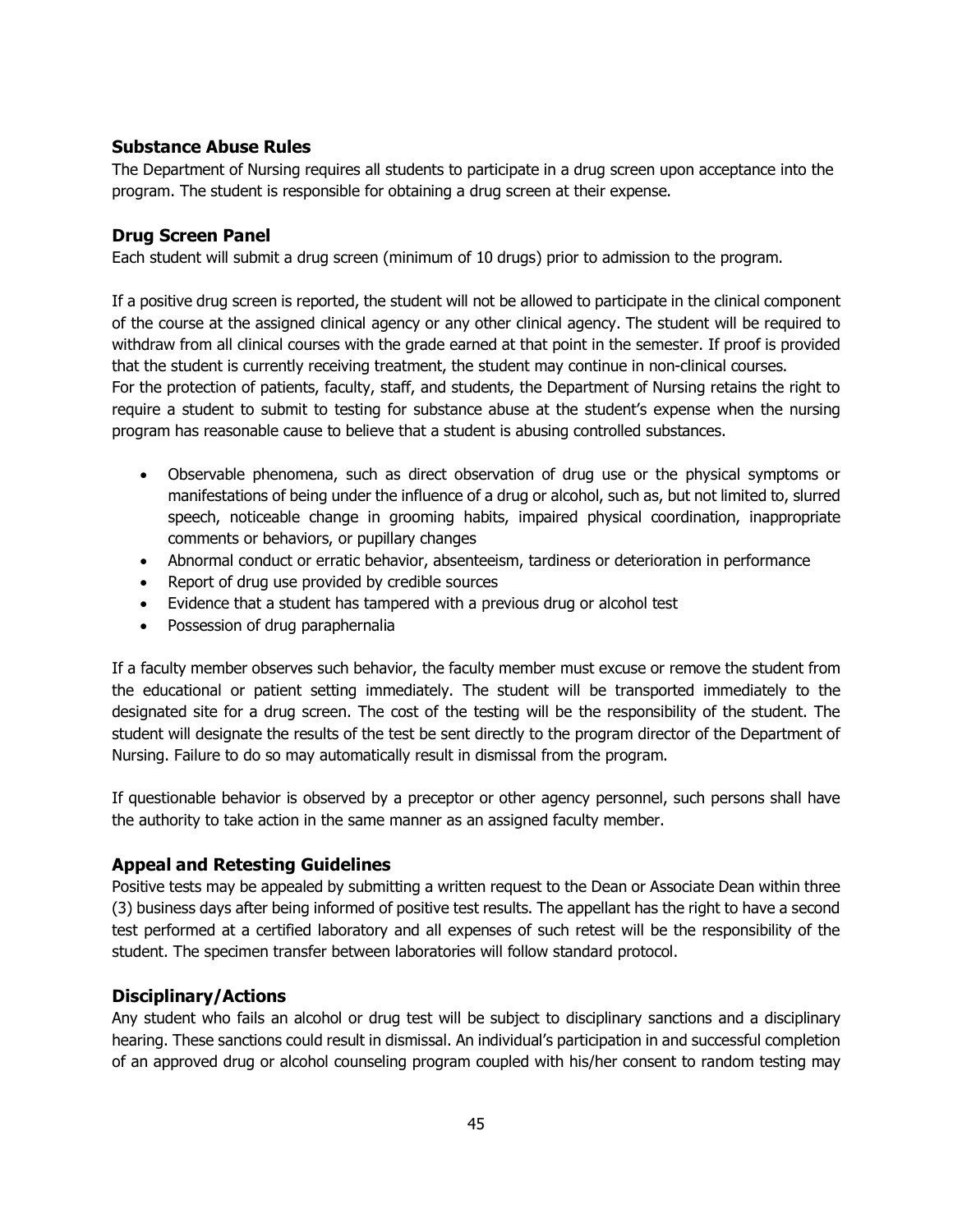be considered in the disciplinary process but does not ensure that dismissal will not occur. The Dean will make the final decision on action to be taken.

#### **Refusal to Consent to Testing**

Any student who refuses to consent to an alcohol or drug test or fails to provide an adequate specimen will be subject to discipline, up to and including dismissal.

#### **Duty to Report**

The Texas Board of Nursing (BON) has a policy that any substance-related condition(s) may affect the ability of a nurse to safely perform nursing duties, thus creating a threat to public safety. The policy applies to all nurses or those individuals seeking to obtain licensure. A nursing education program shall report a student to the BON if they have reasonable cause to suspect that the ability of the nursing student to perform the services of the nursing profession would be, or would reasonably be expected to be, impaired by chemical dependency (as noted in the Nursing Practice Act Sections §301.404 found at [http://www.bon.state.tx.us/nursinglaw/npa1.html#401\)](http://www.bon.state.tx.us/nursinglaw/npa1.html#401). Students should be aware that test results may be used for administrative hearings and court cases and may be sent to state and /or federal agencies as required by applicable law. Beyond the scope of these regulations, every effort will be made to keep the results of alcohol and drug testing confidential.

## **Clinical Skills and Simulation Center (CSC)**

## **Skills Check-Off and Remediation Policy**

Nursing skills are an extension of the clinical and didactic nursing program. Therefore, the same requirements for maintaining professional behaviors in both clinical and academic settings apply. It is essential that students successfully demonstrate the designated skill(s) with regard for all critical elements of safe nursing practice.

During the semester, students are assigned clinical skills check-offs to be completed on campus. Skills will be taught in line with the course syllabi, and all mandatory skills must be completed with an "S" satisfactory competency to receive a passing grade for the course. Remediation and re-testing of the skill will be required if the skill level performance is deemed "U" unsatisfactory. If the skills are determined to not meet the objectives outlined for the skill, the student will be allowed two (2) additional opportunities to demonstrate competency in performing the skill.

All students, including those who have successfully progressed from one semester to the next, returning students due to a course failure or withdrawal, students that may not have been enrolled for an extended amount of time, and students who are unable to demonstrate current semester competencies either in the clinical setting or in simulation, may be required per faculty discretion to remediate on a particular skill/skills or to demonstrate skill competency on any and/or all previously checked-off skills from previous semesters. This is to ensure that students continue to practice skills and carry forward the knowledge and skill base they have learned from semester to semester.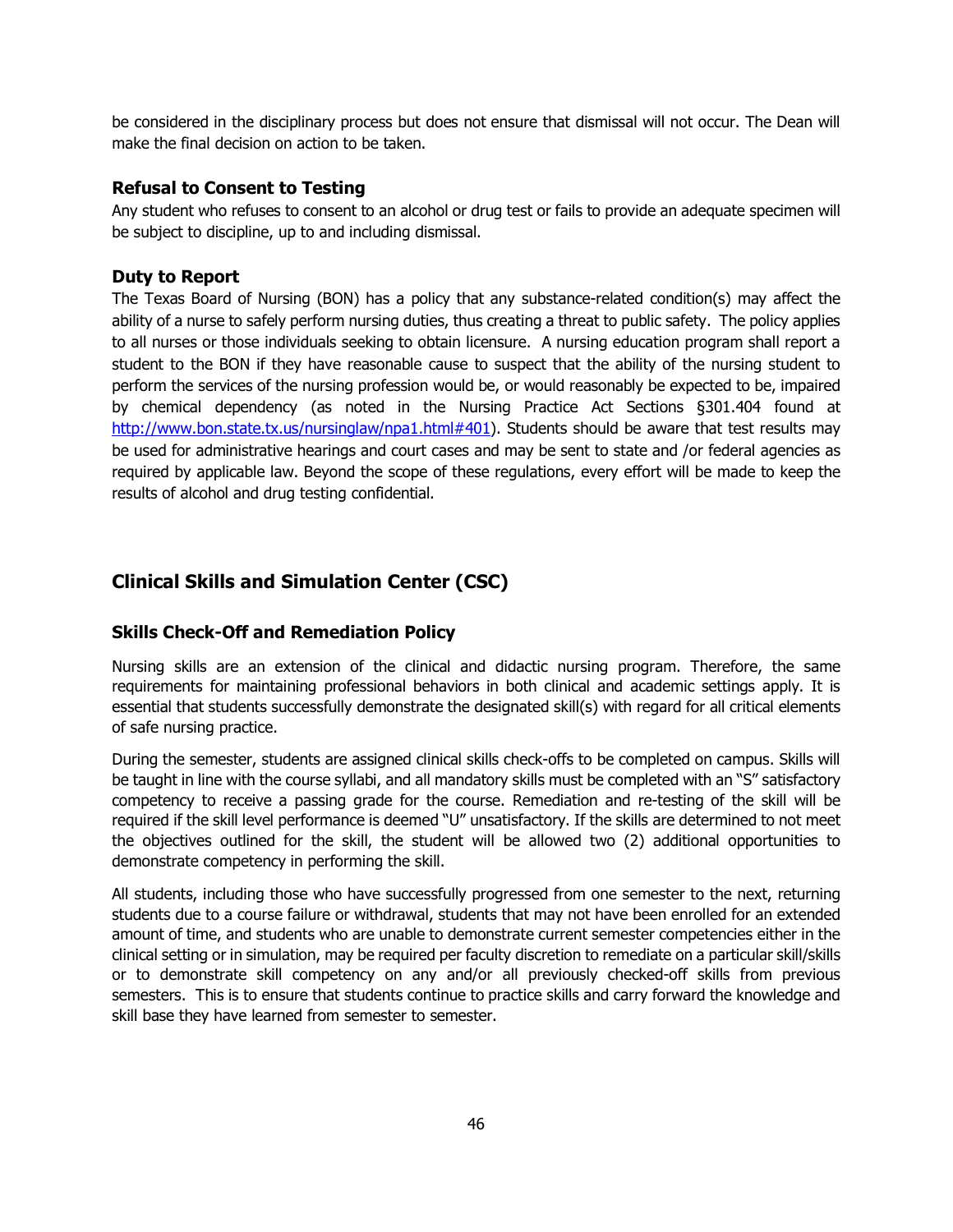Remediation and re-testing will be required if skill level performance is unsatisfactory.

- 1. Remediation must be done by appointment with faculty.
- 2. The faculty member will document reason for the unsuccessful skill check-off with specific remediation needs of the student on a skills remediation form.
- 3. The student will be referred to the skills lab for minimum of one (1) hour remediation.
- 4. The student is responsible for completing skills remediation within 5 academic days of the unsuccessful skill check-off attempt. It is the responsibility of the student to arrange time for remediation with faculty.
- 5. Documentation of remediation will be completed on the remediation form.
- 6. If the student is able to demonstrate competency during remediation, faculty may deem the skill check-off to be satisfactory "S" at that time.
- 7. If additional practice is needed, an appointment must be made with faculty for the second attempt.
- 8. If the student is still unsuccessful on the second attempt, the student again must remediate for a minimum of one (1) hour in the skills lab with faculty. It is the responsibility of the student to arrange the time for remediation. Specific needs for remediation will be documented on the skills remediation form.
- 9. The student must successfully complete the skill check-off within 2 weeks of the original check-off date.
- 10. Failure of the student to arrange remediation time with faculty will result in an "unsatisfactory" skill performance, and the student will receive a failing grade for the course.
- 11. If the student is not successful on the 3<sup>rd</sup> attempt, the student will be considered to have had an unsafe clinical performance. This will result in immediate dismissal from the practicum experience and course with a failing grade. A failure in the clinical portion of the course results in failure of the course, regardless of student's grade in the theory portion of the course.

## **Clinical Simulation Center (CSC) Policies and Procedures & Student Expectations Introduction**

The Clinical Simulation Center (CSC), Texas A&M University – Texarkana provides a safe, quality learning environment devoted to the student development of clinical skills, critical thinking, clinical reasoning and clinical judgment. The CSC provides opportunity for the application of didactic learning to clinical practice by replication of the clinical environment in a realistic practice context.

The CSC contributes to the mission of the Department of Nursing by the emphasis on

- the creation of a learning environment that values and respects the intrinsic worth of each individual
- providing the highest quality educational experiences
- a compassionate, holistic approach to patient care
- an evidence based approach to nursing practice
- the accountability of each practitioner for safety and quality

## **Expectations of Students**

## **Orientation**

Students are to attend an orientation prior to participation in any activities in the CSC, followed by signing a confidentiality statement and an authorization release for video/photography.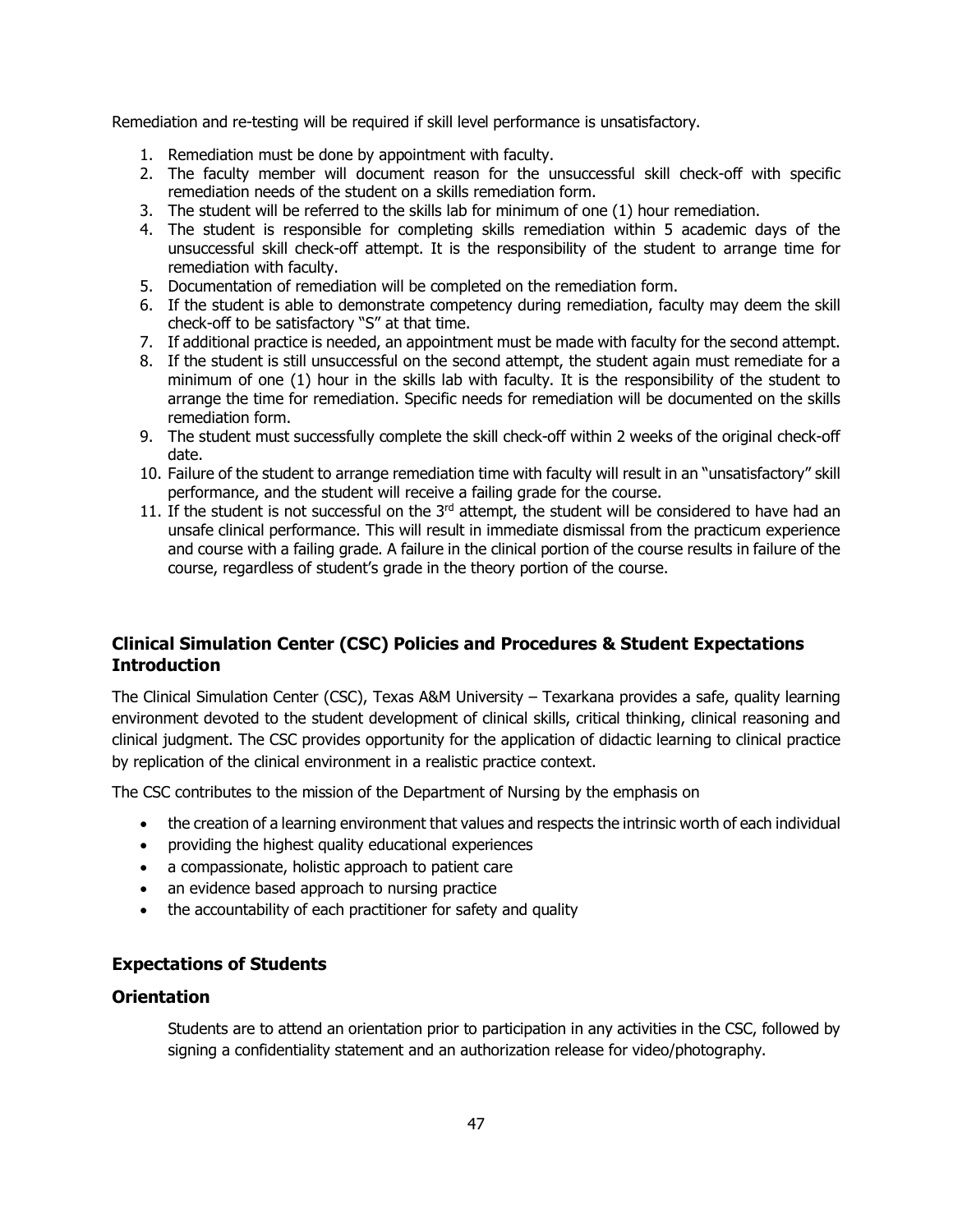#### **Use of Facilities**

All simulation and skills facilities are to be used exclusively for events that involve simulation learning, and are not to be used for meetings, lectures or conferences unless given permission by the Director of Nursing.

Student Practice/Remediation can be scheduled by the student by submitting a request at least 24 hours prior to the session.

#### **Equipment**

Clinical skills and simulation equipment, electronic equipment and other resources within the CSCC are property of the university and subject to the policies of the university. Personal use of equipment, electronics and other resources is prohibited.

All simulated patients in the lab are to be treated as if they are real persons. This includes addressing by name, affording privacy and confidentiality, respect in action and communications, and the compassion afforded all patients.

The skills & simulation labs are not latex free or betadine free facilities. If you have a latex or iodine allergy it is important to notify staff and faculty prior to learning experiences or practice.

The CSC does not use any real medications; none of the simulated medications are pharmacologically active.

Report any incidents or malfunction of equipment to the CSC staff. If no one is immediately available, leave a detailed note on the desk regarding particular equipment and problems encountered.

Do not use any pens or markers in the area of simulators or trainers.

Return all supplies and equipment that you have used to their designated storage location, if instructed by faculty

Return the patient care unit to its original condition: manikins have gowns, beds are made, in low position, side rails down, over bed table placed across the foot of the bed.

Dispose of all sharps in sharps containers. Do not recap sharps.

Do not dispose of any equipment that contains fluid in trash containers without draining fluids  $$ ask for instructions of faculty or CSC personnel.

The student is responsible for the safety and security of all personal belongings.

#### **Dress**

Usual student dress within the CSC is student uniform as outlined in the Student Dress Code Policy for Clinical Dress.

Faculty may designate a different dress policy for specific learning experiences. Individually scheduled skills *practice* sessions require business casual clothes with clean and pressed white lab coats and student name pin/name tag.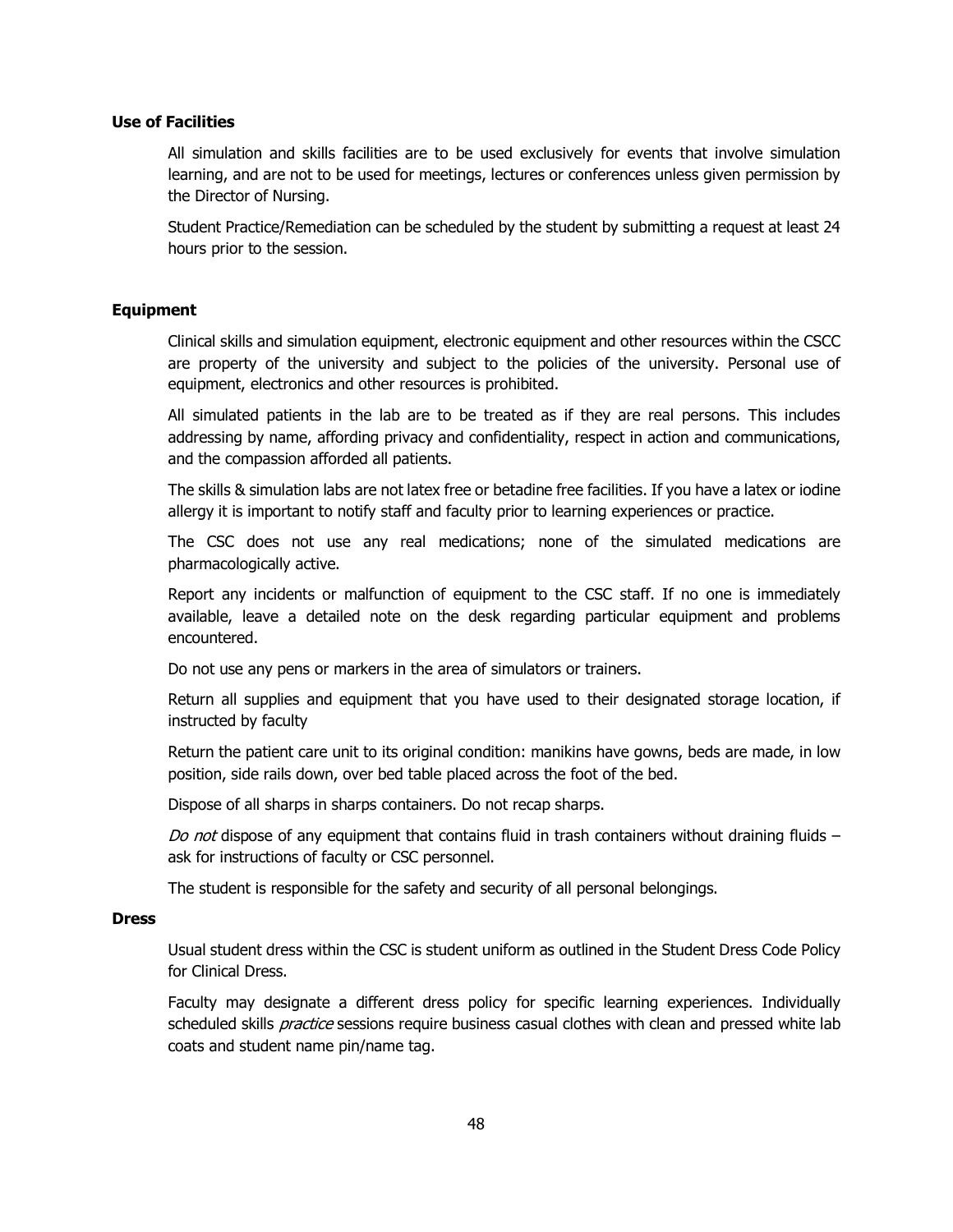All students must wear student ID at all times within the skills/simulation environment.

#### **Confidentiality**

Students will maintain confidentiality of personal health information (PHI) adhering to University and institutional/agency policies. Violation of confidentiality will be subject to disciplinary action, as the HIPPA policy is enforced regarding health information in simulation as in clinical practice. Because simulation experiences replicate clinical practice and is an important aspect of clinical learning, strict patient and peer confidentiality about the scenario, actions of participants and debriefing sessions of simulation experiences is included in this policy.

Students will not discuss any aspect of the simulation experience with any person other than in the learning experience in the simulation lab.

#### **Conduct**

The CSC is a learning environment. Conduct that is inappropriate to any classroom or clinical learning experience is prohibited in the labs.

Environmental factors such as excessive noise and interruptions of learning activities are prohibited. Students are not to wander or loiter in the CSC areas. Students should participate in scheduled activities and then leave the area for breaks and conversation. Individuals failing to comply will be required to leave the simulation area.

#### **Communication**

All communication should be professional and demonstrate respect for others. No profanity or obscene language will be tolerated.

#### **Integrity**

In addition to confidentiality, integrity includes

- respect for others in all interactions, including students, faculty and staff
- respectful treatment of skills and simulation manikins as if the manikins are real patients. Manikins should be approached with the name assigned in the simulation/skills scenario with the same rights and privileges due a patient in a clinical setting
- academic integrity as outlined in the Nursing Student Handbook

#### **Food and Drink**

Food and drinks are allowed only in the large tables, break areas, and in the debriefing areas (closed containers are required) with instructor permission. No food/drink is allowed in the skills or simulation labs in the area of manikins or electronic equipment.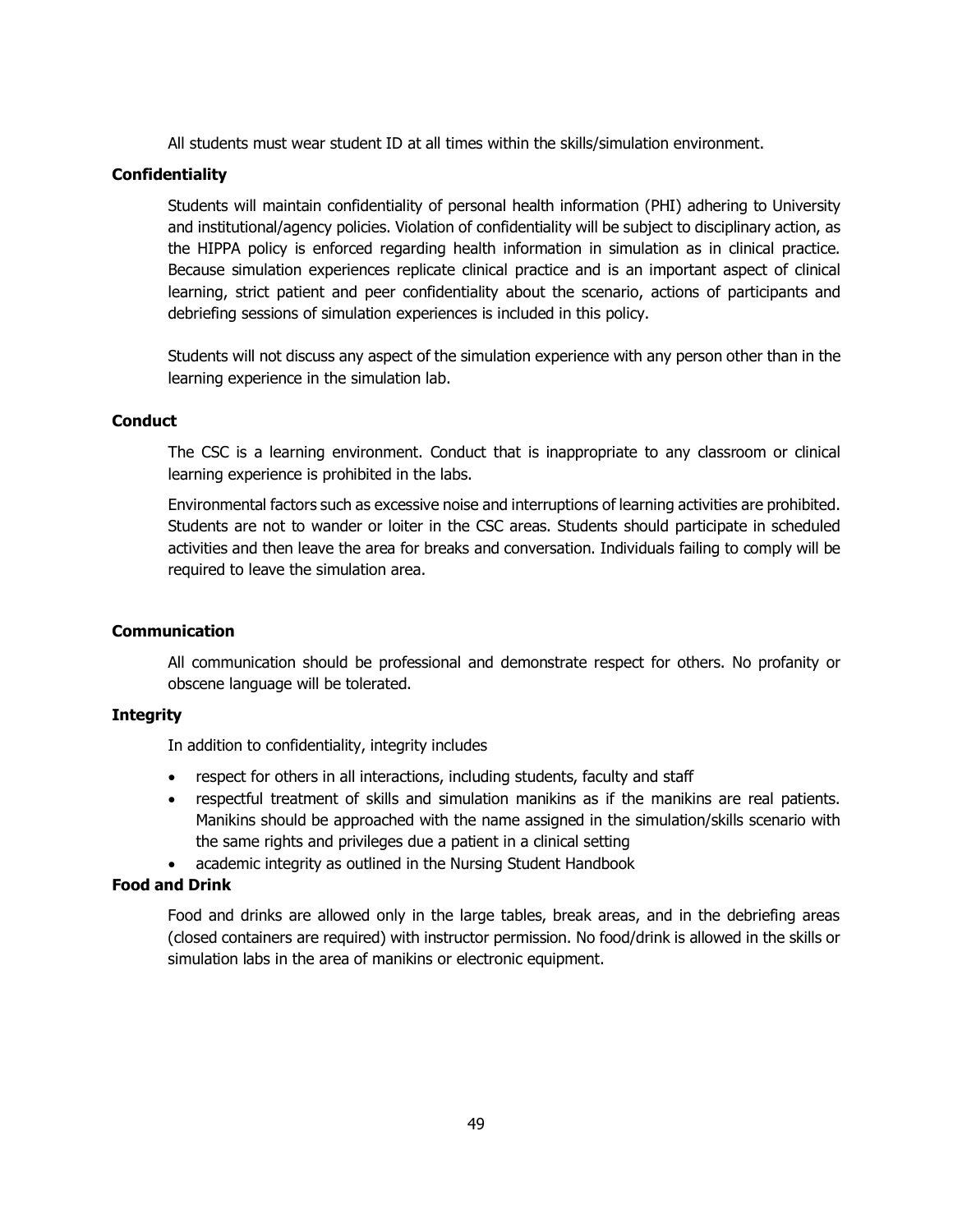# **Chapter 6: Professional Conduct and Integrity**

Each student enrolled in the TAMUT Department of Nursing is expected to uphold the professional code of ethics established for and by the nursing profession. Any conduct or performance considered unsafe or detrimental to the health and safety of a patient, harmful to the hospital or school environment, or lacking in professionalism will result in disciplinary action.

Any situation that threatens patient safety, exhibits a lack of moral character, demonstrates a lack of professionalism or good judgment, and/or is a violation of Department of Nursing or clinical agency policy may result in immediate termination from the program.

Verbal or written derogatory statements about patients, clinical placements, the TAMUT Department of Nursing, nursing students, faculty or staff will be subject to disciplinary action. This includes postings on internet social networking sites (i.e. Facebook, Twitter, YouTube, etc.).

## **Professional Code of Ethics**

The Department of Nursing has primary jurisdiction over reports of behaviors that implicate the Professional Standards of the academic program. The nursing profession expresses its moral obligations and professional values through the Code of Ethics for Nurses (ANA, 2008). Each student should read the [American Nurses Association Code of Ethics](http://www.nursingworld.org/MainMenuCategories/EthicsStandards/CodeofEthics.aspx) and be accountable for its contents. The Code of Ethics for a profession makes explicit the primary goals, values, and obligations of the profession. Students are expected to function within the framework of the American Nurses Association Code for Nurses.

Nursing students are expected not only to adhere to the morals and norms of the profession, but also to embrace them as part of what it means to be a nurse. The nurse recognizes that his/her first obligation is to the patient's welfare.

Students are expected to demonstrate and embrace the following principles:

- $\triangleright$  Be responsible for his/her own learning and clinical practice and honor other students' right to learn and be successful in academic and clinical environments.
- > Demonstrate respect in verbal and non-verbal behaviors to all others in clinical and academic settings. The use of abusive language or disruptive behavior directed toward faculty, staff, or other students will not be tolerated.
- $\triangleright$  Provide safe, competent care, seeking assistance when personal knowledge and/or skill are not adequate. Avoid use of any substances that would impair clinical ability or judgment.
- $\triangleright$  Provide the same standard of care to all patients and families regardless of race, ethnicity, age, sexual preference, disability, religion, economic status, employment status, or the nature of their health problem. Accept that others have the right to their own cultural beliefs and values and respect their choices.
- $\triangleright$  Act in a manner that contributes to the development and maintenance of an ethical educational and practice environment. Recognize that the primary commitment in clinical practice is to the patient and that respectful interactions are expected.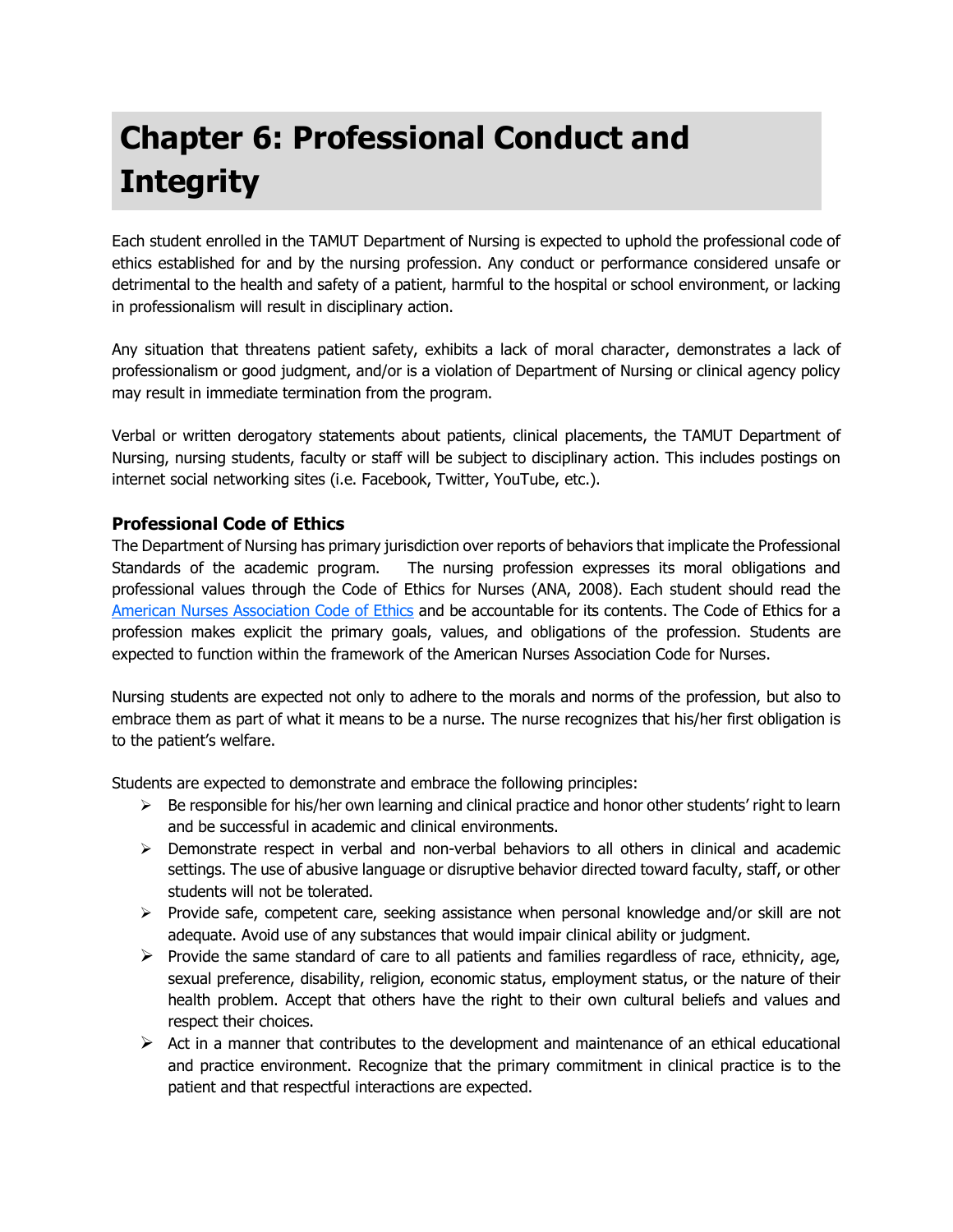$\triangleright$  Refrain from unauthorized use or possession of school or clinical setting's equipment, patient's belongings, or items dispersed or intended for patient use.

Students may purchase the Code for Nurses by contacting the American Nurses Association Publishing Company or it can be downloaded at:

[http://www.nursingworld.org/MainMenuCategories/EthicsStandards/CodeofEthicsforNurses/Code-of-](http://www.nursingworld.org/MainMenuCategories/EthicsStandards/CodeofEthicsforNurses/Code-of-Ethics.aspx)[Ethics.aspx](http://www.nursingworld.org/MainMenuCategories/EthicsStandards/CodeofEthicsforNurses/Code-of-Ethics.aspx)

## **Expectations of Academic Integrity**

The TAMUT Department of Nursing philosophy is that academic dishonesty is inconsistent with appropriate professional behavior for the nursing student. Dishonesty will not be tolerated and appropriate punitive actions will be enforced. Accordingly, the penalties for academic dishonesty are severe and may include permanent dismissal from the program. See Chapter 1 of this Handbook.

Both faculty and students are charged with the responsibility for reporting all offenses to the Program Director. An instructor may take immediate action during an examination or other point-generating activity in order to maintain the integrity of the academic process. The policy for offenses related to academic integrity are included in the syllabus for each course.

Penalties are imposed only after a careful investigation of all the facts. It is important for each student to understand the philosophy and current practices within the Department of Nursing and the University to deal with academic dishonesty in a positive, clear, and comprehensive manner. The underlying goal of this philosophy and the current practice is to encourage the very best learning and professional growth among each student.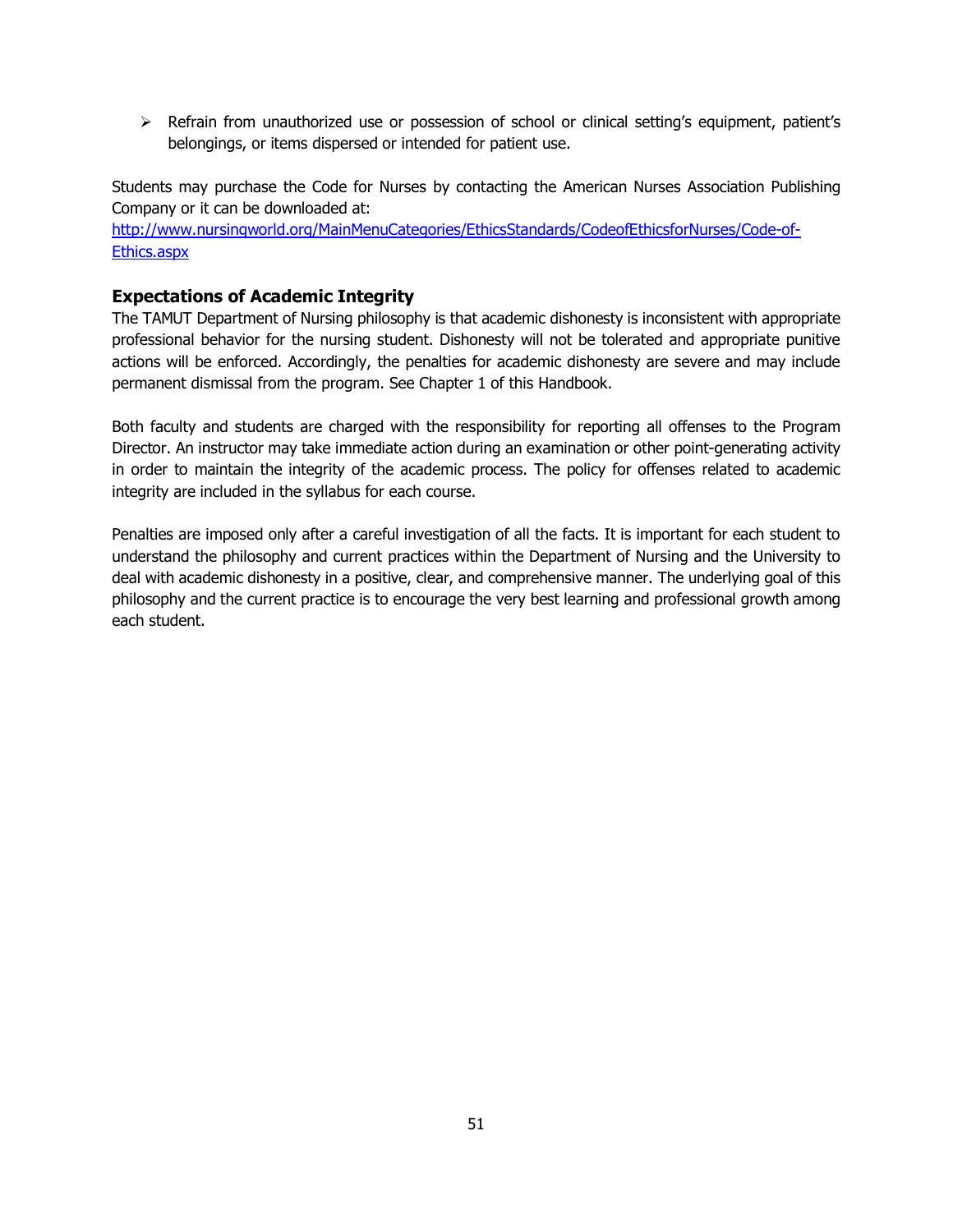## **Appendix A**

## **Texas A&M University – Texarkana Department of Nursing Student Dress Code Policy (Traditional BSN only)**

Each student serves as a representative of the University. Nursing students are easily identified in the community, and it is important that each student's appearance and behavior enhance the image of the Department of Nursing and Texas A&M University – Texarkana. If a student's appearance does not conform to the dress code policy, the student will be sent home with a grade of "Unsatisfactory" for the clinical day.

Your Texas A&M University – Texarkana name tag shall be worn only for Texas A&M University – Texarkana assigned clinical activities and/or professional meetings. When not required to wear a uniform, professional dress is required. Violations of this policy are grounds for dismissal from the clinical setting.

#### **EQUIPMENT**

- 1. Non-ornamental wristwatch with sweeping second hand
- 2. Stethoscope
- 3. Bandage scissors
- 4. Black ink pen
- 5. Pencil with eraser
- 6. Penlight
- 7. Official name badge

#### **CLINICAL DRESS**

(For Use in Hospital, Lab, and Simulation Center Settings)

- 1. The Department of Nursing approved uniform should be washed after each wearing and should be wrinkle free and in good repair.
- 2. The official name badge should be placed on the left front of the uniform, or at the height of the top of the pocket. The name badge should be visible in all clinical settings.
- 3. Undergarments should not be visible through clothing.
- 4. Scrub attire that belongs to an agency must be left at that agency. Students who damage or alter the scrub attire will be held responsible and required to replace damaged or altered items at their own expense.
- 5. Chewing gum and tobacco products are not allowed in the clinical setting.
- 6. Official name badge may be purchased at the Texas A&M University Texarkana bookstore.
- 7. Shoes may be professional black closed toe uniform shoes. The following are not allowed: Shoes with holes or perforations, cloth tennis shoes, slides, sandal-types, Mary-Jane type, open toes/heels, or clogs. Shoes must remain clean and polished.
- 8. Plain hosiery or above ankle black socks with no logos must be worn.
- 9. Undershirts are allowed provided that they are white in color and do not have logos or wording on the shirt. The undershirts may be short or long sleeve and must be crew neck style. Students are advised to check with their respective clinical instructor prior to wearing a long sleeve undershirt as they may be prohibited in select clinical areas.
- 10. Any visible tattoos must be covered.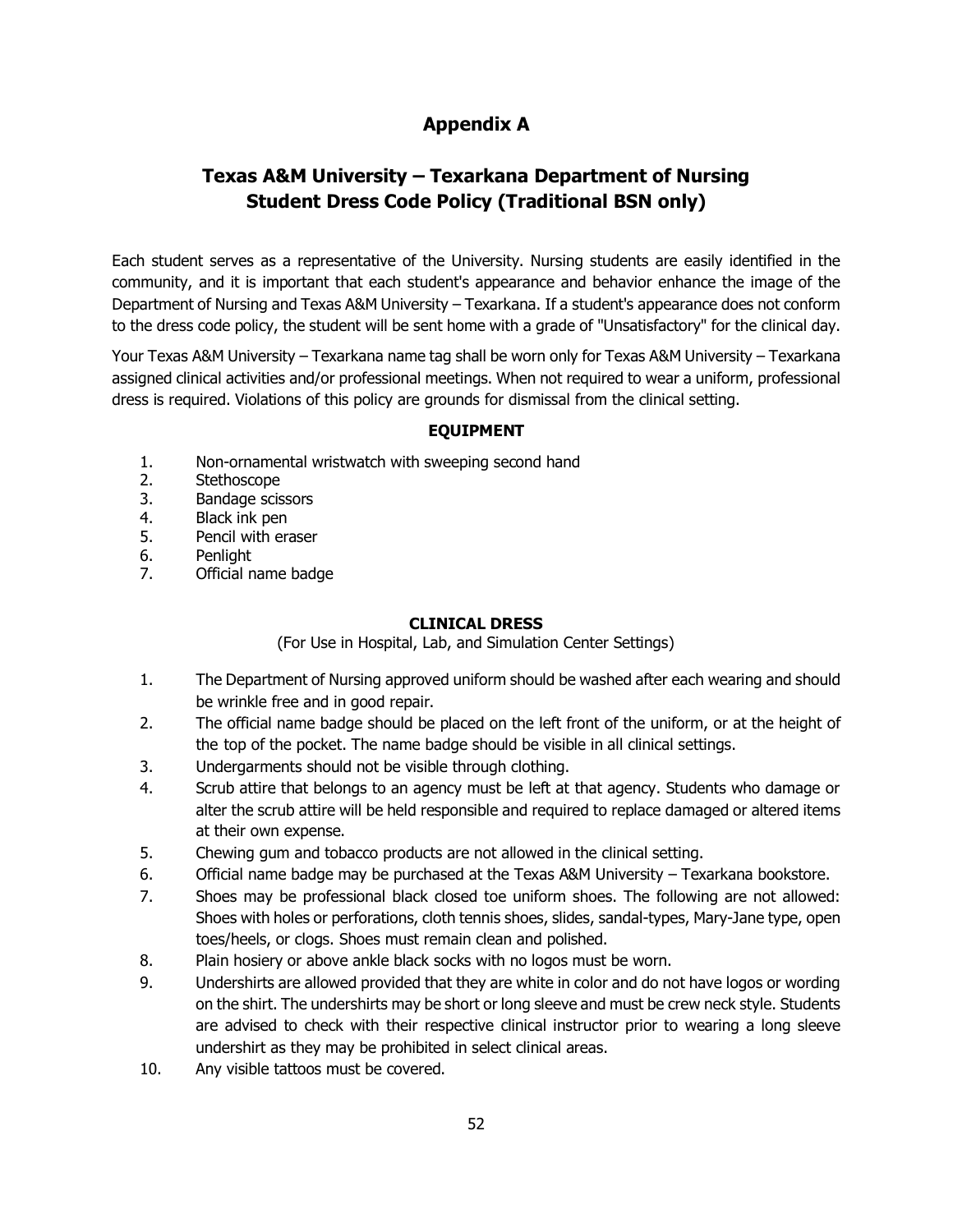#### **Community Health Uniform (Must also be worn when obtaining patient assignments)**

- 1. TAMUT maroon polo shirt with optional white lab coat<br>2. Black slacks: no leggings, jeggings, or black denim
- 2. Black slacks; no leggings, jeggings, or black denim<br>3. Dark closed-toe walking shoes with 2 inch or less he
- Dark closed-toe walking shoes with 2 inch or less heel
- 4. Black socks or hose<br>5. Name badge
- Name badge

#### **Hygiene**

- 1. Physical appearance must appear neat and clean.
- 2. Students are expected to be clean, with a pleasant body odor. Due to close contact with others, deodorant/antiperspirant is to be worn. No perfumes, colognes, or aftershave lotions should be applied. No perfumed hand sanitizers can be used.

#### **Hair**

- 1. Hair must be clean and well-groomed at all times; and if shoulder length, tied back so that it does not interfere with the performance of clinical duties. No ornate hair ornaments or bows will be worn. Headbands must not exceed  $1/2$  inch in width and must be navy, maroon, white, black, or brown.
- 2. Hair color must be a naturally occurring color.
- 3. A clean, neatly trimmed mustache may be worn if it does not hang over the upper lip, extend below the corner of the lips, or can be twisted or curved at the ends toward the upper cheekbone. No beards or sideburns below the earlobes will be allowed.

#### **Jewelry**

- 1. No jewelry can be worn with the uniform except a watch. Students may wear a solid wedding band without stones and only one pair of small plain stud earrings, one earring per lobe (No hoops or dangling earrings). No other visible body jewelry is allowed. This applies to both the clinical and community settings.
- 2. Medals or necklaces must not be visible. NOTE: Necklaces or chains are not allowed in Psych/Mental Health areas.
- 3. No visible body or facial piercings will be allowed.

Signature: **The algebra of the set of the set of the Signature:**  $\blacksquare$ 

**Date: \_\_\_\_\_\_\_\_\_\_\_\_\_\_\_\_\_\_\_\_\_\_\_\_\_\_\_\_\_\_\_**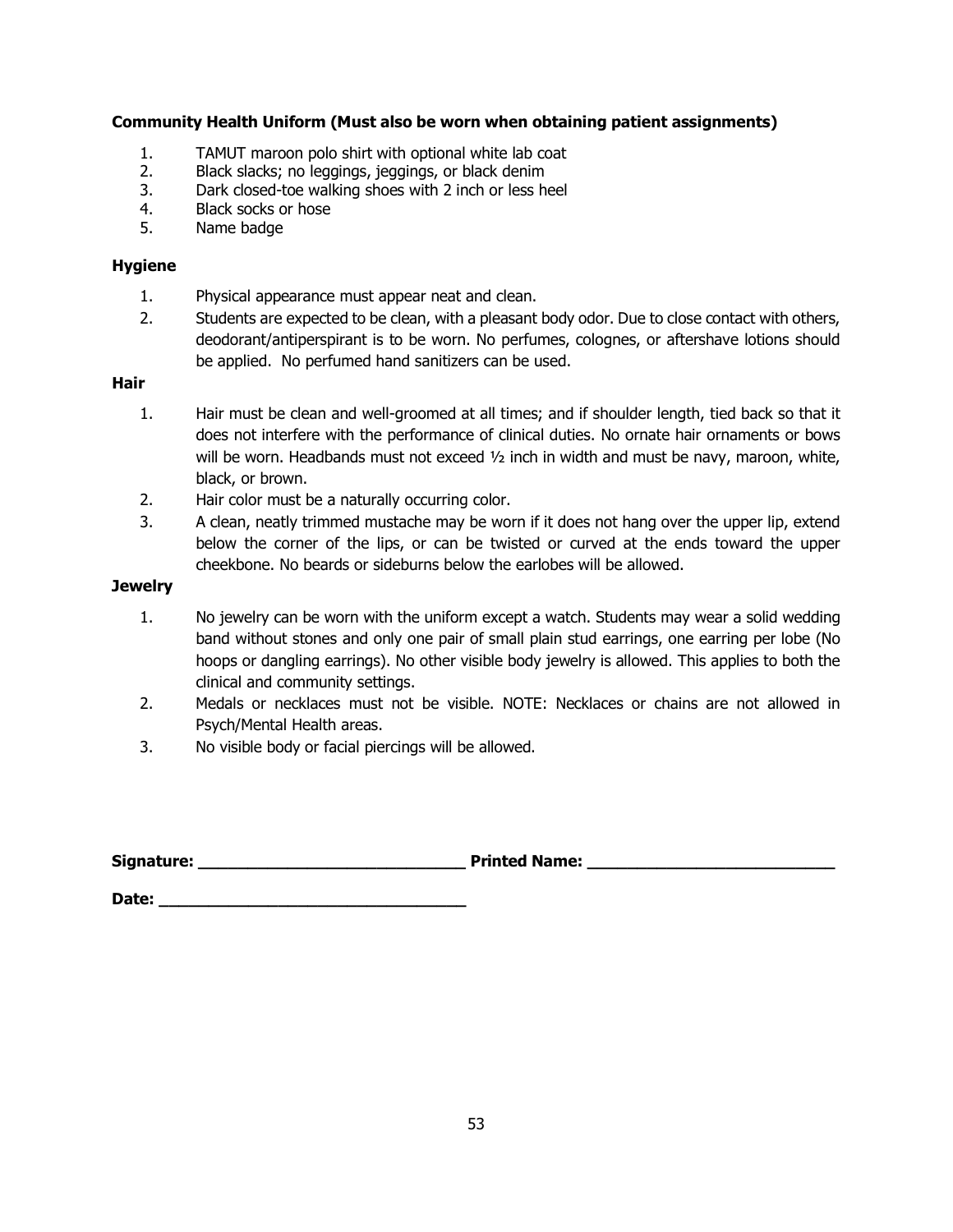## **Appendix B**

## **Texas A&M University – Texarkana Department of Nursing Student Statement of Receipt**

**All students** are required to read and agree to abide by the policies in the Department of Nursing, Nursing Student Handbook, Code of Ethics for Nurses and the rules and regulations of the Texas Board of Nursing as applicable.

I, \_\_\_\_\_\_\_\_\_\_\_\_\_\_\_\_\_\_\_\_\_\_\_\_\_\_\_\_\_(printed name), have been informed that I am bound by the current rules, regulations, or policies of the Texas A&M University System, the Texas A&M University – Texarkana rules and regulations in the University catalog and the *Nursing Student Handbook*.

\_\_\_\_\_I agree to safeguard client (patient) confidentiality and will only reveal client information to authorized individuals. If I violate client confidentiality, I will be subject to dismissal from the program.

\_\_\_\_\_I agree to abide by the rules and regulations of any affiliated clinical agencies, such as additional immunizations or pulmonary screenings, dress codes, criminal background checks, drug analyses, etc. Should a situation render me ineligible to be placed at any approved clinical site, I realize I may be dismissed from the nursing program.

\_\_\_\_\_I consent to the videotaping/photographing/audio recording of myself in simulation and clinical laboratory situations. I understand that recordings may be used by Texas A&M University – Texarkana for educational or promotional purposes.

\_\_\_\_\_ I have been provided access information to the National Council of State Boards of Nursing *A Nurse's Guide to the Use of Social Media* (2011) and agree to follow the guidelines entitled *How to Avoid Disclosing Confidential Patient Information* contained in this document.

\_\_\_\_\_ I am able to effectively and safely perform the duties and responsibilities of a nursing student.

\_\_\_\_\_I have reviewed the Substance Abuse Rules. I understand that refusal to submit to substance testing will result in discipline that may include dismissal from the nursing program.

\_\_\_\_\_ I have received information regarding access to the Texas Board of Nursing Licensure Eligibility rules and information related to access to the Petition for Declaratory Order form. I understand that failure to meet the TBON requirements may make me ineligible for licensure and/or continuation in the nursing program.

\_\_\_\_\_I have been informed about the above policies and have initialed each item to signify my understanding of these policies, acknowledging that any questions have been answered to my satisfaction.

My signature below verifies receipt of this information and agreement to comply. I understand that this verification of receipt will be maintained in my permanent file.

\_\_\_\_\_\_\_\_\_\_\_\_\_\_\_\_\_\_\_\_\_\_\_\_\_\_\_\_\_\_\_\_\_\_\_\_\_\_\_ \_\_\_\_\_\_\_\_\_\_\_\_\_\_\_\_\_\_\_\_\_\_\_\_\_\_\_\_\_\_\_\_\_

Signature Date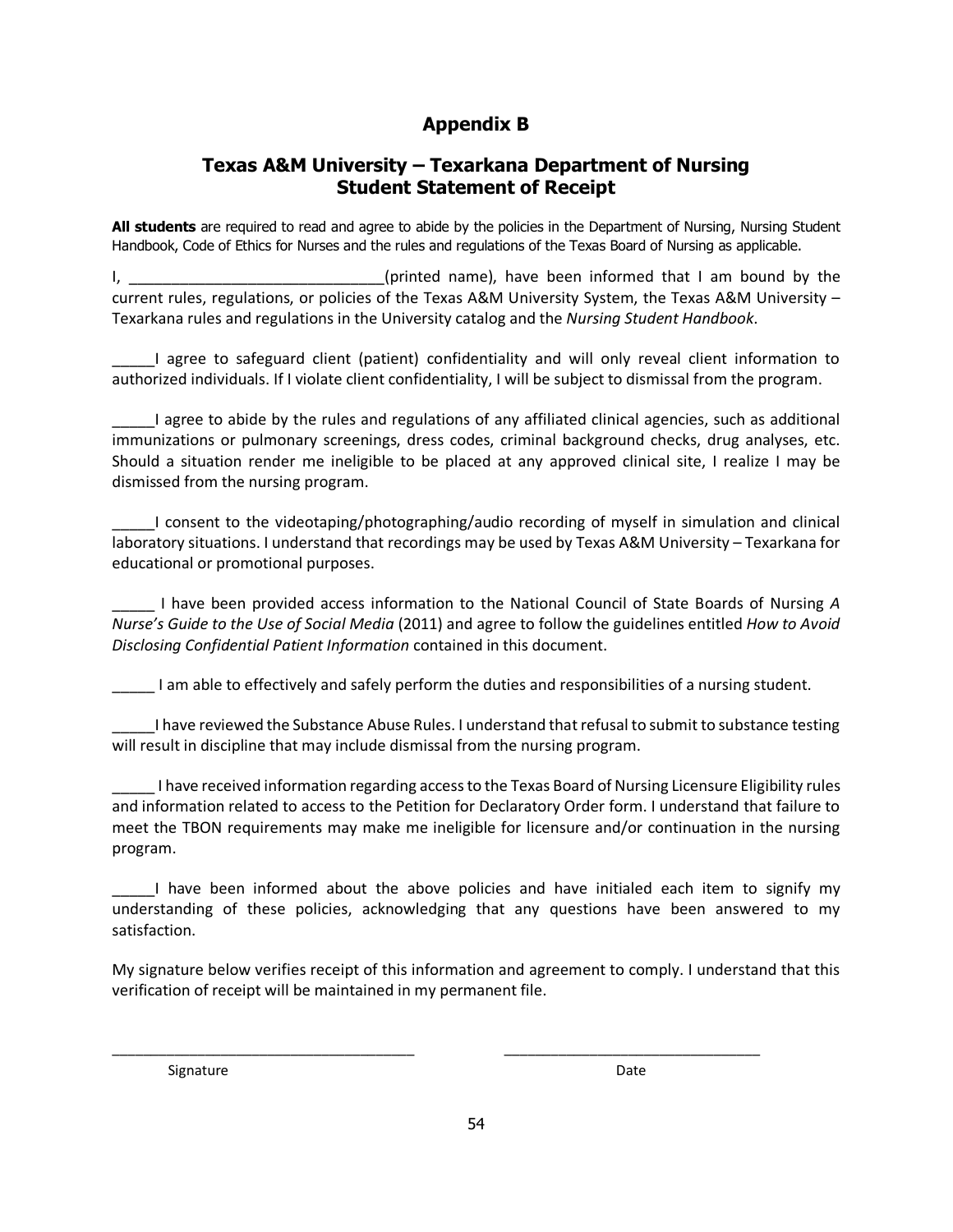## **Appendix C**

## **TEXAS A&M UNIVERSITY – TEXARKANA DEPARTMENT OF NURSING**

#### **Texas A&M University – Texarkana Department of Nursing Clinical Skills and Simulation Laboratory Simulation Confidentiality and Recording Agreement**

In consideration of the educational opportunity to obtain practical experience in a simulated patient environment, I understand the significance of confidentiality with respect to information concerning the simulation scenarios, the simulated patients, and fellow students. I understand that active participation in the simulation scenarios is part of the course requirements. In addition, I understand that the simulation scenarios are videotaped and used for debriefing purposes and shared only with appropriate faculty.

#### **I agree to adhere to the following conditions and guidelines throughout my educational experience at Texas A&M University – Texarkana:**

- The simulation mannequins are to be treated with respect and handled with care as if they were living patients in every sense, morally, ethically and legally.
- I will uphold the requirements of the Health Insurance Portability and Accountability Act (HIPAA) and any other federal or state laws regarding confidentiality. As the simulation mannequins are to be treated as live patients, all patient information is to be privileged and confidential. Any viewing, discussion, or disclosure of patient information to another individual, including other students, whether intentional or unintentional, is a violation of HIPPA and will lead to disciplinary action.
- I understand that patient information may be viewed, used, disclosed, and discussed only with other students, faculty or coordinators participating in the simulation. Any viewing, discussion, or disclosure of this information outside of the simulation environment is a violation of HIPAA and other state and federal laws.
- I agree to demonstrate respect and confidentiality for all communications, actions or performance of fellow students and faculty in the simulation experience or during the debriefing session.
- I agree to report any violations of confidentiality or other violations of this agreement that I become aware of to my facilitator or faculty.
- I understand that simulation and debriefing sessions may be audio or videotaped or otherwise recorded to be used for formative and summative evaluation of learning.

| Signature: | <b>Printed Name:</b> |
|------------|----------------------|
|            |                      |
| Date:      |                      |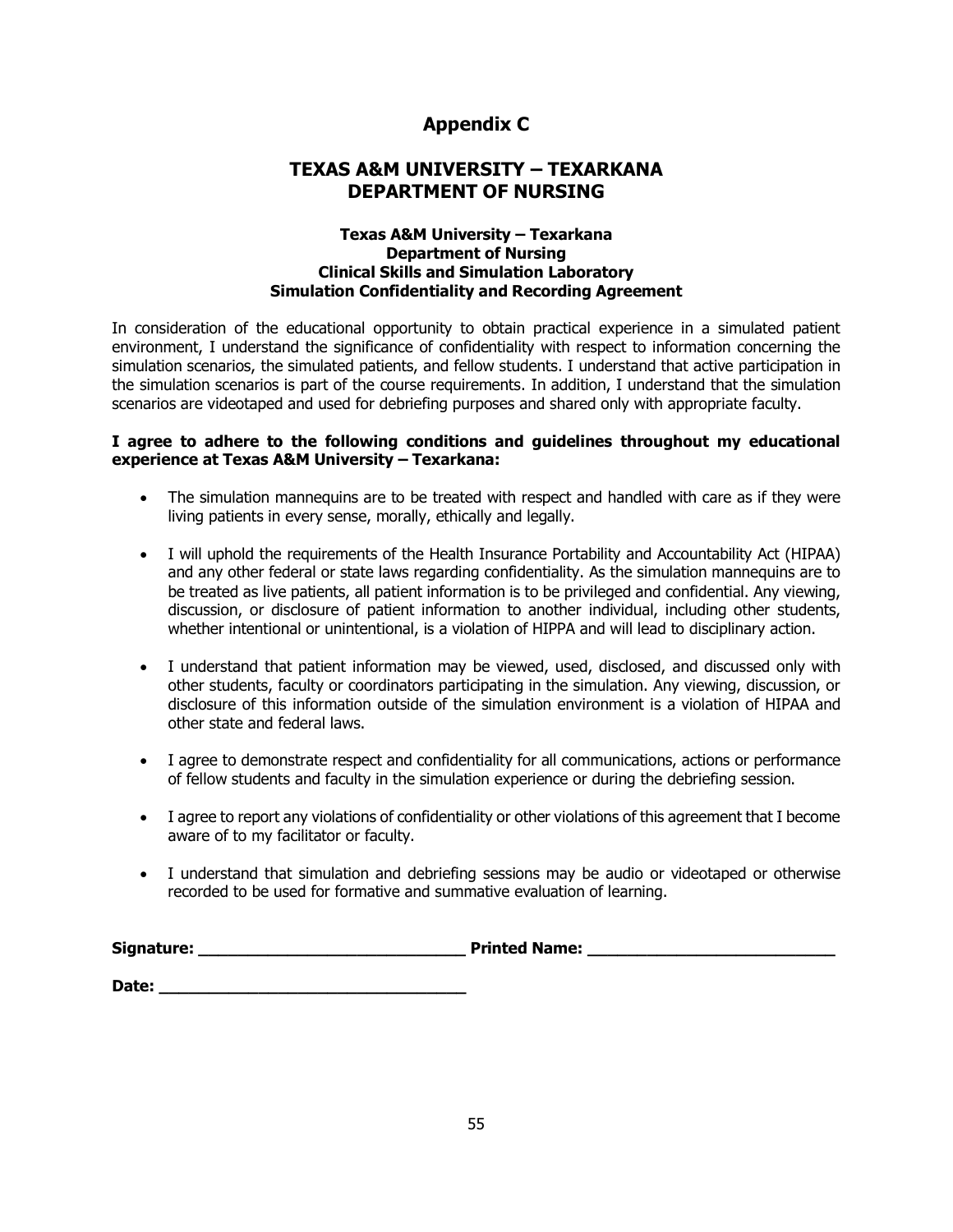## **Appendix D**

## **Texas A&M University – Texarkana Department of Nursing Substance Abuse Testing Policy**

The Department of Nursing retains the right to require a student to submit to testing for substance abuse at the student's expense when the nursing program has reasonable cause to believe that a student is abusing controlled substances. Behaviors may include

- Observable phenomena, such as direct observation of drug use or the physical symptoms or manifestations of being under the influence of a drug or alcohol, such as, but not limited to, slurred speech, noticeable change in grooming habits, impaired physical coordination, inappropriate comments or behaviors, or pupillary changes
- Abnormal conduct or erratic behavior, absenteeism, tardiness or deterioration in performance
- Report of drug use provided by credible sources
- Evidence that a student has tampered with a previous drug or alcohol test
- Possession of drug paraphernalia

If a faculty member observes such behavior, the faculty member must excuse or remove the student from the educational or patient setting immediately. The student report immediately to the designated site for a drug screen. The cost of the testing will be the responsibility of the student. The student will designate the results of the test be sent directly to the program director of the Department of Nursing. Failure to do so may automatically result in dismissal from the program.

Any student who refuses to consent to an alcohol or drug test or fails to provide an adequate specimen will be subject to discipline, up to and including dismissal.

Further explanation of the procedure for testing, sanctions to be imposed if substances (alcohol or drugs) are detected and the duty of the Department of Nursing to report substance-related conditions to the Texas Board of Nursing are outlined in the student handbook.

\_\_\_\_\_\_\_\_\_\_\_\_\_\_\_\_\_\_\_\_\_\_\_\_\_\_\_\_\_\_\_\_\_\_\_\_\_\_\_\_ \_\_\_\_\_\_\_\_\_\_\_\_\_\_\_\_\_\_\_\_\_\_\_\_\_\_\_\_\_\_\_

I acknowledge receipt of this policy and agree to abide by its terms.

Student Printed Name **Date** 

\_\_\_\_\_\_\_\_\_\_\_\_\_\_\_\_\_\_\_\_\_\_\_\_\_\_\_\_\_\_\_\_\_\_\_\_\_\_\_\_ Student Signature